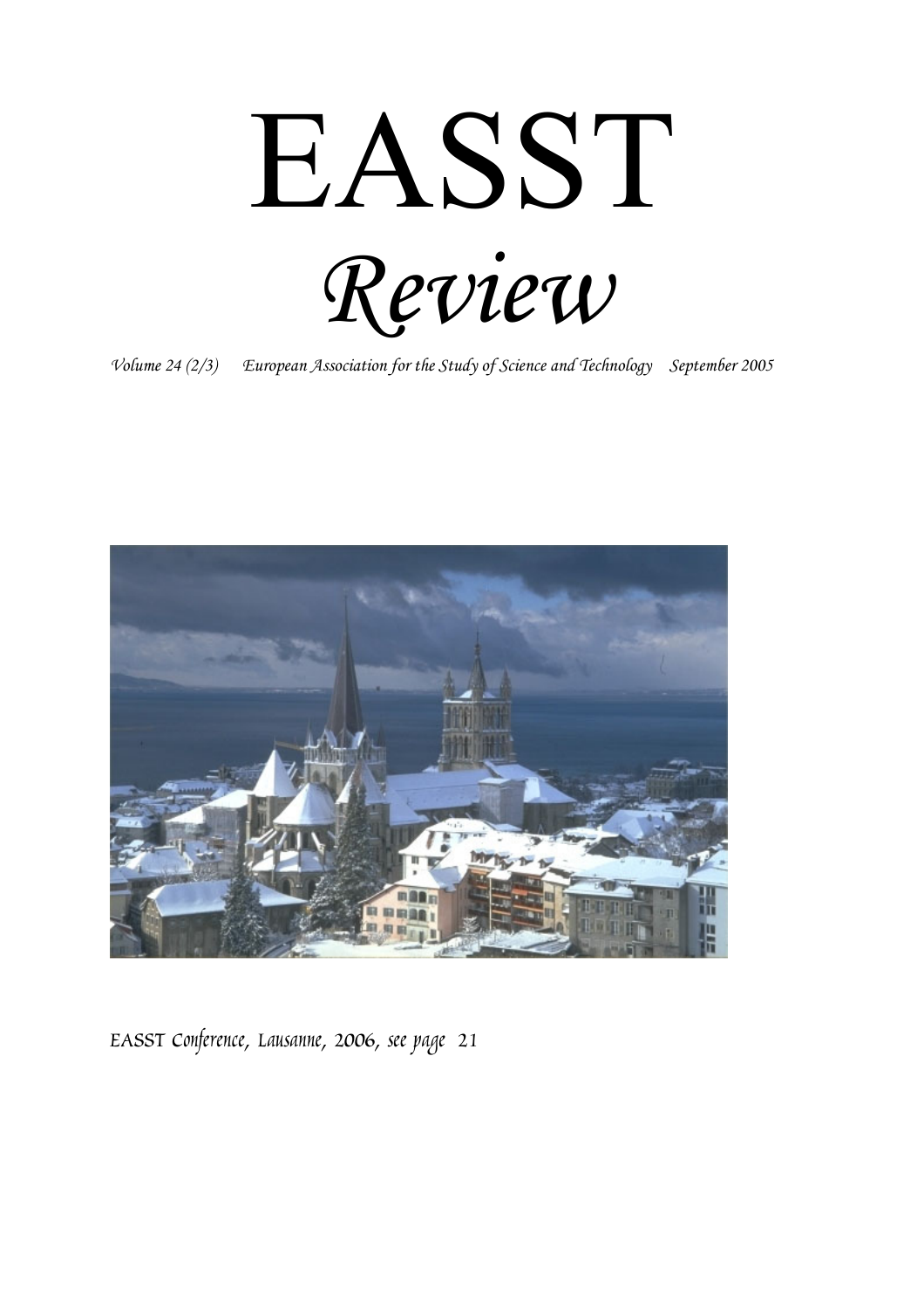*Editor: Chunglin Kwa Deputy Editor: Richard Rogers Tel: 31 20 5256593 (Kwa) 31 20 525 3352 (Rogers) email:c.l. kwa@uva.nl rogers@hum.uva.nl Membership queries: admin@easst.net* 

*EASST Review on the Web: http://www.easst.net* 

*Contributing Editors: Andrew Jamison (University of Aalborg) Janet Rachel Low (London) Harald Rohracher (Graz) Gerald Wagner (Berlin) Paul Wouters (University of Amsterdam)* 

*Council of the European Association for the Study of Science and Technology:* 

*Christine Hine, President (University of Surrey) (Christine.Hine@btinternet.com) Nik Brown (University of York, UK) Rainer Grundmann (Anston University, UK) Claire Marris (National Institute for Agronomic Research, France) Jessica Mesman (University of Maastricht) Ann Rudinow Sætnan (Norwegian University for Science and Technology) Fred Steward (Brunel University, UK) Niki Vermeulen, student member (University of Maastricht) Ragna Zeiss (Free University, Amsterdam) Bruno Latour (President of the Society for Social Studies of Science, ex-officio)* 

*EASST's Institutional Members:* 

*Academy of Finland Ecole des Mines, Paris Europäische Akademie, Bad Neuenahr- Ahrweiler Inter-University Research Center for Technology,Work and Culture, Graz Linköping University Norwegian Institute for Studies in Research of Higher Education Maison des Sciences de l'Homme, Paris Science Museum, London University of Bielefeld University of Edinburgh University of Gothenburg* 

*University of Maastricht University of Manchester University of Surrey University of Sussex University of York VTT Group for Technology Studies, Finland Wellcome Trust* 

*EASST Review (ISSN 1384-5160) is published quarterly, in March, June, September and December. The Association's journal was called the EASST Newsletter through 1994.* 

*Subscription: Individual membership fee: EUR 35 annual. Reduced two- and three-year membership available. Students and citizens of East European countries pay reduced rates on applicaton EUR 25/20. Library rate is EUR 40. Please note that subscriptions can also be made through the EASST website.* 

#### *Member benefits*

*Travel stipends for Ph.D. students, young scholars and researchers from developing countries are available. Reduced subscriptions to a number of journals are available through arrangements between EASST and several publishers. (For details on the benefits, see the EASST website.)* 

#### *EASST's Past Presidents:*

*Sally Wyatt, 2000-2004; Rob Hagendijk, 1997- 2000; Aant Elzinga, 1991-1997; Stuart Blume, 1987-1991; John Ziman, 1983-1986;Peter Weingart, 1982.* 

*EASST Review's Past Editors Arie Rip, 1982-1991;Georg Kamphausen, 1982.* 

#### *frontpage illustration*:

view of Lausanne, the venue of the 2006 EASST bi-annual Conference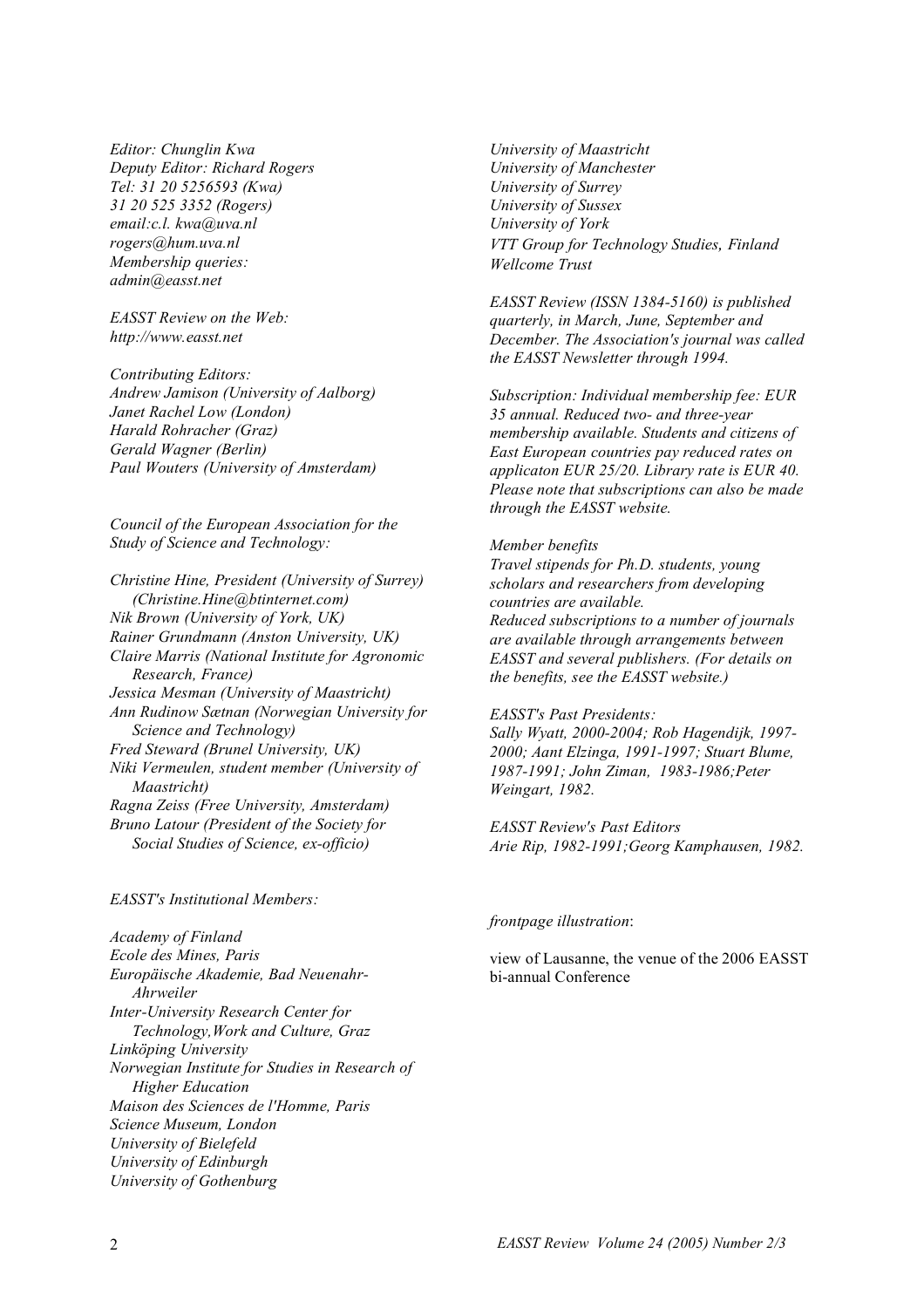## On Nanotechnology and Society

by Andrew Jamison

*Aalborg University, Denmark* 

As our societies are asked to support nanotechnology in fairly extravagant fashion, it might be expected that more and more people will begin to wonder what precisely is being supported, and why. In Lund, Sweden, near where I live, one of Europe's largest laboratories for nanoscience is currently being built at great expense to the European and Swedish taxpayers. In the United States, programs of nanotechnology are being funded by the federal government, primarily, as is the custom over there, for what is seen as their military potential. And in Brussels, the commission of the European Union is spending sizeable sums of money to fund scientists like yourselves in the hope that nanoscience or nanotechnology – the terms seem to be used fairly interchangeably - will contribute to improving the competitiveness of European corporations in the proverbial global marketplace. But nobody really knows what nanoscience has to offer.

 And that is where we – that is, social and human scientists who are concerned with science and technology – might well have a contribution to make. But that contribution depends on which of us you ask. For we speak with different tongues, we provide different kinds of advice, and we attribute different meanings to the science and technology that we are concerned with. There are at least three rather different sorts of social students of science and technology, who roughly correspond to the academic divisions between economics, sociology and history, and we have developed three rather different ways to talk about scientific and technological change (Jamison and Hård 2003). Let me very briefly try to tell you what we have to say in relation to nanotechnology.

 On the one hand, there are those who refer to technology primarily as innovations, and tell stories about turning science into marketable products. Their perspective, or approach, is the dominant one. It is the one that the European Commission is sponsoring, most recently in its report, "Converging Technologies – Shaping the Future of European Societies" – which was published last year by a group with the

impressive name, "Foresighting the New Technology Wave" (HLEG 2004). To put it mildly, the group presents a very optimistic view of nanotechnology and its implications for society. The story-line is one of progress, and as the title suggests, convergence. The new advanced technologies – "nano, bio, info" – are linked to all of the other sciences and technologies – "cogno, socio, anthro, philo, geo, eco, urbo, orbo, macro, macro" – in the overall concept of converging technologies, or CTs for short. CTs, it is suggested, have four major characteristics. They form an "invisible technical infrastructure for human action – analogous to the visible infrastructure provided by buildings and cities". They have an "unlimited reach": the experts tell us that "it would appear that nothing can escape the reach of CTs and that the mind, social interactions, communication, and emotional states can all be engineered."

 This leads to the third characteristic, "engineering the Mind and the Body" and in the report it is claimed that "humans may be drawn to surrender more and more of their freedom and responsibility to a mechanical world that acts for them." The final characteristic of CTs is their specificity: "research on the interface between nano and biotechnology allows for the targeted delivery of designer pharmaceuticals that are tailored to an individual's genome in order to effect a cure without side effects. More generally, the convergence of enabling technologies and knowledge systems can be geared to address very specific tasks."

 The report goes on to discuss each of these characteristics and suggest policies for the European Union in order to maximize the benefits and minimize the costs. The report is based on a rather straightforward cost-benefit analysis, and as the quotations indicate, there can be little question that these particular social and human scientists envision a good many benefits. But to their credit, they also do try to identify costs, particularly to human freedoms as we have known them and tried to defend them in the past. The social challenge of nanotechnology is primarily seen to be an ethical one.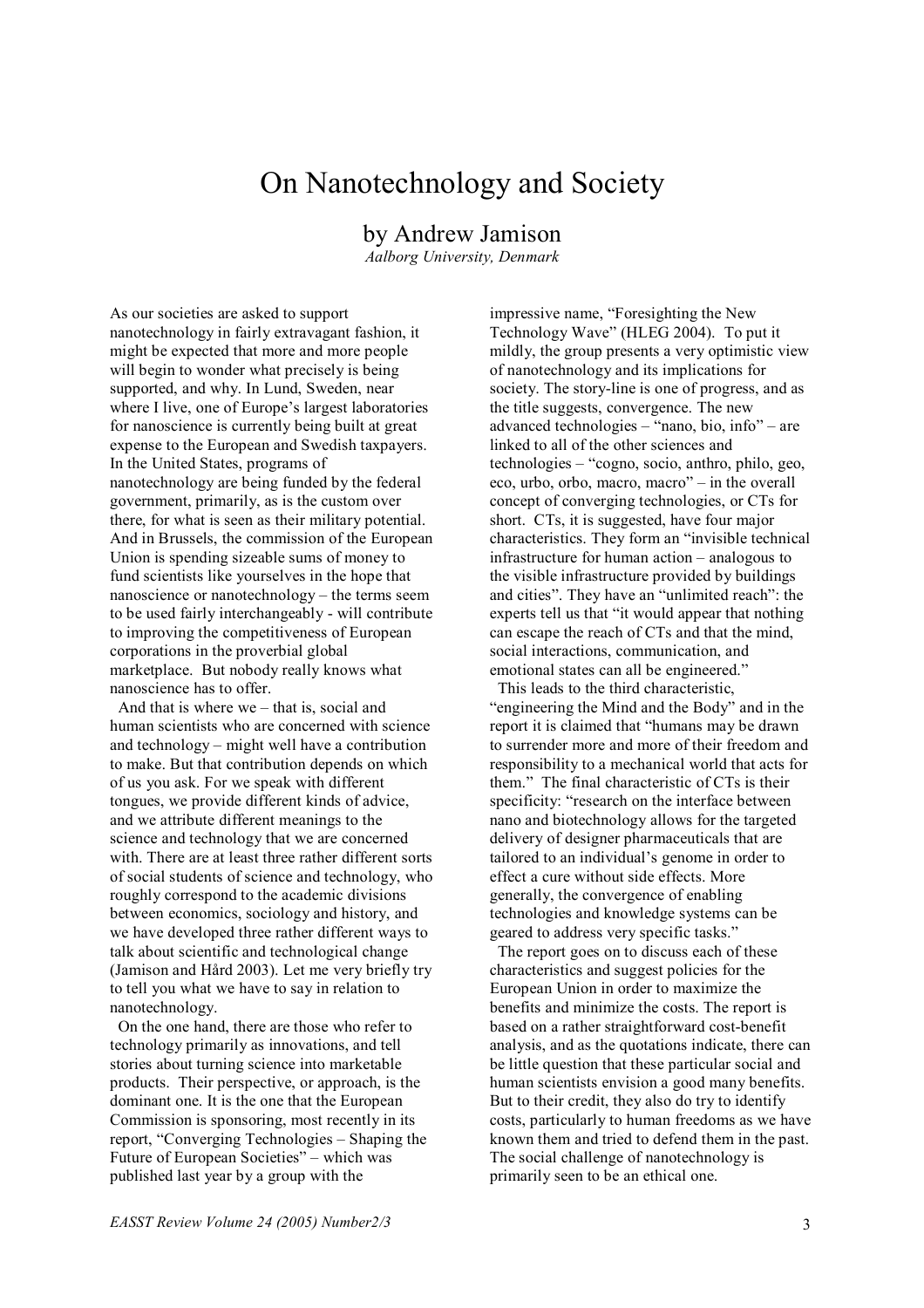Other social scientists tend to have other ways of talking about the social aspects of nanotechnology, and it can be interesting to contrast the EU report with a study on nanoscience that is currently being conducted by Mikael Johansson, an anthropologist in Sweden. For Johansson, and many other sociologists and anthropologists who approach science and technology from what might be termed a sociological perspective, the interesting questions are not what nanotechnology might mean for society – that is, its transformative potential, as the authors of the EU report put it – but rather what society means for nanotechnology. For Johansson, as for many other sociologists of science and technology, it is the nanoscientists themselves and their perceptions of society that are of interest, and so he has spent time interviewing some of them and spending time with them, in order to understand how they perceive nanotechnology.

 As might be expected, the scientists he has interviewed are more concerned with getting funding for their research than in speculating about the future. As has been suggested by other sociologists, scientists in action are perhaps best thought of as strategic actors, who make use of various opportunities and what are often called network connections to pursue their scientific careers. What has been stressed by many of these sociologists is the way in which scientists "enroll" others in their activities.

 The scientists interviewed by Johansson did not seem to be all that concerned with either the transformative potential of nanotechnology nor with the eventual social problems that might develop; the social implications of nanoscience were rather a kind of resource to be mobilized in pursuit of a career. As one of Johansson's interviewed scientists puts it, "to succeed one need both to be a good scientist and to build a broad network. The network is important when seeking funding. Everybody knows everybody in the business and it is important to be considered serious to get funding. One must make a name for oneself inside the network." (Johansson 2004: 20).

 From the sociological, or anthropological point of view, the meaning of nanoscience is constructed by different groups in society to serve their purposes. As such, the social aspects are seen from what might be termed an actor's perspective. In the case of nanotechnology, however, it is quite difficult to identify the relevant actors, or "actor networks" as they have been referred to in this approach. According to recent findings in the so-called Eurobarometer,

most people in Europe don't know anything about nanotechnology and they have extremely vague ideas about what it might or might not mean for them (Gaskell et al 2005). Of course, this is likely to change quite rapidly; and there are already signs that at least some interest groups are getting more involved in the public debate. As has been the case with the other advanced technologies that have come along, however, European societies tend to react in a rather polarized manner to new technology. Both nuclear energy and biotechnology have led to widespread political controversies, and, in both cases, the social implications are still being debated.

 It has been in large measure in order to learn from the experiences of nuclear energy and biotechnology and avoid some of the social conflicts that occurred that some of us within the field of science and technology studies have tried to develop methods for carrying out what we call technology assessment. The idea came from the US in the 1970s, where there was an Office of Technology Assessment established in the Congress, before it was closed down in 1996. In Europe, technology assessment has been conducted in many countries, and there have been many different approaches, but the general tendency, if we can speak of one, has been to try to involve the general public as widely as possible in the assessment activity. If societies are to make use of science and technology in an effective manner, then it is necessary for as many people in the society to have informed opinions about these matters and become what some of us have started to term scientific citizens.

 As far as I know, it is only in the Netherlands, at the Rathenau Institute, that there has been a serious effort to conduct technology assessment in relation to nanotechnology. As with technology assessment projects elsewhere, a range of activities have been conducted, in order to educate the society about the technology in question. The first step, as is common in such exercises, was what might be termed mapping. The technology assessors tried to get an overview of the possible social problems that might come to be associated with nanotechnology. We can call it problem identification.

 There was an initial study in which a "dream scenario" was contrasted with a "horror scenario" in relation to a number of societal issues for different fields of nanotechnology. As with all technology assessments the idea is to help society reach some sort of consensus, or agreement, about the social aspects of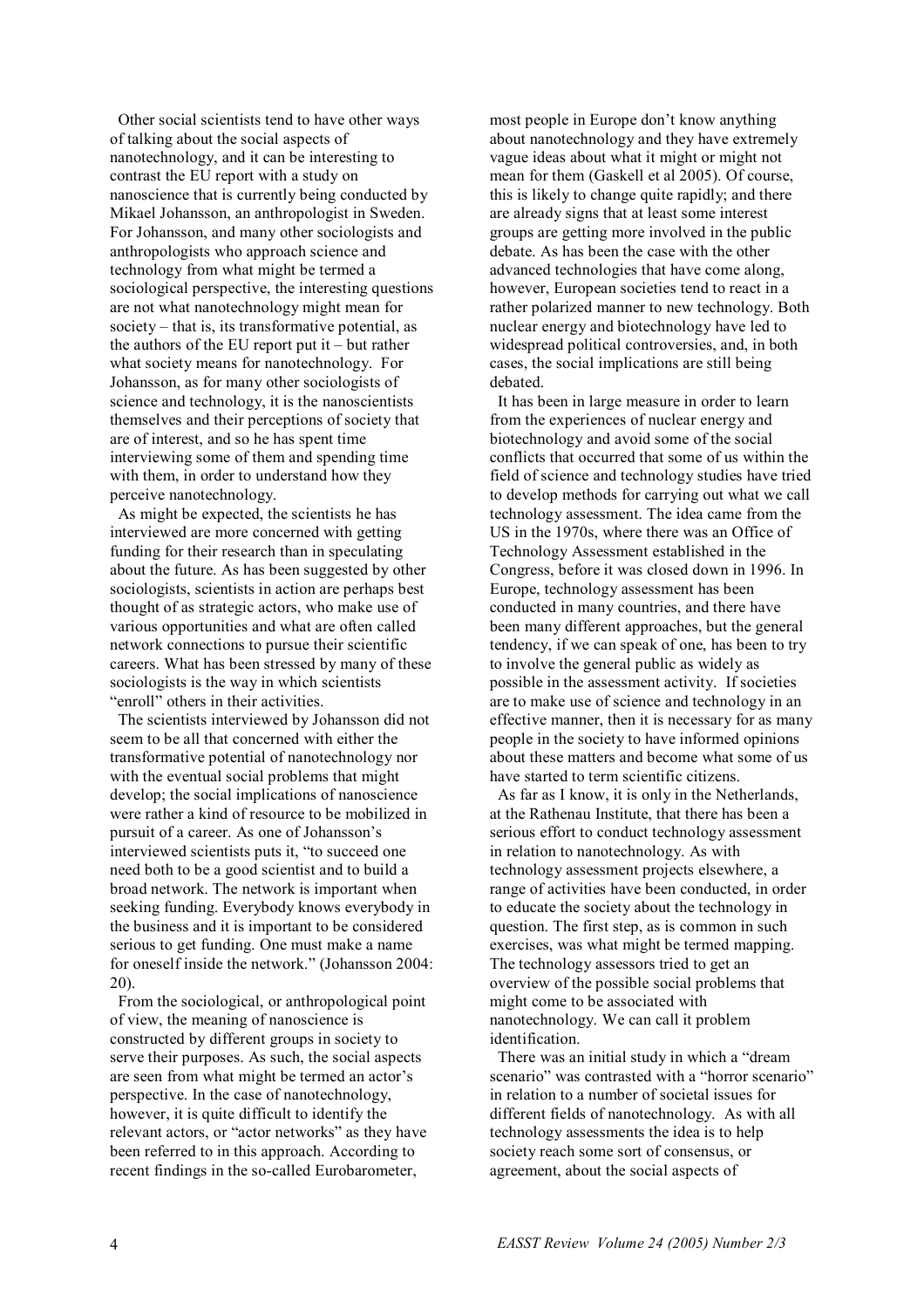technology, and so it is important to first try to locate the potential sources of disagreement. You can think of technology assessment as an early warning system, a way for societies to resolve or at least foresee conflicts before they happen.

 The assessment of nanotechnology is now in a second phase, in which focus groups have been conducted, and a discussion has been held in the Parliament. A number of panels are being constituted around specific applications, and they will then produce reports about the implications

of the different applications. Like the so-called consensus conferences that have been carried out in Denmark, the idea with the panels will be to make it easier to involve interested members of the public in the assessment process, and hopefully reach a more socially grounded consensus or agreement about what needs to be done to make appropriate use of nanotechnology.

Let us take a quick look at the map that the Dutch assessors came up with

| Societal issues and scenarios for different fields of applications in nanotechnology<br>(adapted from van Est and van Keulen 2004: 75) |                            |                   |                            |
|----------------------------------------------------------------------------------------------------------------------------------------|----------------------------|-------------------|----------------------------|
| Field of application                                                                                                                   | Societal issue             | Dream scenario    | Horror scenario            |
| Nanomaterials /<br><i>industrial</i> production                                                                                        | health- and<br>environment | sustainability    | nanoasbestos               |
| <b>Nanoelectronics</b>                                                                                                                 | privacy                    | 'smart' products  | big brother                |
| Nanotechnology in<br>medical sphere                                                                                                    | predictive medicine        | early diagnostics | genetic coercion           |
| Military technology                                                                                                                    | <i>arms</i> race           | safe world        | new weapons,<br>terrorists |
| General / <i>innovation</i>                                                                                                            | economy                    | economic growth   | structural<br>unemployment |

Such an assessment of nanotechnology would be useful throughout Europe, and it could perhaps be something that we could also consider doing within the NaPa project. A first step could be a round of visits to the participating institutions, where we in the advisory committee could present some of the methods and approaches of science and technology studies and technology assessment. Such visits could at the very least serve to initiate discussions about the social aspects of nanotechnology among the participants and with your students, as well.

 For, as I see it, the most important social aspect of any technology is educational in the broadest sense. The public needs to be educated, and the promoters, developers, critics and regulators of the technology need to be educated. In a sense, we all need to take on what might be called a hybrid identity, combining knowledge of science and technology with knowledge of the relevant social contexts in which science and technology are put to use.

 Technology assessment in its various guises can be considered one aspect of what Mikael Hård

and I, in our new book, *Hubris and Hybrids*, refer to as "cultural appropriation" (Hård and Jamison 2005). Our book is an attempt to place science and technology in a broader cultural perspective. The general point we try to make through our historical examples is that it takes time and a good deal of effort before human societies are able to use science and technology appropriately.

 Using science and technology appropriately means, for one thing, that we know how to talk about it and that we have what might be called a collective shared understanding of the relevant science or technology, that is, that we are scientifically literate. But it also means that we have appropriate institutions and cultural forms for making use of the scientific and technological opportunities at our disposal. In the past, appropriation has meant rather fundamental changes in both identity, competence, and the routines of everyday life. As we have started to see with genetic engineering, and as we might expect to see with nanotechnology in the not too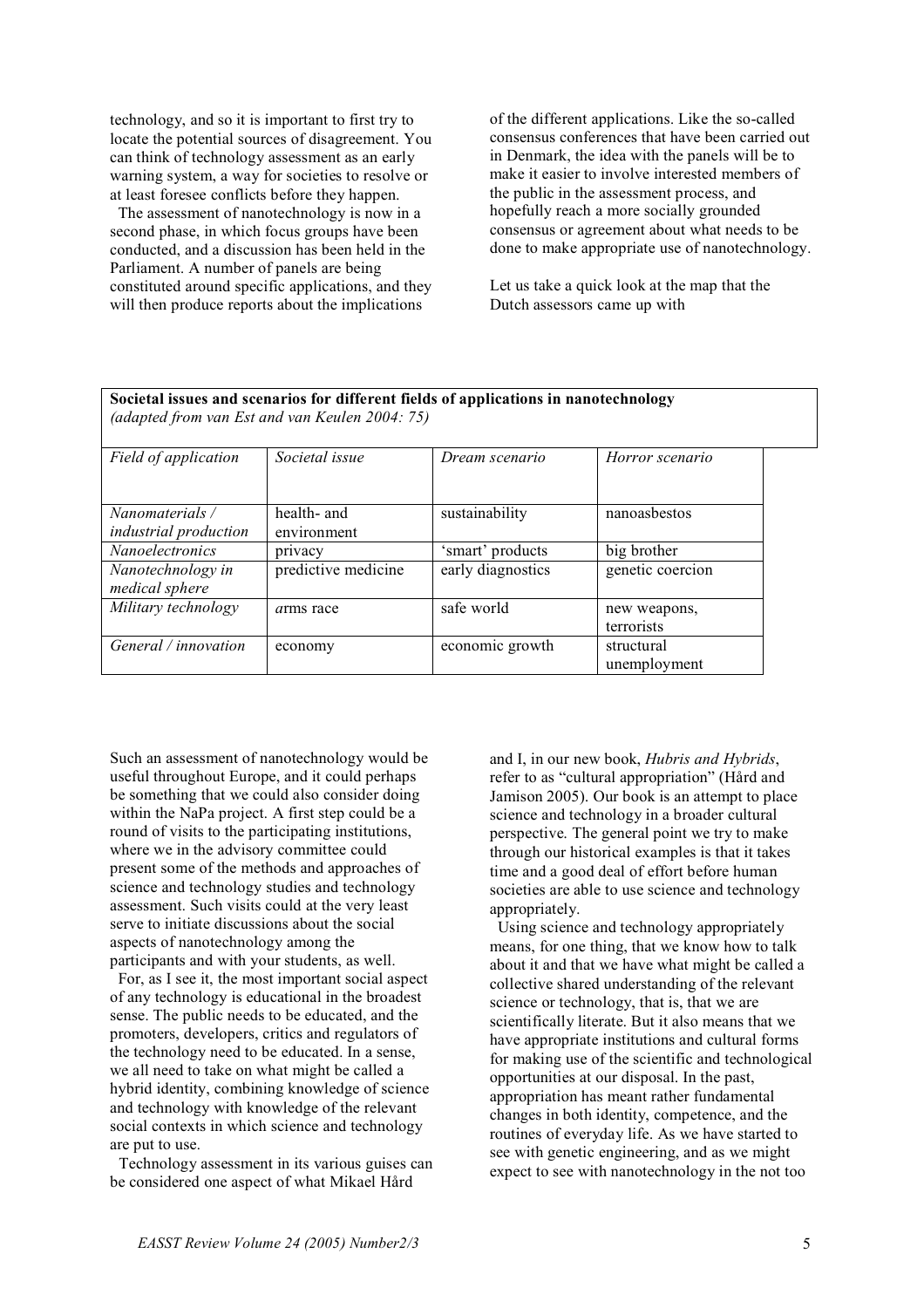distant future, appropriation means learning to live with new technologies. And that requires changes from all of us, both the producers and the users, both the scientists and the public. We might say that in order to share the benefits, we also need to share the responsibilities.

#### References

Gaskell, George, et al (2005) Imagining nanotechnology: cultural support for te4chnological innovation in Europe and the United States, in Public Understanding of Science, 14: 81-90

HLEG (2004) Converging Technologies - Shaping the Future of European Societies, a report to the European Commission, accessed via the internet.

Hård, Mikael and Andrew Jamison (2005) Hubris and Hybrid: A Cultural History of Technology and Science. New York: Routledge

Jamison, Andrew and Mikael Hård (2003) The Story-Lines of Technological Change: Innovation, Construction, and Appropriation, in Technology Analysis and Strategic Management, 15, 1: 81-92

Johansson, Mikael (2004) Scientific and public notions of an emerging science. Real and imagined nanoscience, in VEST, Journal for Science and Technology Studies, 17, 3-4: 7-24

van Est, Rinie and van Keulen, Ira (2004) ''Small technology -- Big Consequences": Building up the Dutch debate on nanotechnology from the bottom, in  $Technik folgen-abschätzung - Theorie und Praxis, 13, 3:$ 72-79

*This article is based on a talk prepared for the meeting of the Emerging Nanopatterning Methods (NaPa) project, Lausanne, September 13, 2005*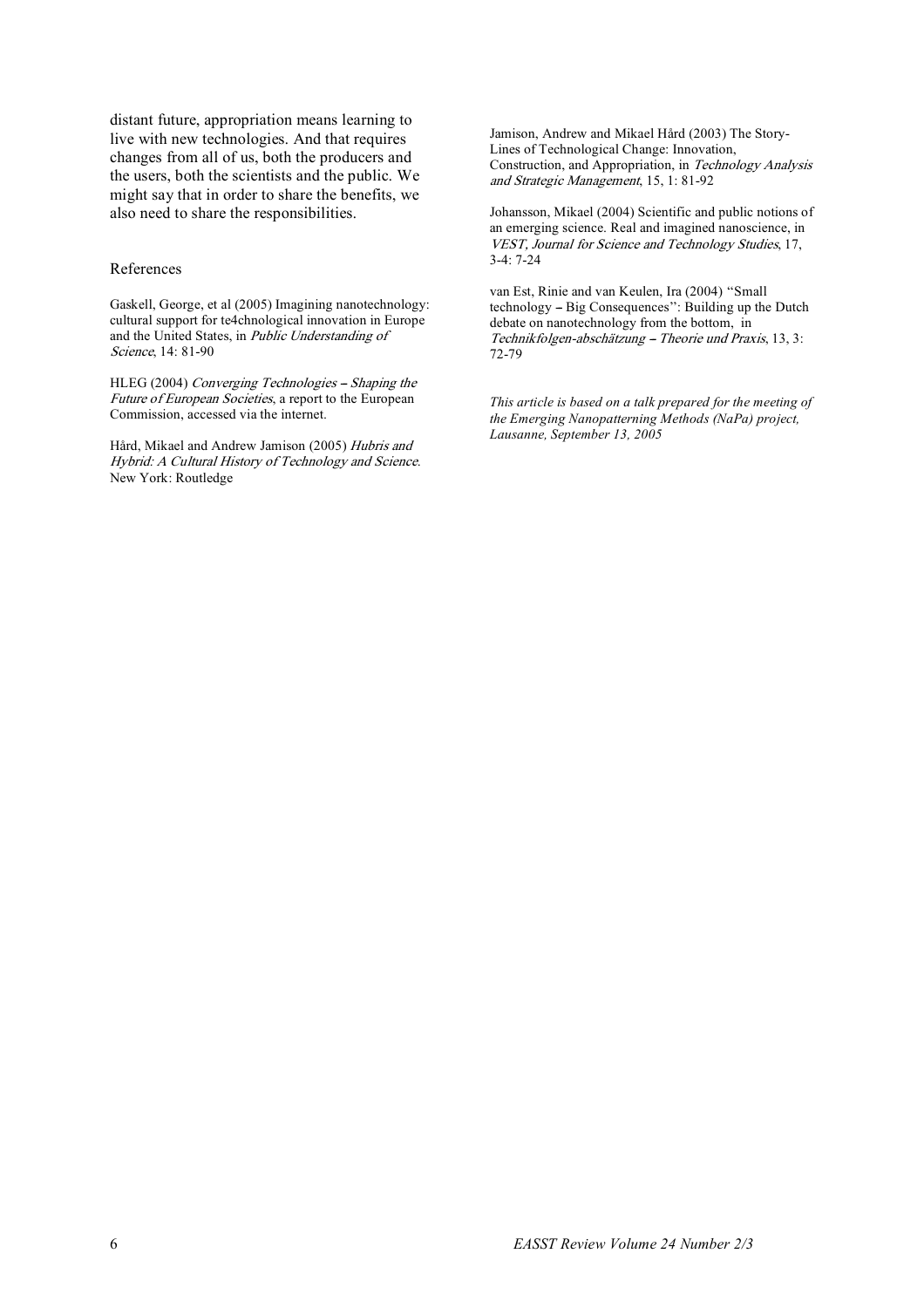### Should Users Be Involved in Innovation Processes?

#### By Jurgen Ganzevles

*University of Twente* 

**Review of** *"User Involvement in Innovation Processes. Strategies and Limitations from a Socio-Technical Perspective",* **edited by Harald Rohracher, Profil Verlag München, 2005**

Seven men in their thirties are looking in the lens with a grin. They are standing in line behind each other, some of them looking quite wickedly, some more uneasily. What makes the picture interesting is the knowledge that each man stands in a shower cabin, completely naked. One man exposes himself completely; the other men have taken partial refuge in the shower cabins, with different levels of body coverage. What is it that Harald Rohracher had in mind when deciding to put this picture on the cover of his new edited volume? Should these men be seen as 'users to be involved', as discussed in his book? Is it to show their vulnerability in front of the lens of Innovation? Are these people Users that can try to hide in the cabins of Consumption, but always have to show at least part of their preferences, values and beliefs to The Producer?

 Rohracher's edited book is about users of technology. In his introduction, he positions his book in the broad knowledge landscape of Science and Technology Studies (STS). He interweaves an extensive literature review of 'users' within STS with a preview of the contributions in the book. In doing so, he introduces the four themes the book is organized around. The first theme mainly deals with the representation and configuration of users in design. Stewart & Williams aim at social learning over the complete lifecycle of technology. Looking beyond STS, Jelsma discusses the "fringes" with engineering approaches and other social sciences, as an "heuristic exercise in the field of energy efficiency in households". Feng gives an account of more empirically grounded work. He reports that in technical standardization committees and procedures, users are nearly invisible. He pleads for a focus on user representations to make presumed user characteristic, preferences and values visible again.

One user characteristic we all have is explored

further in the next section that carries the title "Overcoming or Reproducing Gender-Technology Relations?" McLaughlin shows that gender in design and use is shaped by the different roles and views different actors have in an organisational context. The meaning of 'participation' and how gender is accounted for in participatory design is explored by Balka. Rommes' chapter discusses the process through which users escape or change gendered meanings in domesticating ICT.

 Part three adds dynamics to such practices of design and use. It is the linkage of producers and users in dynamic innovation processes that may transform systems and regimes. Weber integrates concepts from self-organisation and evolutionary theories in a comprehensive conceptual framework to understand such innovation processes. Based on empirical work, he states that users play an import role in the selforganising process of system transformation. The potential roles of users herein are explored by Guy, Evans and Marvin, showing "competing understanding of identity and roles of users underpinning different styles of transport planning". Their explorations have led them to the conclusion that "radical technological innovation often serves to reinforce existing social relations of power and exclusion." The section is ended by Aparicio, who shows how promoters use rhetoric as a form of mediation for such public projects.

 The fourth and last theme is introduced by Rohracher as the strategies for active user involvement that actors may apply. This part carries the title "Potentials and Ambivalence of User Participation". In this block, Hennen discusses the political roles and impacts that different forms of technology assessment can have, including "the involvement of the public (…) as an ongoing experiment in re-arranging the relation of science and technology". The next author, Konrad, shows the "dilemmas of user involvement in highly dynamic innovation processes." Designers in such processes have to face the fact that not only users, but also scenarios of use and technology itself are malleable entities. She poses the explicit decision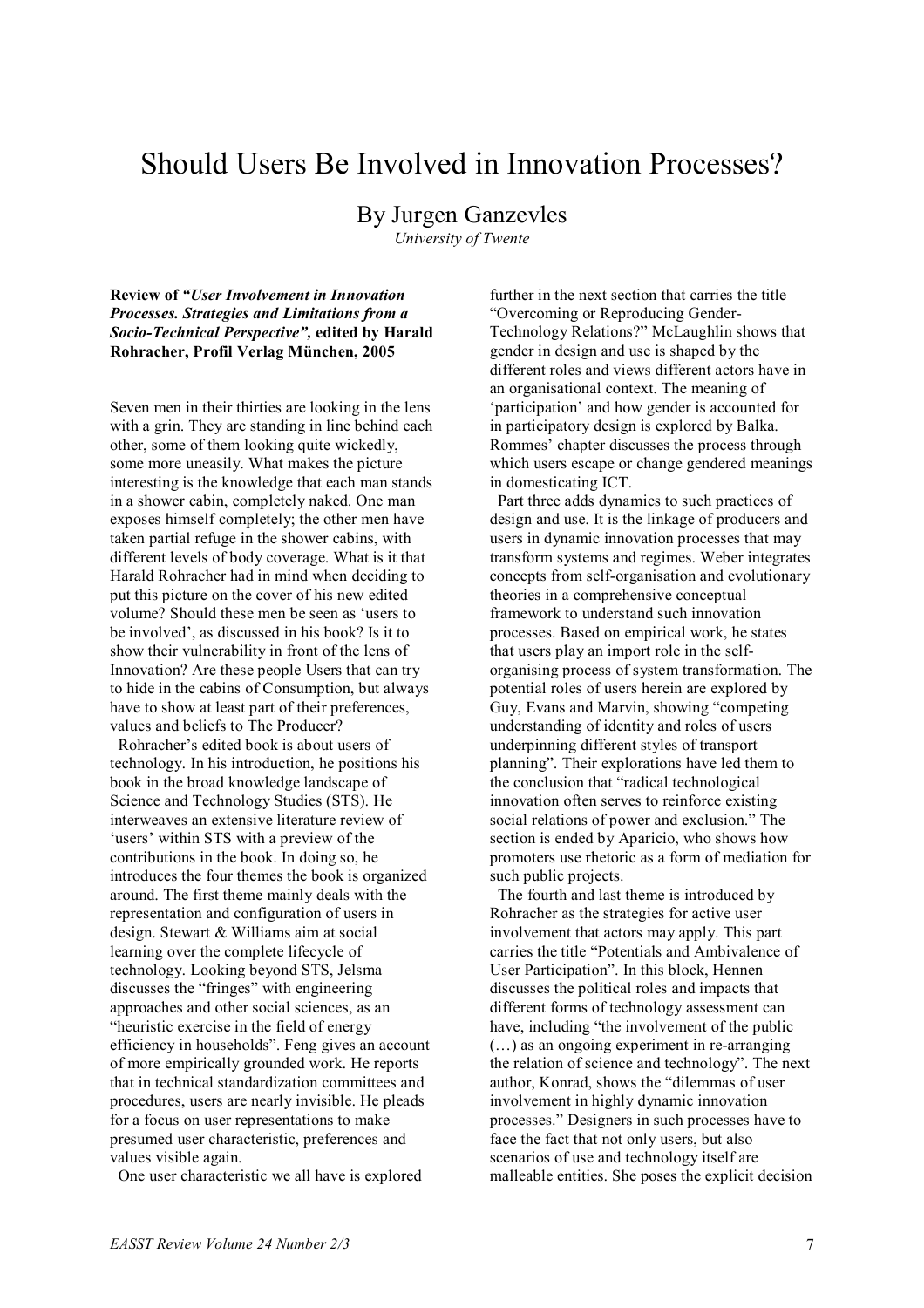to set one variable fixed as a strategy to get away from the dilemma. "Accordingly, each [of the three strategies] carries specific risks of failure." Tauritz Bakker reports such a failure. She shows that ideals like accessibility and usability "are not materialized, even when many of the actors involved articulate such ideals and support such design strategies." Imposing user involvement as one of the external criteria, the earmarking of funds and a reflexive understanding of the design process may be ways to improve chances of materialization of such ideals. Hronszky concludes the edited volume with an investigation of "the problem whether technologies can be better designed through public participation". His approach is to find "parallelities in participatory approaches in production and public administration". Besides demonstrating the complexity involved in these approaches, he points out that reflexive processes may even *produce* actors that could be called 'anti-consumers', "ready to resist because they are to be neglected or negatively affected (….)." A co-evolutionary context for emancipation and technological innovation may help to reach a sufficient level of consensus from a 'precautionary' point of view.

 Criss-crossing his division in four themes, Rohracher identifies several issues the book brings up. User participation can make technology 'better', in the sense that it can reveal user aspects that can make technology more 'useful', 'usable' and 'used'. (I borrow some terms here that Kornelia Konrad coins in her chapter). However, striving for user involvement is always constrained by organisational and other factors. Both theoretically and empirically, authors show that not only designers but also users often have "room for manoeuvre" to increase chances for fruitful interaction. This does not mean that it is an easy task to make this "room for manoeuvre" operational, even when goals for user involvement are relatively clear in a design project.

 Nonetheless, editor and authors do not fall into the trap of glorifying the idea of user involvement, just for the sake of it. Right from the start, user involvement is dismantled as something that is only a 'good' thing. The book shows that it can easily turn into a 'bad' thing when designers, producers or policy makers apply such interactions to enrol users or citizens for figurative purposes, or if other actors force users to participate unwillingly.

 In doing so, the book does not only stage designers and users, but also policy makers and citizens. While reading the book, I encountered

quite an 'interpretative flexibility' (to paraphrase Bijker) of the notion of 'user involvement'. On one side of the spectrum, scholars discuss the sometimes implicit representation of users in design processes. On the other side of the spectrum, other scholars use the notion to describe the explicit enrolment of citizens in public discourses about new technological projects. Over the various contributions to the volume, elaborations are made that start from either side. The intriguing thing however is that they hardly meet. What is the relationship between 'user involvement' for revealing aspects of technology's end users, and 'user involvement' in decision making processes on the other? Sure, all users are also citizens and all citizens may be users, but how to organize user participation in such a way that the 'good' thing (learning about users) can prosper and the 'bad' thing (users or citizens being enrolled unwillingly) can be suppressed?

 Imre Hronszky's contribution is the one that comes closest in this respect. Yet, his focus is more on the similarities than on potential differences between participation for policy and participation for product development. His conclusions are not to be criticised, but due to their high-level character, they are difficult to retranslate to a design arena where innovators have to do their daily work.

 Thinking this through, I realized that this is not the only thread of inquiry that the book initiates but does not wrap up. The notion of 'user' was depicted as problematic in the first two parts of the book, while this is only partially the case in the third part about 'transforming systems and regimes'. In that section, users are staged as more or less unproblematic entities (Weber), or analysts refrain from confronting the different user configurations they have found in a design context with empirical findings about users in practice (Guy/Evans/Marvin and Aparicio). Furthermore, the book touches upon 'broader' societal concerns like democratization, protection of weaker actors and care for the environment, but it does not make clear how to link these to the quest for individual user preferences.

 I am not sure whether it is fair to judge this book on the lack of providing more explicit explorations of answers to all these questions. One could see it as quite a virtue that the edited volume has been capable of bringing them to mind in the first place. However, the book has raised expectations *beyond* what is actually discussed in the chapters. "What role do users have to play in technical innovation processes?" is the opening phrase on the back cover. Such a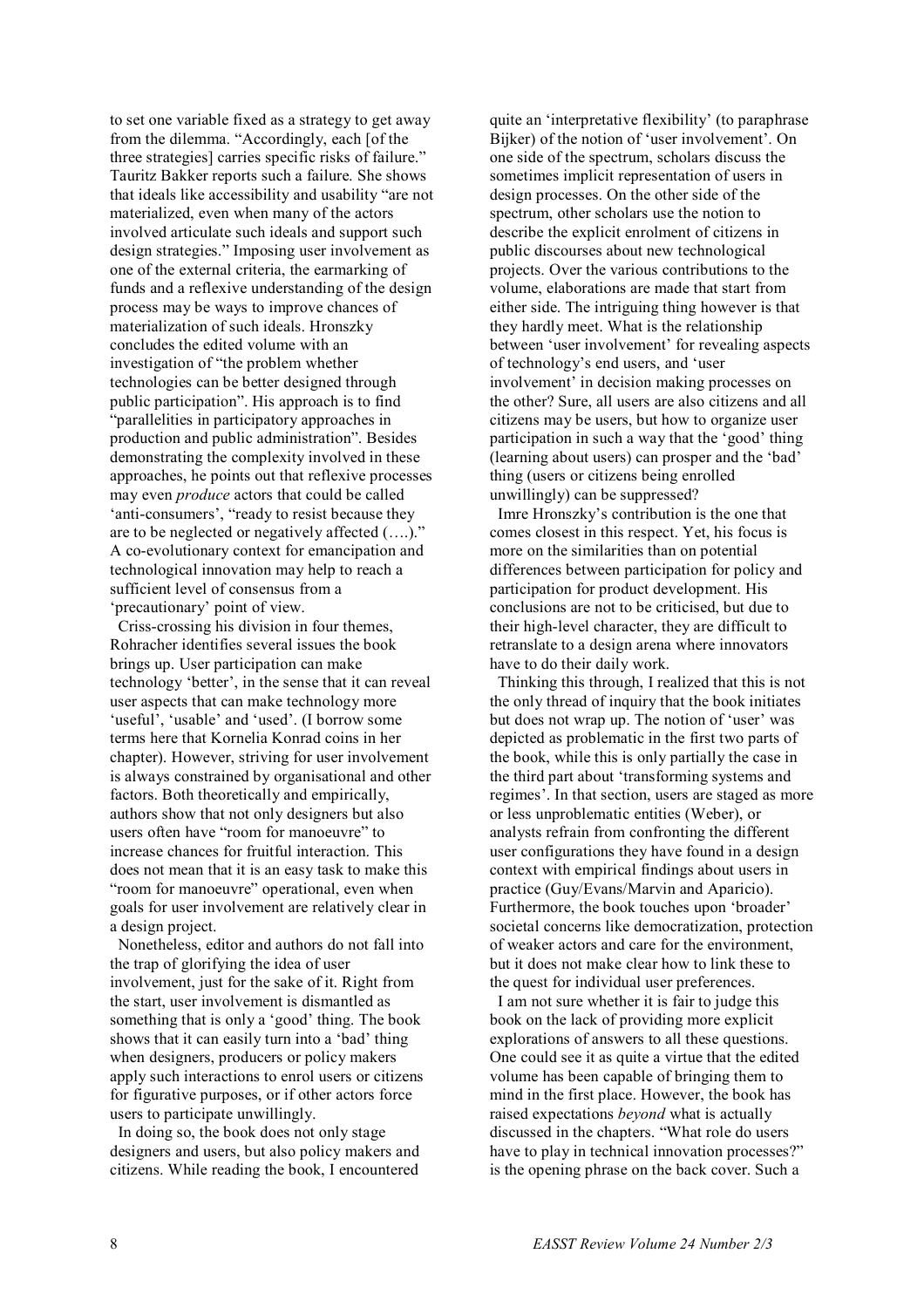question turns the empirical question 'how is user participation performed' into a normative one: how *should* it be done? And in his introduction, Rohracher states: "is there a potential for a more active and explicit involvement of users in the design and assessment of technologies? Will technologies become socially and environmentally friendlier with user participation?" The book only has been partially capable of answering these questions, because the elements in these questions have not been sufficiently linked together. If the editor or another contributing author would have taken up the different threads of the book, and taken insights one step further, the book could have been of greater value. This could have been done by making pros and cons of user involvement in their different forms more explicit and discussing the linkages more systematically. It remains somewhat unclear where we stand now, both intellectually and from a normative stance. This does not mean several scholars in the edited volume have not touch upon the normative issue in their concluding remarks. To my opinion, however, they hesitate to openly cross no-man'sland between 'STS theory' and 'what to do'. 'Keep practice and analyses separated' still seems to be the guiding principle for good scholarship. What are left are general remarks

about possibilities for intervention for user involvement. As a reader, I felt somewhat burdened with a puzzle which I felt the book should have solved for me, at least partially. Yes, the book has taught me that 'user involvement' has its drawbacks. At the same time, however, I still experienced a bias towards 'user participation' as something we should still strive for, but authors forgot to tell why that was again. If we agree 'proper' user involvement is a mammoth task indeed, this feels a bit like a shortcut.

 Where the book does excel is in its broad coverage and exploration of the notion of 'user involvement in innovation processes' in all its varieties. In this respect, this edited book has more than fulfilled the promise the subtitle of the book phrases. Authors have provided substantial empirical evidence of ongoing practices of user participation, hereby showing "strategies and limitations from a socio-technical perspective" for "user involvement in innovation processes". In this respect, the photo on the cover *is* appropriate. Users, citizens, and designers, policy makers: nobody can hide in the shower cabins anymore. The book has made clear that they all have to meet in front of the lens of Innovation, in all their vulnerability.

# Assembling Things

### by Kristian Hvidtfelt Nielsen

*University of Aarhus, Denmark*

**Review of the exhibition** *Making Things Public. Atmospheres of Democracy***, curated by Bruno Latour and Peter Weibel, ZKM | Center for Art and Media Karlsruhe, March 20 – August 7, 2005.** 

Science and technology studies (STS) are increasingly engaged in stimulating dialogues with other, related areas such as political philosophy, economic sociology, public understanding of science, media and culture studies, and even the arts. This, of course, causes little surprise among STS scholars who, for a long time now, have argued to the effect that

sciences and technologies ought to be considered in closer relation to other realms of public life. Significant, however, is the fact that STS appears to have gained enough momentum to set the agenda in many such dialogues. The exhibition *Making Things Public*, curated by Bruno Latour and Peter Weibel, and currently showing at the ZKM in Karlsruhe, is a case in point. The exhibition brings together science, politics, and art in order to compare and discuss different types of representation. To this end, the exhibition curators have engaged STS scholars, political scientists, artists, anthropologists, ethnographers, sociologists, philosophers, journalists and others to organize, display, and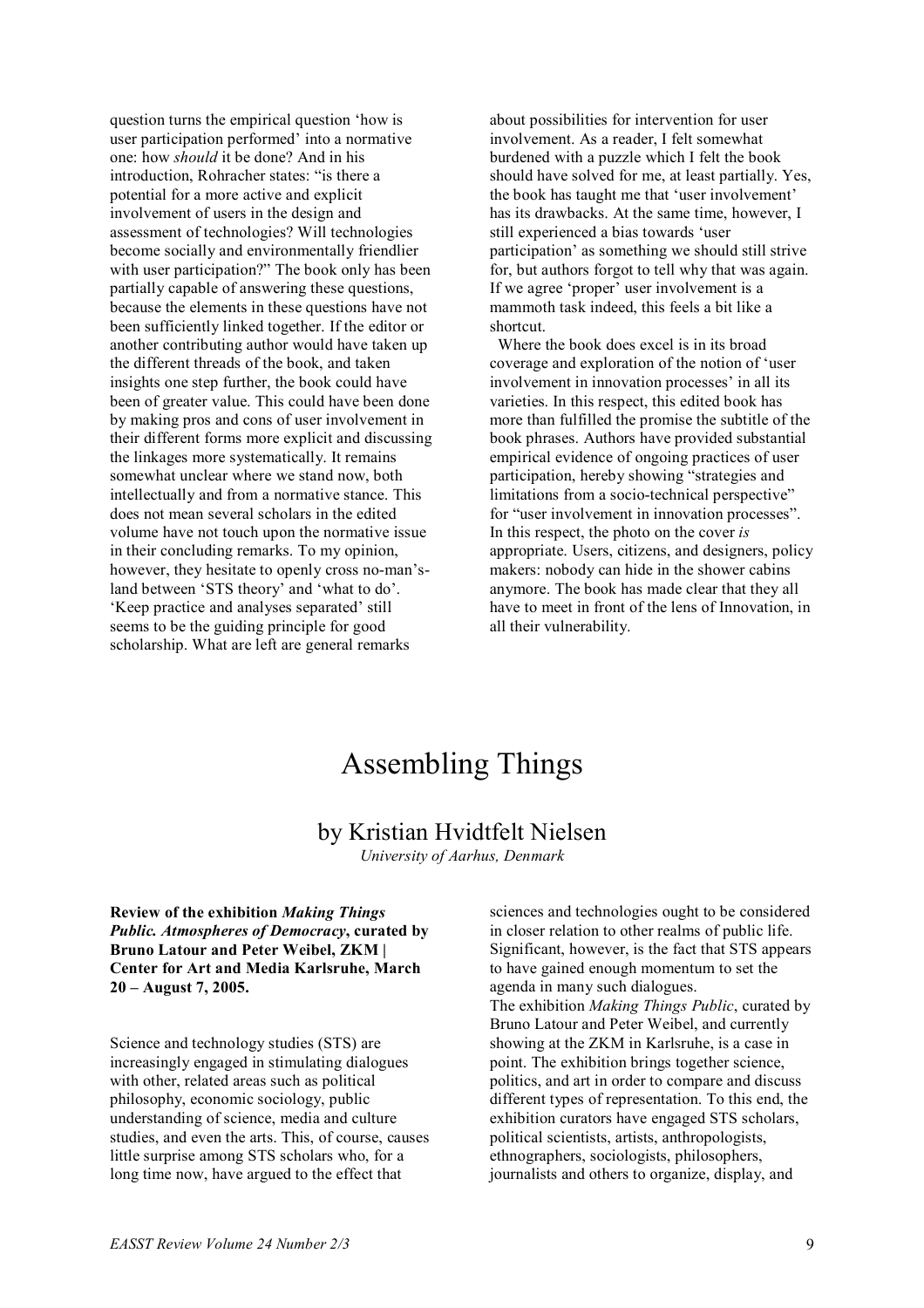realize a broad range of representational activities in contemporary society. The result is, of course, heterogeneous and multiple. It aims to present and enact various public spheres to which the sciences, politics and arts all contribute with hybrid assemblies of objects, facts, people, meanings, interpretations, instruments, controversies, etc.

The key unifying notion is "thing", a Latourian concept well-known to most STS'ers. Latour draws upon the etymology of the concept to emphasize that, originally, a thing was an assembly in which topics of public interest were debated and negotiated. This meaning is still with us today in many Scandinavian countries where legislative bodies are known as "things" or "tings", for example the Danish Folketing (literally: the People's thing). It is also reminiscently present in the Anglo-Saxon languages where the word thing also refers to events, actions, or unspecified circumstances. A thing is an, as yet, undetermined or even underdetermined state of affair. It is confused, complex and complicated, indeed often quite controversial. It usually involves and blends science, engineering, art, politics and other types of representational activities. They come together in ways that depend on the specific thing in question. The thing itself is never neatly resolved or divided up into different and separate categories. Rather, things are constantly being merged, bargained, discussed and then, perhaps, even find a temporary settlement. These are elements of the Dingpolitik that Latour envisages in his introductory essay, "From Realpolitik to Dingpolitik – or How to Make Things Public".<sup>1</sup> The title of the exhibition, *Making Things Public*, has a double meaning, which mirrors the fact that it is both descriptive and normative. On the one hand, it shows that analogous actions of representation take place in science, technology, politics, economy, art and religion, all of which may or may not play a role in certain things. On the other hand, it also aims to enact new ways of representing or assembling things by establishing in the visitor a new awareness of the omnipresence of things and democracy and by building up new forms of participation such as the parallel web-based database project, "Fair Assembly", conceived by Steve Dietz.<sup>2</sup> The exhibition itself is divided into 13 thematic areas each of which (re)presents many different things. It is very large and quite complex. I spent four hours there one afternoon in early May, but that was far too little time, I think. I can only recommend going more than once. In the following I will describe a few of the items

shown that I believe might have a special interest to STS scholars.

For example, the exhibition includes things of planning and technology as shown in the section, "Politics of Water", curated by Wiebe Bijker and Emile Gomart. Under the thematic headline, "Which Assembly for Those Assemblages", this section contains a number of technical and architectural drawings for the town of Nagele in the Netherlands. Originally conceived as a protest against the widespread nostalgia in contemporary Dutch architecture and urban planning, Nagele is now an icon of modernity and functionalism. The sensibility of the designs for Nagele, however, reminds us that Nagele was never merely just functional and planned, cold. Constructing Nagele involved many passionate architects, engineers, urban planners, civil servants, and others who all assembled around Nagele, the project, to give it life and meaning. The Nagele designs thus exemplify the more general point of the theme that technological projects are modern ways of assembling things in which dreams of modernity, technologies, architectural schemes, aesthetics and passions coevolve, indeed are co-constructed. Another thing that involves water is river pollution. Representing this thing at the exhibition, Matthias Gommel, Christelle Gramaglia and Jean-Pierre Le Bourhis have constructed a three-dimensional, multi-media installation, "Riverphonics", which includes water (and paper) in transparent, watertight Ortlieb bags, live streaming video/audio, 2 channel video installation and a water levelmeasuring device. At issue here are rivers and the many ways in which we speak about, interfere with and assemble to discuss river and water quality. Rivers sometimes have a hypnotizing, bubbling sound. Rivers as things, however, are noisy, yet nevertheless equally spellbinding, with many different voices taking up many different issues relating to rivers and quality of water. The multifaceted installation is a river parliament in itself that allows, or imposes the visitor to navigate the rivers of today in all their hybridity and polyphony. It is also a reminder to the visitor to be attentive to and to scrutinize carefully the increasing number of speech-apparatuses and techniques of representing that is involved in providing rivers with a voice in contemporary democracies.

Like rivers, science is fluid and noisy. Also, science relies on technical mediation to establish representation. This is clear from the video installation, "Wall of Science", by Peter Galison, Robb Moss and their students, that, like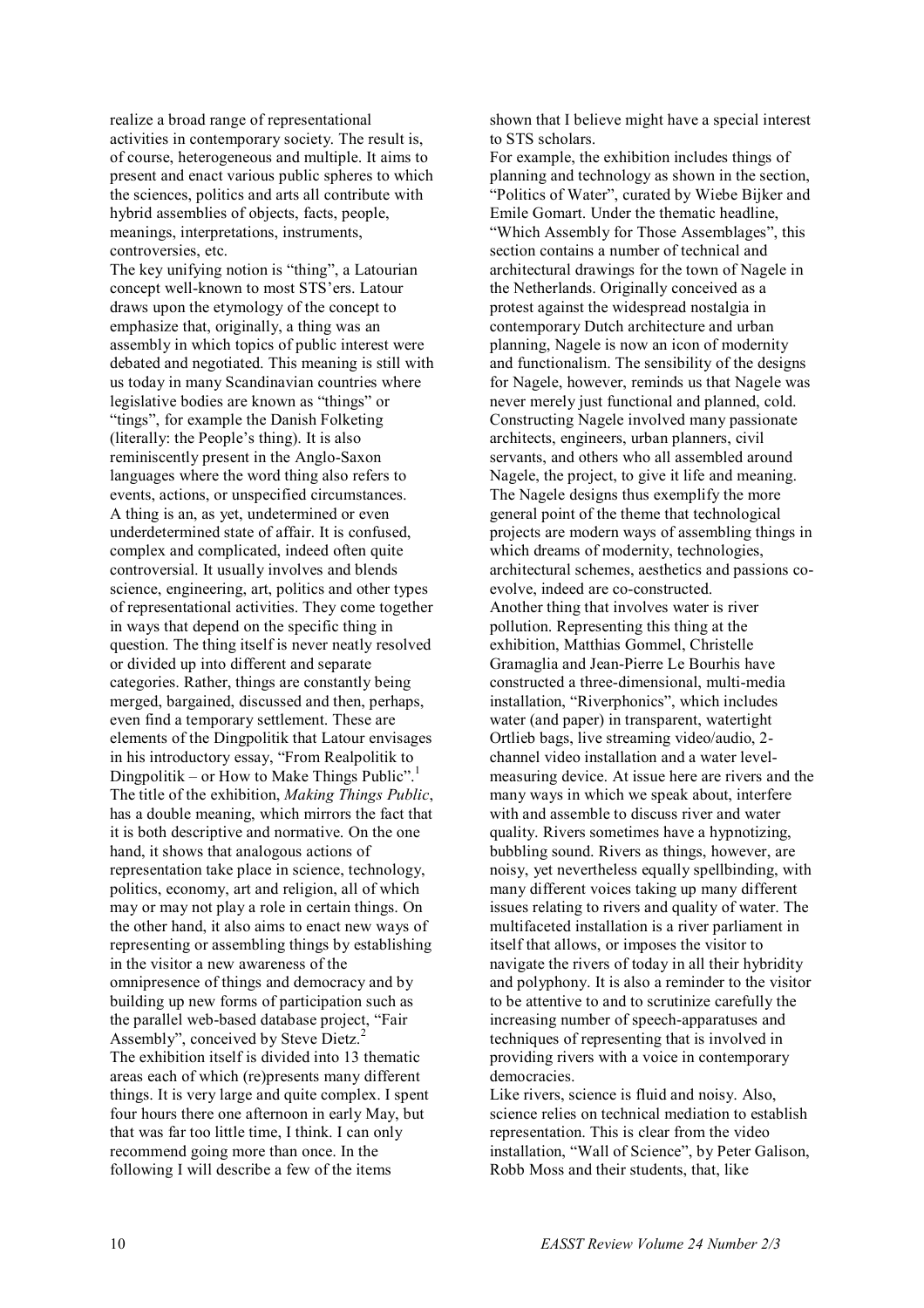"Riverphonics", also draws upon auditive metaphors to communicate and express science. The "Wall of Science" concept, of course, refers to composer and producer Phil Spector's music production technique known as Wall of Sound. In the 1960's Spector became famous for using large orchestras of musicians to create a very distinctive and much fuller sound with an impressive depth. Perhaps less known is that at the heart of the Wall of Sound was a basement room, carefully fitted with microphones and speakers, acting as an echo/reverb chamber. The Wall of Science created by Galison, Moss and Students indicate the ubiquity of science and science communication in contemporary societies as well as science's impenetrability to the general audience, but also, by implicating Spector's special basement techniques, hints at the (often hidden and underground) mediation techniques used to make science omnipresent in societal concerns and political matters. Science speaks on behalf of nature, but exactly how are such representational acts brought about? This is the question that Galison and coworkers wants us to reflect upon, but it is also more directly involved in Pablo Jensen's 3 posters, "Making Electrons Public", all of which are made to look like scientific posters. These posters are great fun to STS scholars. They concern scientific simulations of particle behavior on defect surfaces, and they are unreservedly framed in the language of the exhibition. Thus, Jensen, physicist/artist, tells us that he wants to understand how nanoparticles assemble on a surface with small defects by asking trustable spokespersons, i.e., atoms and electrons. However, like other spokespersons, atoms and electrons are elusive beings, and, so, Jensen and his team decide to construct more reliable spokespersons, virtual electrons. These virtual entities provide the scientists with the answers they were looking for: the electron density turns out to be a good spokesperson for the complex collective of electrons and shows us that electrons are indeed attracted by the defects on the surfaces. The posters are amusing examples of what would happen if Bruno Latour were to do a scientific poster (and here, perhaps, is an idea for a counter-Sokal showcase), and, yet, it is a little awkward to see science presented in terms and concepts from science studies. Notwithstanding the Sokalian kind of confrontation, maybe these posters are signs of a new, post-Science Wars integration of science and science studies?

Besides technology and science, the exhibition

also revolves around markets and politics. Two of the themes are simply called: "The Market Place Is a Parliament, Too" and "Parliaments, Too, Are Complex Technologies". Together, by way of syllogism, the bold declarations of these themes amount to the conclusion: "Market Places Are Complex Technologies", which is precisely one of the major concerns of the new market anthropology and economic sociology that takes its inspiration from STS. This conclusion also comes out of the interactive installation "Tasting/Testing/Teasing", created by Geneviève Teil and Antoine Hennion in collaboration with Frédédic Vergnaud. The installation invites the exhibition visitors to engage in a collective, virtual market experiment concerning public taste. It visualizes the famous invisible hand governing markets by turning our attention to the many techniques used to construct markets by way of assembling people and artifacts. Very much like the virtual electrons discussed above, the virtual public that this installation assemble becomes a constructed spokesperson of taste. Modern (mass) markets, as the syllogism conclusion goes, are constructed by means of representational techniques that frame the masses, their desires and taste. If it is not clear by now, let me say that I think the exhibition is a real treat to STS'ers. I have mentioned only a few of the many things that directly relate to STS. Also worthy of mention are: the section on the famous Opsroom design of cybernetician Stafford Beer, the 2000 US Presidential Election installation, the collection of notebooks in the section "Paper Theories", where one finds the notebooks of historical figures such as Heinrich von Helmholtz and Wilhelm Ostwald next to those of contemporaries such as Lorraine Daston and Sarah Panteleev, and many, many other things. Go assemble in this great thing yourself, if you get the chance!

#### **Notes**

1. To be published in the exhibition catalogue, due September 2005. Currently available at: http://www.ensmp.fr/~latour/articles/article/96- DINGPOLITIK2.html 2. http://makingthingspublic.zkm.de/fairassembly

*The author is affiliated with the Department of History, The Steno Institute, University of Aarhus, Denmark. Author's address: kristian.hvidtfelt@si.au.dk*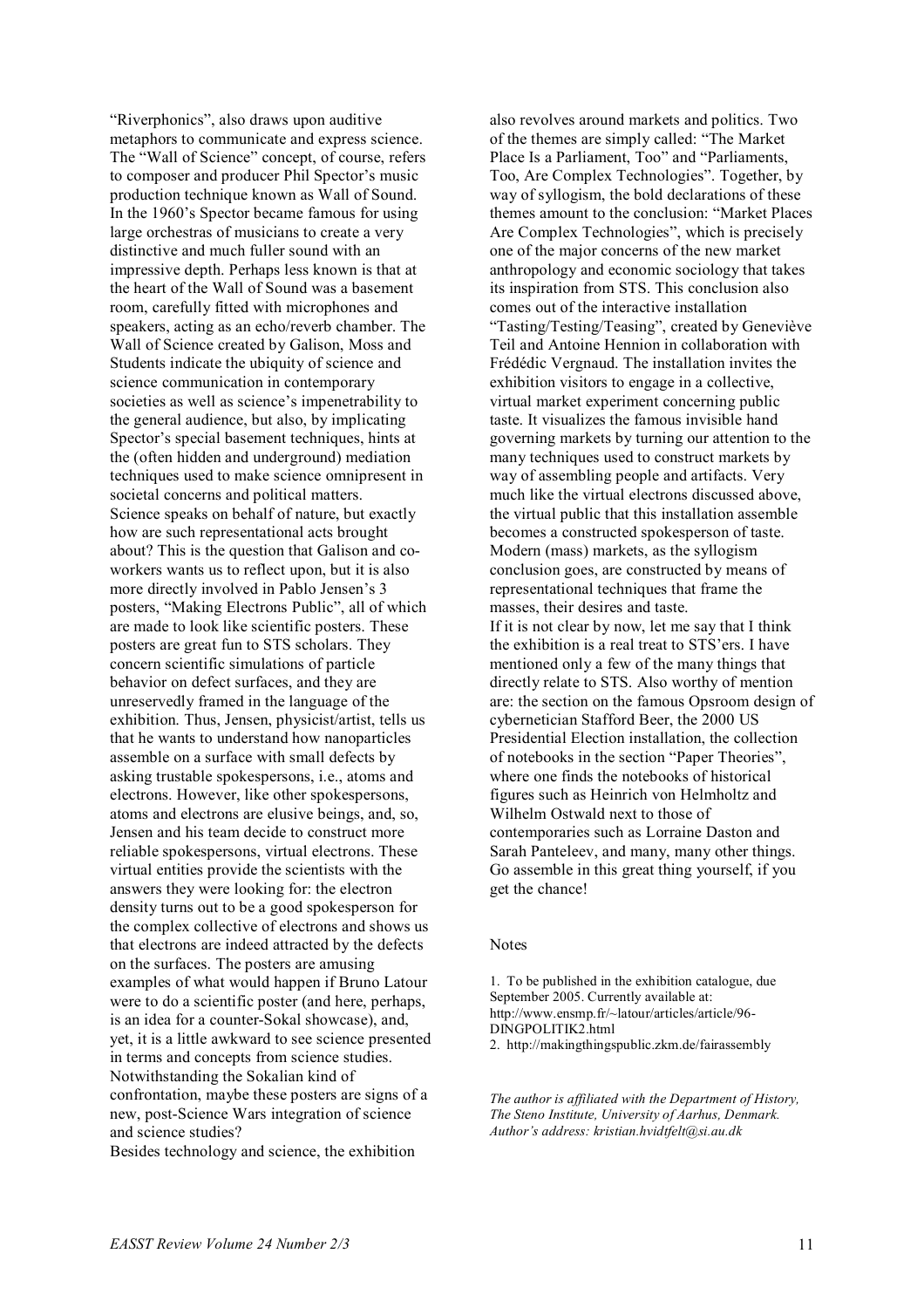### From Dragons to Databases

#### by Aaro Tupasela

*University of Helsinki, Finland* 

**Report of the 9th Ischia Summer School on the History of the Life Sciences:** *Gathering Things, Collecting Data, Producing Knowledge: The Use of Collections in Biological and Medical Knowledge Production from Early Modern Natural History to Genome Databases***. Ischia, Italy, 28.6 – 5.7.2005** 

What do fearsome dragons and sequence databases have in common? The question might seem odd at first, but as the  $9<sup>th</sup>$  Ischia summer school proved, the historical aspects of gathering things, collecting data and producing knowledge has a history that spans five hundred years and brings together activities that appear as disparate and diverse as modern biomedical databases and mineral collections.

 The summer school was attended by over 20 students, mainly from Europe and the USA, and was made up of 14 presentations by researchers that were followed by lively discussion. The presentations were divided into four different categories that included the topics of natural history collections, scientific travel collections and museums, population and genetic data collections and databases and resource centers in modern biology. In addition to the set presentations, there was also an excursion to nearby Naples and the Stazione Zoologica Anton Dohrn, where students and faculty alike could choose from several different presentations which ranged from historical collections to the way the station uses modern molecular biology methods to do research on marine ecosystems. The summer school covered almost 500 years of various and varied activities, and there were several common themes that brought the different presentations together.

 Although, cabinets of curiosity in the 1500s, where collectors aimed at collecting the most exotic animals and rare oddities of natural history, and modern population databases that comprise of information of thousands of people or animals might seem quite different at first glance, the summer school proved that there are themes which can be traced throughout the centuries that bind such activities. One such

theme relates closely to power and the relationship that are formed between the collections themselves and the knowledge that can be produced from them. Already in the 16th Century, cabinets of curiosity were becoming sites of power, where the collector could become a nexus of influence that served both to enhance the status of the elite who could claim to have visited such cabinets and served as patrons of the sciences, but also increase the influence and status of the collectors themselves who gained fame and notoriety as a result of the expertise that they were able to draw from their collections.

 Today, issues of control and authority that revolve around population databases, tissue sample collections and other information databases, are quite similar in that they not only provide an important base for political authority in many countries, such as Iceland for example, but also provide powerful resources for research groups who are competing in the market for the production of scientific knowledge. The balance between secrecy, control and openness are as relevant issues today as they were in the 1500 and 1600s.

 The quality of the collections and the metadata that is associated with them, however, can also play an equally important and crucial role in the quality of the knowledge that is produced. Although cabinets of curiosity had an important role to play in the 1500s, the way the collections were organized could not compete with the later systems of classification that were developed by natural historians. Therefore, the power to organize also plays an important role in the importance that collections have. Today, similar debates are abound in biomedicine as to whether or not the information or markers that are being used in epidemiological databases for example are the right ones and whether the knowledge that is being produced has validity or not. Records collected for the Eugenics Record Office in Cold Spring Harbor, for example, provided an interesting case of a large collection of personal and family data that, today, has only historical value in that it clearly demonstrates the way in which a lack of a coherent strategy for collecting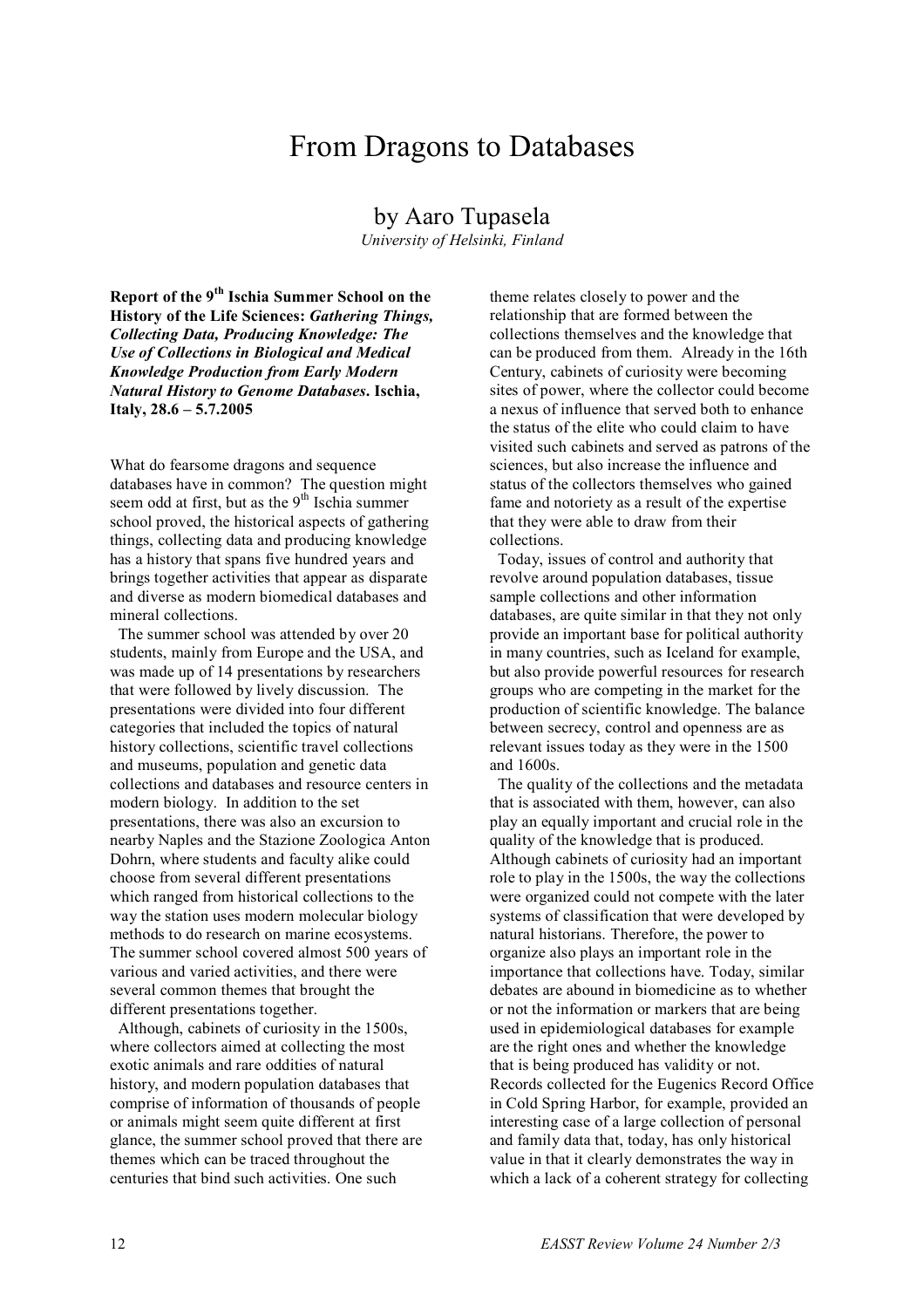and verifying data can in the end create a mass of data which is useless. It also highlights the sometimes tenuous and controversial relationship between research and social policy.

 The ability to organize data was therefore another major theme that ran throughout the 500 years of activities that were covered in the summer school. From the idiosyncratic theaters of nature to microarray databases, the role of standardization has become of increasing importance when data is compared and combined from hundreds and even thousands of different scientists from around the world. Sociologically, processes of standardization have come to play an important role in STS research that looks at the development of technologies. Nevertheless, modern biomedical research is still faced with the challenges of finding common parameters and languages within which to operate and communicate in a manner that is useful and productive. The competition to set standards and dictate the way research is organized and practiced has certainly become an important theme in today's scientific practices.

 The organization of collections also raised important themes in relation to the visual aspects of representation of objects and information. An integral part of modern knowledge production is increasingly related to the ways and methods associated with the way objects can be visualized. The question of how to model an object or information is also related not only to important questions of how to organize research practices, but also and more importantly to the

development of theory formation in many sciences. Therefore the tools and methods that are selected have an important bearing on the type of information and knowledge that is produced as a result. The theme of ordering nature and representing it in various, sometimes competing ways, was an important theme which ran throughout the presentations at the summer school.

 To bring together 500 years of history dealing with collections and the production of knowledge certainly also raises questions as to changes and differences that have emerged in these practices. Despite the fact that many themes ran throughout the presentations, the scope and volume of data which is being dealt with today is an important example of what has been steadily changing. The incredible pace at which information is being produced set huge challenges in terms of its organization, visualization and representation.

 As a whole, the summer school succeeded in bringing forth many of the continuities, as well as discontinuities within such practices and creating an interesting historical perspective to activities today relating to biomedical research and the production of knowledge.

Author's address:

Research Group for Comparative Sociology Department of Sociology PO Box 18 (Unioninkatu 35) 00014 University of Helsinki, Finland aaro.tupasela@helsinki.fi Tel.: +358-9-191 23970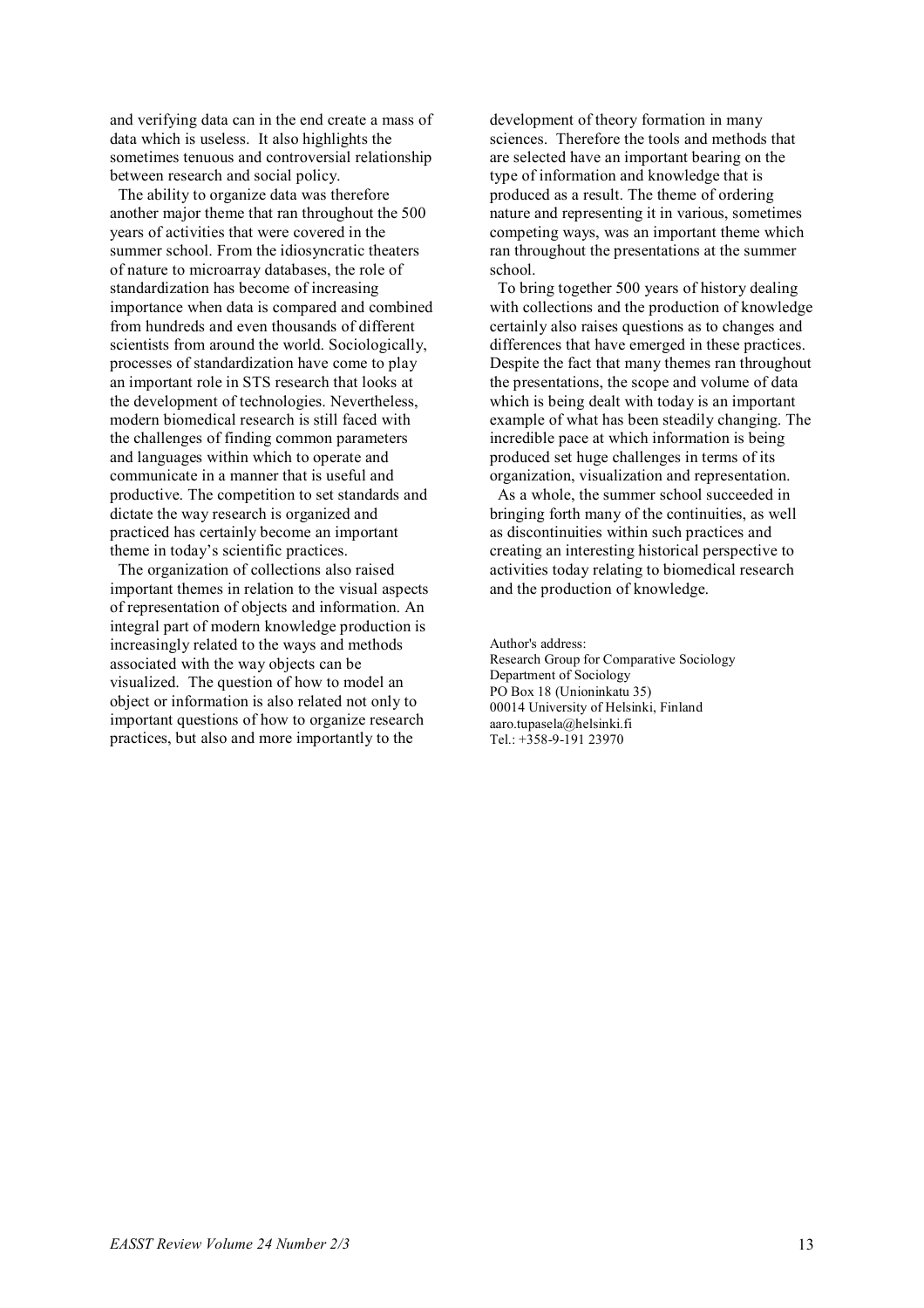## Critical approaches to technology

#### by Lotte Asveld

*Free University, Amsterdam* 

Under what conditions can technology be ethically and socially warranted applied? To what extent are human beings subordinate to the directive powers of technology? These questions around sustaining socio-political structures of technology were addressed during the symposium: critical approaches to technology, organized at the Free University by Hans Radder and Han van Diest on June 10, 2005.

 Andrew Feenberg is known as an authority in American philosophy of technology. His work was of central importance during the symposium and most other contributors to the day often referred to his critical technology analysis. Feenberg states that technology is increasingly withdrawn from democratic control. This is caused by the illusion of transcendence with which technology is surrounded. This illusion pertains to a lack of awareness about the link between technology and its consequences. Because of the increasing specialisation in society a fissure exists between the design and the application of technology. Designers and managers of technology experience technology usually solely in an abstract, decontextualised manner: during the process of design. What happens to a technology once it is introduced in society and what consequences it yields, remains hidden from their sight. Only specific groups experience the negative effects of technological developments, such as poor people living in disadvantaged areas where the air is severely polluted. Those that actually manage technology usually have the resources to escape its effects. Feenberg argues that the technological underclass should intervene in this unjust situation. In a myriad of ways the illusion of transcendence can and should be broken.

 Feenberg does not venture much into what these ways are, but another participant comes forward with a proposal. Bram Bos jr explains a method that connects nicely to the aim of including several groups of people in the development of technology. He reports the case of chicken husbandry in the Netherlands. Both consumer concerns and lack of space put substantial demands on the technological system of chicken husbandry. To assure that the modern chickenfarmer knows how to adequately address all these concerns, the University of Wageningen

organizes meetings with all stakeholders. The aim of these meetings is that the divergent participants reach a 'deep consensus' which transcends mere compromise, and involves a thorough understanding of each others' position. Because of these thorough understanding, new opportunities for fruitful consensus emerge. Seemingly opposed values appear to be compatible at closer examination. This consensus can then form the basis for a new technical design that integrates all relevant concerns. According to Bos, this method proved very useful in the field of chicken husbandry. Hans Radder took up the issue of the political character of artefacts. He stirred up the debate about Winners (in)famous example of the architect Moses who alleged designed bridges in such a way that buses couldn't pass under them to reach the beach. Winner explains this feature of Moses' bridges by reference to his latent racism. Moses supposedly designed the bridges the way he did to prevent black people, who often use buses, to enter his beloved beaches. This example supports Winners' claim that politics have artefacts. Steve Woolgar and others have attacked Winners' claim by stating that there is neither proof of Moses' racism, nor of the fact that the buses could not reach the beach.

 Radder says that although this example may be contentious, Winners' claim still holds because artefacts have politics in two different ways. One is contingent and the other is inherent. Contingent is when a technology is used to settle a political issue in a particular community, such as Moses allegedly tried with his bridges. The other is when a technology requires, or is strongly compatible with, a specific political system. Nuclear energy for instance requires a hierarchical political system to adequately manage its safety and distribution. That artefacts have politics in this inherent way remains unchallenged by Woolgars attack. Thus, says Radder, we can still safely maintain that artefacts have politics. This surprised nobody in the audience. The symposium showed that STS requires continuous development of poignant concepts.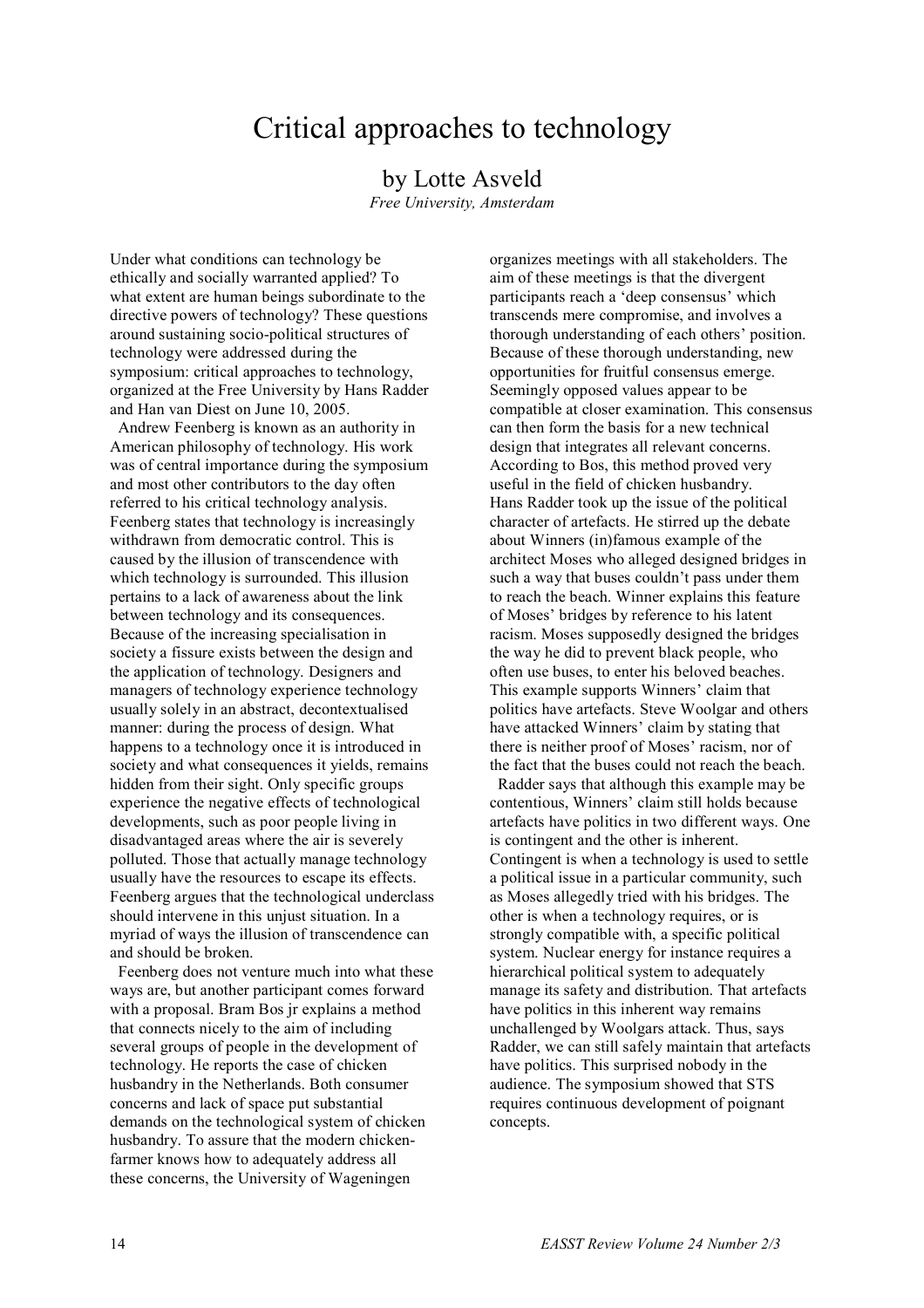## Recent Dissertations

**Koen Vermeir**, *Magical Science or Scientific Magic? Rationality & Irrationality and the Magic & Science debate from a Historical and Philosophical Perspective,* PhD dissertation, University of Leuven (Belgium), May 2005.

At a time when Harry Potter is the best known literary character, the popularity of the pseudosciences threatens science and ever more people believe in some sort of magic, a study of the relation between 'magic' and 'science' seems more than topical indeed. 'Magic' and 'science' are often said to be two practices which aspire to know and control the world. The relation between both in earlier periods, in alien cultures as well as in contemporary Western society is exceedingly complex. Today, science is often considered as the apex of rationality, while magic is dismissed as something irrational. But is this distinction so easy to make? In former times and in alien cultures both practices intersected and were often indistinguishable. This points to specific historiographical, sociological and philosophical issues, which I examine in my doctoral research.

 A controversy was sparked off in the mid 1960s when philosophers reacted to anthropological studies and the historical work of Frances Yates. This 'magic and science' debate is still not over yet, and although aspects of it have somewhat wavered in anthropology and philosophy, it currently resurfaces in different guises. The boundaries of 'the scientific' are continuously haggled over and today they are prominent for instance in debates attempting at demarcating science from 'pseudo-science'. Also the Science Wars can be interpreted as an instance of boundary work that serves to demarcate 'nonscience', 'pseudo-science' and the 'magical' from 'science', or, alternatively, the 'irrational' from the 'rational'. In my dissertation, I discuss some previous and current episodes in the rationality and demarcation debates, and I supplement them with original historical case studies. Of course, the historical material cannot simply be transposed to a current day context; neither can it serve as a proof for a philosophical position. Nevertheless, it can serve as an inspiration for new philosophical reflection. This dissertation can thus be read as an elaborate reflection on issues of demarcation, in which the

traditional philosophical discussion is expanded, historicised and contextualised.

 In the first part of my research, I explore instances of 'applied metaphysics', i.e. historical studies with a particular epistemological import. By means of this 'philosophical history', I investigate previously neglected case-studies which are 'unreal' from the viewpoint of twentieth-century science. What counts as 'wondrous' depends on the categories and frames of reference at a time. Accordingly, focussing on the role uncommon phenomena played in previous periods will yield insights about the conceptual framework of these periods. It uncovers the epistemic constraints and the conditions of possibility of particular phenomena and practices. Furthermore, the contrast between previous and present conceptual frameworks will also allow us to see our own categories of thought in new ways. In this way, my casestudies inform the 'historical philosophy' that I develop in the second part of the dissertation in order to elucidate the relation between magic, pseudo-science and science. I argue that the borders between different practices are ambiguous and controversial, while also diverse mediating and cross-border practices exist.

 I start my dissertation with elucidating the overlap between the sciences, philosophy, natural magic and artificial (or mathematical) magic in the late seventeenth century (1660-1710) – at the apex of the so called Scientific Revolution – and I show some of the interactions and boundary work between them. In these case-studies, history of philosophy and history of science almost coincide. After broaching some intricate issues of definition and terminology (of 'magic', 'science' and related concepts), I describe how the 'new philosophy' was invoked to explain occult phenomena, how experimental philosophy tried to deal with the efficacy of the dowsing rod, and how metaphysics and wondrous artefacts were inseparably intertwined. These case-studies question the traditional demarcations between 'magic' and 'science' as well as the specific 'scientific rationality' that is often supposed to have originated in that period.

 In the first chapters, I show how theories of the strong powers of the imagination determined the debates about two wondrous divinatory events – prophecy and dowsing – in the south of France.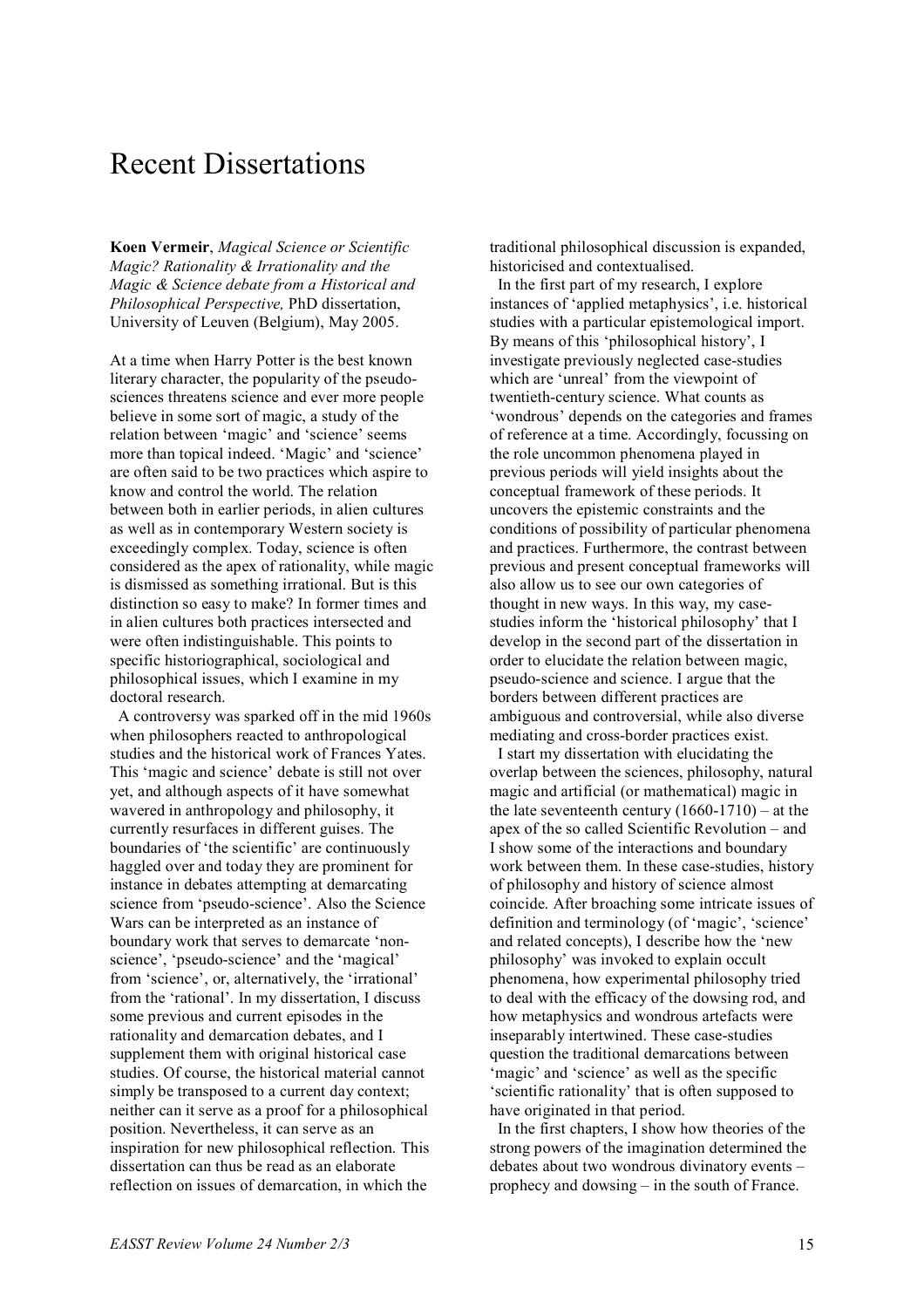These powers were considered to be connected to the foremost magical theories, such as word magic and love magic. I introduce the notion of a 'floating concept' to conceptualise one of the ways in which different practices overlap: contexts are never entirely closed and some concepts travel easily between them. In my case studies on divination, I show how the concept of 'imagination' was a crucial and very particular epistemic tool for the understanding of marvellous phenomena. This concept also made communication between medical, magical, experimental, theological and natural philosophical discourses possible. In later chapters, I discuss Athanasius Kircher's (1602- 1680) 'magical instruments' and I show that his instruments were 'nodal points' of different practices, like artificial magic, natural philosophy, theology and metaphysics. I show how he used his instruments in what I term an 'analogical demonstration', in order to propound his 'occult' worldview.

 All of these case-studies show univocally that no strict boundaries between such practices can be drawn and that many unexpected interactions occurred. In early modern Europe, marvellous instances served as nodal points where different practices intersected. I argue that we are in need of an integrated hermeneutics in order to understand these nodal points. Such a hermeneutics takes into account texts, images as well as artefacts, and pays due attention to contextual factors. My studies also illustrate that, while incommensurabilities and discontinuities in science have always been interpreted as a threat to the rationality of science, the insistence on a mutual communication and the existence of continuities between practices is much more challenging for rationalists and philosophers of science.

 The second part of my dissertation consists of essays in 'historical ontology' and deals with historically inspired philosophical issues. It is a kind of philosophy that recognises the importance of and tries to come to grips with the local, concrete and historical structures of being. In particular, I pursue a specific theme – the relation between 'magic' and 'science' and the relation between the 'rational' and the 'irrational' – from a historiographical and philosophical perspective. I adopt historiographical data and methods as well as concepts and insights from the sociology of science in order to develop a particularly interdisciplinary approach to the sciences.

 I devote a chapter to current episodes in the Science Wars, which I interpret as a particular

instance of the demarcation problem. I argue that most sociologists of science have been misinterpreted by philosophers and scientists. Instead of looking at such wrong and unimaginative interpretations of their 'social constructivism', I think it is more interesting in this case to see the philosophical challenge of the sociologist's approach as directed against the 'rationality' of science. Instead of reading their arguments as turning science itself into something 'irrational', however, I argue that their analyses rather turn magic and pseudo-science into something 'rational'. Indeed, if the sociologists' 'symmetry principle' is read in reverse, it makes strong claims on how 'magic' and 'science' should be analysed. In the ensuing chapter, I give a more thorough formalisation of some of the insights already gained. I argue, for instance, that many of the sociologists' ideas should be taken as intuitions about knowledge attributions and that an epistemological theory of knowledge attributions is thus desirable in order to bring about a rapprochement between philosophy and sociology of science.

 The last part of the dissertation is about problem of demarcating between 'science' and 'pseudoscience' as we can find it in philosophy of science. In our every-day life, we do in fact make pragmatic distinctions between what is science and what is not, and for many people today, astrology, for instance, is clearly the latter. It turns out, however, that it is not so evident to give a philosophical grounding for these pragmatic distinctions. The practices that one wants to distinguish are not always different in 'kind' and after careful scrutiny it seems impossible to draw a fixed line between science and pseudo-science. Nevertheless, it would be improper to claim a demise of the demarcation problem. Demarcations are crucial for social and political reasons, and cannot be so easily dismissed on philosophical grounds. Demarcations are possible, but are out of necessity pragmatic, local and contextual. Furthermore, I argue that philosophers should, besides elaborating the classical demarcation problem, also think about the demarcation between philosophy and pseudo-science.

 Finally, some concluding remarks on the (ir)rationality of 'magic' and 'science'. Using recent accounts of how people today believe in diverse forms of magic, I explain the difference between their attitude and the attitude of early modern scientists towards magic. 'Magic' can be considered to be 'rational' in many contexts, while my conceptualisations nevertheless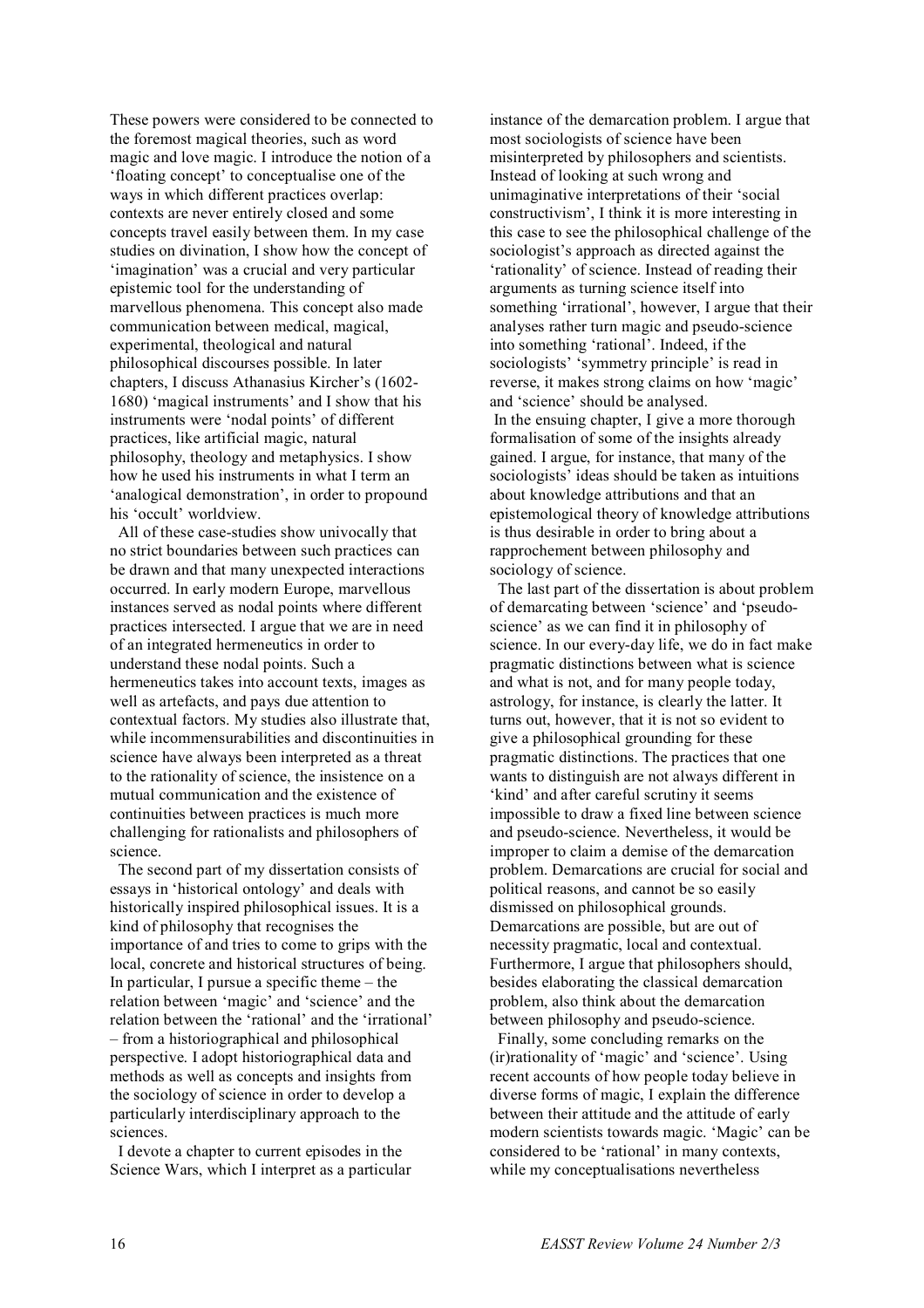preserve some space for 'irrationality'.

 Furthermore, I argue that scientific practices are heterogeneous and 'impure'. From this, it follows that classical philosophical dichotomies will have to be revised and mitigated. I have shown that social and epistemic issues are interwoven, for instance, and that scientific rationality is as much a matter of the social structure of science as of its purely epistemic characteristics. The sciences make use of objects, concepts and artefacts that function in different contexts, in this way allowing diverse intersections of contexts to occur. This should prompt us to revise simplified models of scientific rationality. There are no clear boundaries in science – meanings overlap and practices can conflict, coexist or cooperate – they cannot be isolated. Neither can philosophy of science be isolated, and its success and rationality will depend crucially on its interaction and collaboration with other practices, like history and sociology of science.

 In this dissertation, I provide the historiography of the sciences with new models and conceptual tools, in order to show the philosophical relevance of current historical research. New concepts, focussing on the circulation of knowledge and the interaction between different scientific practices, can help us to transcend the current micro-histories and to again bring the 'big picture' and broader concerns to the fore. Hopefully, this offers new perspectives on the integration of history and philosophy of science.

**Tee Rogers-Hayden**, *Commissioning Genetic Modification: the Marginalisation of Dissent in the Royal Commission on Genetic Modification*. PhD thesis, (Human) Geography, University of Waikato, New Zealand, 2004.

New Zealand's Royal Commission on Genetic Modification (RCGM), held from May 2000 to July 2001, appeared to be a 'public debate'. It sought the participation of people from a crosssection of society according to its broad terms of reference, and invited input on 'options' for the nation. It involved submissions from the public, Māori (indigenous peoples) and special interest groups. While a vocal minority, representing the biotechnology industry, pushed for relaxing existing regulations on Genetic Modification (GM) and promoted the benefits of a GM future for New Zealand; some 9,998 (92%) of the 10,861 public submissions were either strongly against, or tending to be against GM. In addition the overwhelming majority of submissions made by Māori at hui (meetings) voiced concerns

about GM, while the environmental groups and vast numbers of other social movement groups argued against the adoption of genetic modification. Despite this, the RCGM's findings, which were released on 30 July 2001 in a four-volume 1200 page report, can be summarised as 'proceed with GM with care'. The recommendations included recommencing GM field trials and planning for releases of genetically modified organisms (GMOs.) (Although no releases of GMOs have yet taken place).

 In response to the publics' expressions against GM the Commissioners clearly stated their intent to ignore them: 'We wish to stress … that the terms of reference did not direct us to conduct our inquiry as if it were a referendum.' The findings left the author, and others, questioning how the Commissioners did come to those conclusions on the basis of what they heard. Was in fact the outcome of the Royal Commission pre-determined? This doctoral thesis engages with these questions by deconstructing the 'discourse' of the Royal Commission on Genetic Modification.

 In this research a, Faircloughian type, multidimensional discourse analysis model was applied to the RCGM to investigate if it was predetermined in its findings. The social and historical context of the RCGM, its processes (discursive field), and the consequential narratives in the texts produced by the environmentalists and the bioproponents who made submissions, and the documentation produced by the RCGM, were analysed.

 The author argues that modernity formed the first element of the discourse model, the social and historical context of the RCGM. Central to this were 'Rationality', reductionist science and law, which is based on the Enlightenment dualism of culture—nature, which appears given and 'natural'.

 The discursive field of the RCGM and the effect of this on the tropes that emerges in the RCGM report were analysed, and it was argued that the hegemony of modernity influenced the processes of the RCGM. The RCGM may have been a rare formal point of contact between the publics, pressure groups, industry and government but the reflexive opportunity to respond to the knowledges of the publics was lost as the inquiry became established along the lines of the Commissions of Inquiry Act of 1908. The publics were separated from those with 'expertise' (Interested Persons) and the objections to GM (92% of submissions) were dismissed. Instead the Commission attempted to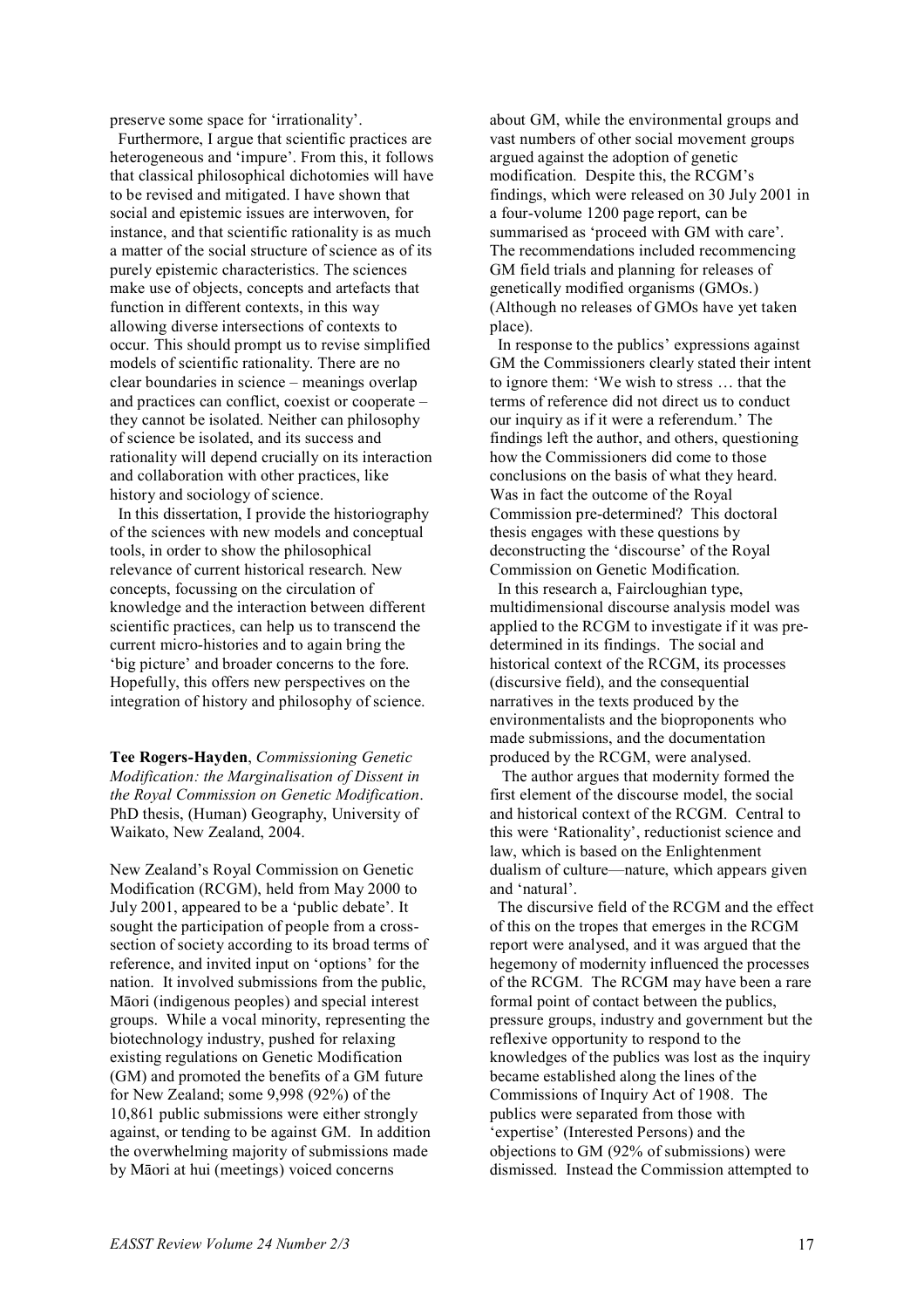turn this political struggle into a rational scientific administrative discourse. The processes of the RCGM can be seen as framing the issue on hand to be one more of technical discovery than of social decision-making. The modernist ideals that saw interest groups separated from publics—presumably separating 'facts' from 'opinions'—continued through the processes of the RCGM. The environmental groups were disadvantaged by the reductionist methodology of the Commission. Restrictive timelines presumed hierarchical organisational structures, limiting member consultation time and creating additional obstacles to participation for groups relying on mainly volunteer labour and small budgets.

 The Commission also restricted the environmental groups' ability to object to GM as they provided a reductionist template for submissions which was based on the presumption that groups could present their arguments in stand alone answers. Environment groups were unable to present holistic arguments. Furthermore, the cross-examination process, which is more suitable for finding technical details than it is for social decision-making, resulted in the bioproponents providing a Queens Council to cross-examine the environmental groups while the environmental groups were unable to afford lawyers (or staff) to read all the submissions, attend all the hearing and provide cross-examination of all the bioproponents. This process was based on a reductionist perspective, in which elements can be viewed in isolation from one another, so the Commissioners viewed material inequity as separate from political equity.

 Finally, to analyse the text of the RCGM discourse, and the effect of this on the findings of the RCGM, theories of boundary work were drawn upon. The analysis reveals that the discourse that developed through the dispute over boundaries of terms, between the environmentalists and the bioproponents, can be seen as framing the findings of the RCGM. In the final report the Commissioners recommend proceeding with GM with care, through sustaining Progress and rejecting the precautionary principle. The bioproponents suggest that science is neutral, leading to Progress, and that decision-making on GM should therefore be carried out by scientists. The environmental groups use 'sustainability' to challenge the bioproponents' hegemonic notions. They propose a sustainable, organic, GM-free society instead of Progress and propose implementing the precautionary principle which

disputes the need for scientific evidence of cause and effect before taking preventative action. The bioproponents can then be seen as co-opting sustainability to mean GM, and rejecting the precautionary principle as being too variable in favour of 'caution'.

 To conclude, Sir Thomas Eichelbaum, the Chair of the Royal Commission on Genetic Modification, when discussing the Commission, shared his vision for the consultation process: 'We want all New Zealanders to engage in the genetic modification debate and share their views on the issues, so it's essential we develop the right processes to ensure we're able to achieve that goal'. From this analysis of the 'discourse' of the Royal Commission on Genetic Modification the conclusions reached about the RCGM are in considerable contrast with Eichelbaum's aim. Instead, modernist rationality can be seen as having shaped the processes of the RCGM, restricting public participation and articulation of opposition to GM, ultimately predetermining the RCGM in favour of GM.

(Tee Rogers-Hayden's doctoral research, was funded by a University of Waikato doctoral scholarship, a 2001 New Zealand Federation of Graduate Women Fellowship, a 2002 Claude McCarthy Fellowship, and a Waikato University Geography Department Study Award).

**Rita Struhkamp**, Dealing with Disability: Inquiries into a Clinical Craft. PhD thesis, University of Twente, Department of Philosophy, 2004.

The quality of health care is a central topic of debate. Scientists, policy makers and professionals elaborate about possible strategies to improve health care services. It is argued that clinical practice has to improve its services, organisation and results. The suggested solutions cover a wide range, but two positions are particularly important. First, health care services should be more *evidence-based* by systematic investigation of the effectiveness of interventions. Second, it is widely acknowledged that health services should be organised and integrated around the patients' needs in order to make care more *patient-centred*.

 Drawing on ethnographic fieldwork in a Dutch rehabilitation clinic, the author critically discusses these improvement strategies. The qualitative study for this thesis was carried out on a ward for people with extensive physical disabilities, such as spinal cord injury or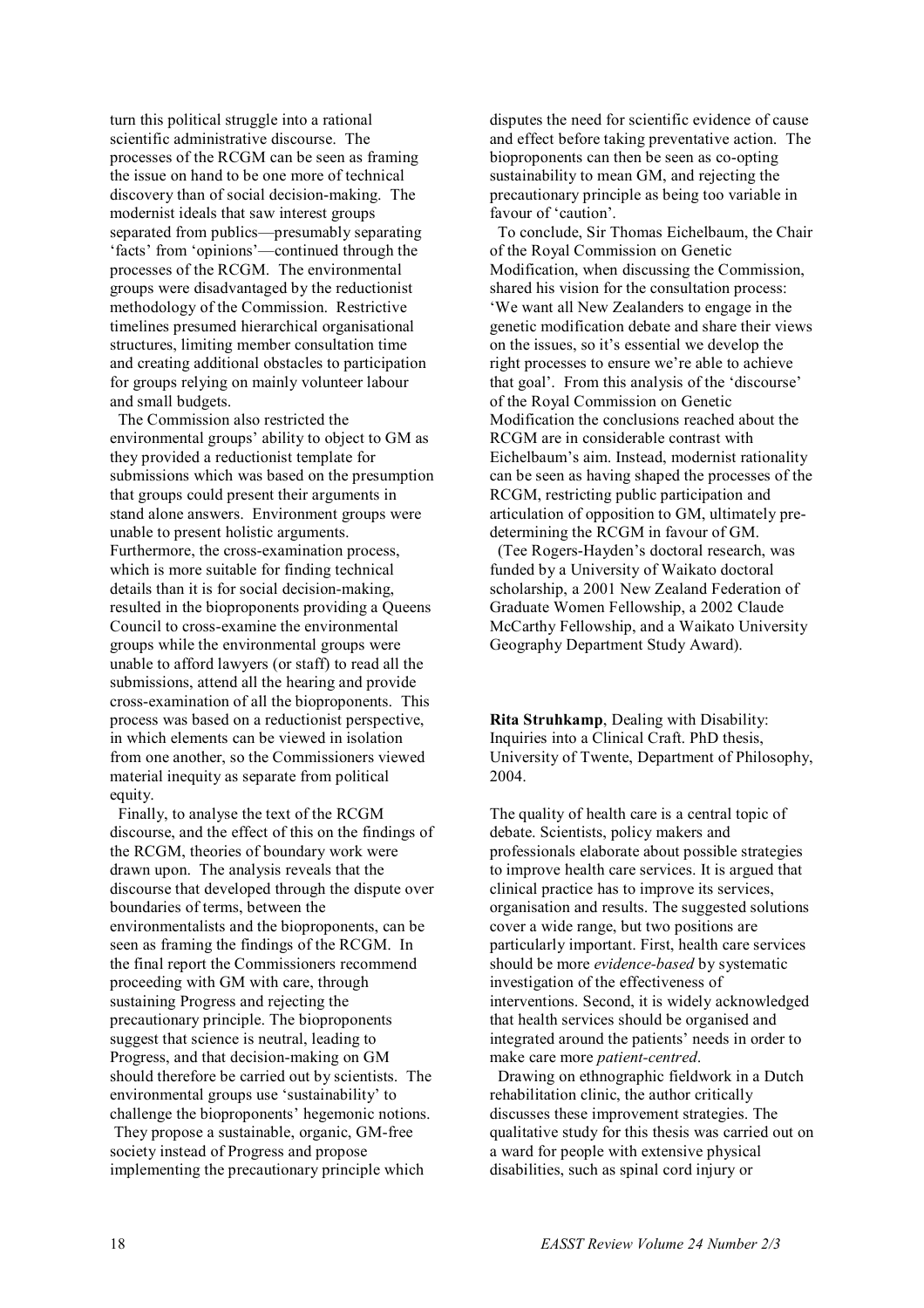advanced multiple sclerosis (MS). The descriptions of day-to-day practice reveal the craftsmanship of clinical rehabilitation and the richness, complexity and losses in rehabilitation treatment and care. In this way, the study offers a perspective on the quality of care from clinical practice itself.

 The book presents an ethnographic examination of rehabilitation care, analysed against the background of public debates, research and policy, concerned with the quality of these practices. It explores effectiveness and patientcentredness in four subsequent papers, in which four major topics, *independence, patient autonomy, goal setting,* and *suffering* are analysed.

 Chapter 1 deals with independence, which is one possible outcome of rehabilitation treatment: someone with a severe physical disability seeks to function as independently as possible in dayto-day life. Independence is one of the indicators that provide evidence for the effectiveness of rehabilitation. The chapter examines the ways in which independence is realised in the rehabilitation centre and relates these to the assessment of independence in outcome measures.

 The next chapter shifts away from effects and focuses instead on the way patient autonomy one central ideal in the ethics of health care - is dealt with in rehabilitation care. Unlike liberal ethical theory, this chapter does not seek patient autonomy in situations of self-determined decision-making, but introduces instead a view on patient autonomy as it is *done* rather than respected: a view from the kitchen.

 The two issues central to quality discussions about health care, effectiveness and autonomy, which are taken up in chapter 1 and 2, come together in a method of rehabilitation medicine that is explored in chapter 3: goal setting. In the rehabilitation clinic disabled people are encouraged to establish the desired results of their individual rehabilitation programme and to set treatment goals. Despite the general acceptance of goal setting, it is far from straightforward in actual practice: goals are often adjusted over time or never achieved, people sometimes disagree about goals, and some find it difficult to establish goals for themselves. This chapter argues that the difficulties of goal setting are not necessarily a failure of clinical practice, but result from a set of assumptions.

 Chapter 4 concerns an issue that pervades clinical rehabilitation, but that is remarkably absent in public debate: the pain and suffering that tend to come along with chronic illness and disability. The chapter articulates the ways in which suffering is dealt with in clinical rehabilitation and discusses the silence of suffering outside clinical care.

 In the conclusions the author elaborates on the question of what ethnographic inquiries into clinical rehabilitation may yield. Such inquiries are important, she argues, because clinical practice differs in a variety of ways from the strategies that seek to improve this practice. The tensions between clinical practice on the one hand and theories, notions, expectations and instruments for improving rehabilitation on the other hand centre around multiplicity and materiality. Multiplicity implies that rehabilitation outcomes are often not straightforward, treatment goals diverge, and therapy approaches come in multiple varieties. In the matter of materiality, rehabilitation practice does not primarily rest on precise assessment, on arguments or on advocating fundamental patient rights. By contrast, the concrete technologies, material design, and professional activities that help to constitute these ambitions are backbones of rehabilitation medicine rather than passive means, subordinate to deliberate decisions, intentional actions, and self-determined goals.

 By articulating these frictions, by portraying clinical rehabilitation as a creative craft and by articulating its creativity and richness, the book speaks up for the specificities of clinical practices to strengthen them in times when health care is criticised. At the same time, accounts from clinical practice are put into a broader framework of scientific discussions and of health care policy.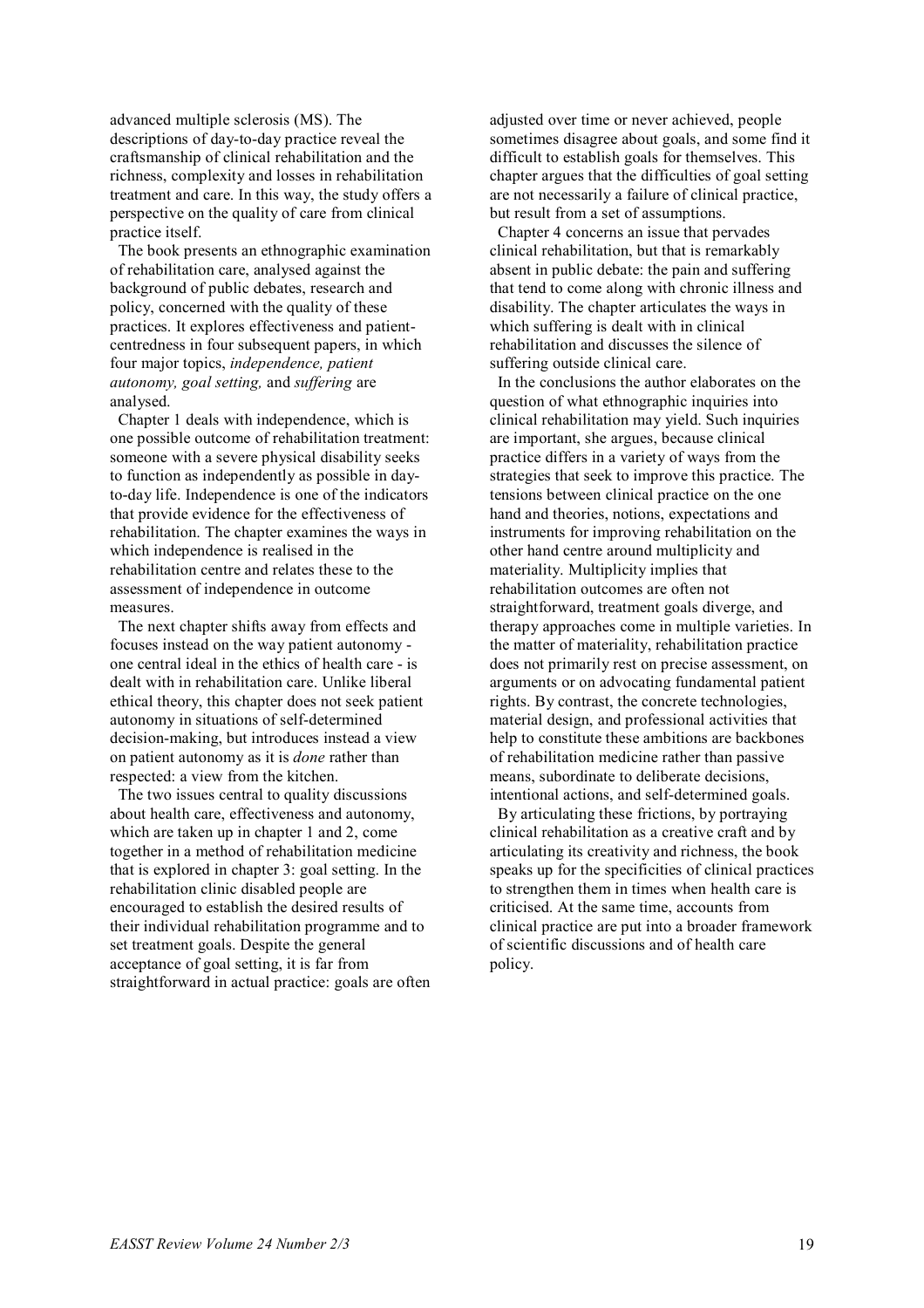# Dear Members,

This issue of the EASST Review has been held back so as to bring you as soon as possible the call for papers for next year's conference in Lausanne. It promises to be a lively and stimulating event. The theme of "Reviewing Humanness" provides, we hope, an intellectually invigorating way to bring together work across a wide range of STS and to bring out synergies across work in many different areas. Please don't feel excluded, though, if you don't immediately see your work reflected in the theme. The EASST conference is still a great way to present your work and to make connections within the European community of STS scholars.

 The work of embedding EASST in the UK system continues. Once my term as president is done I feel I will be well equipped to start a small pan-European business! One of the issues which has particularly concerned me, given that we are in many ways starting the EASST administration from scratch in a new country, is to make some ethical and environmentally responsible choices. The EASST bank account is thus now based with the Co-operative Bank, who operate an ethical policy both in making investments and in vetting

customers. It was interesting on applying for the new account to note that I was required to complete a form confirming that EASST does not manufacture or trade military equipment. extract fossil fuels, manufacture chemicals, involve itself in the nuclear power industry or engage in the fur trade, and sundry other activities. I was able confidently to confirm that we did not engage in any of the suspect activities, although it was often the case that I could think of EASST members who had involved themselves in some kind of analysis of that same activity. Another choice influenced by ethical and environmental considerations has been the printer for the Review. While there is a way to go in terms of making the EASST Review more environmentally friendly, it has at least been possible to find a printer who has achieved ISO 14001, the international standard for Environmental Management Systems. This influences their choice of printing technologies, and also their practices of waste reduction and recycling and energy efficiency.

Best wishes,

### Christine Hine

EASST President Guildford, October 14, 2005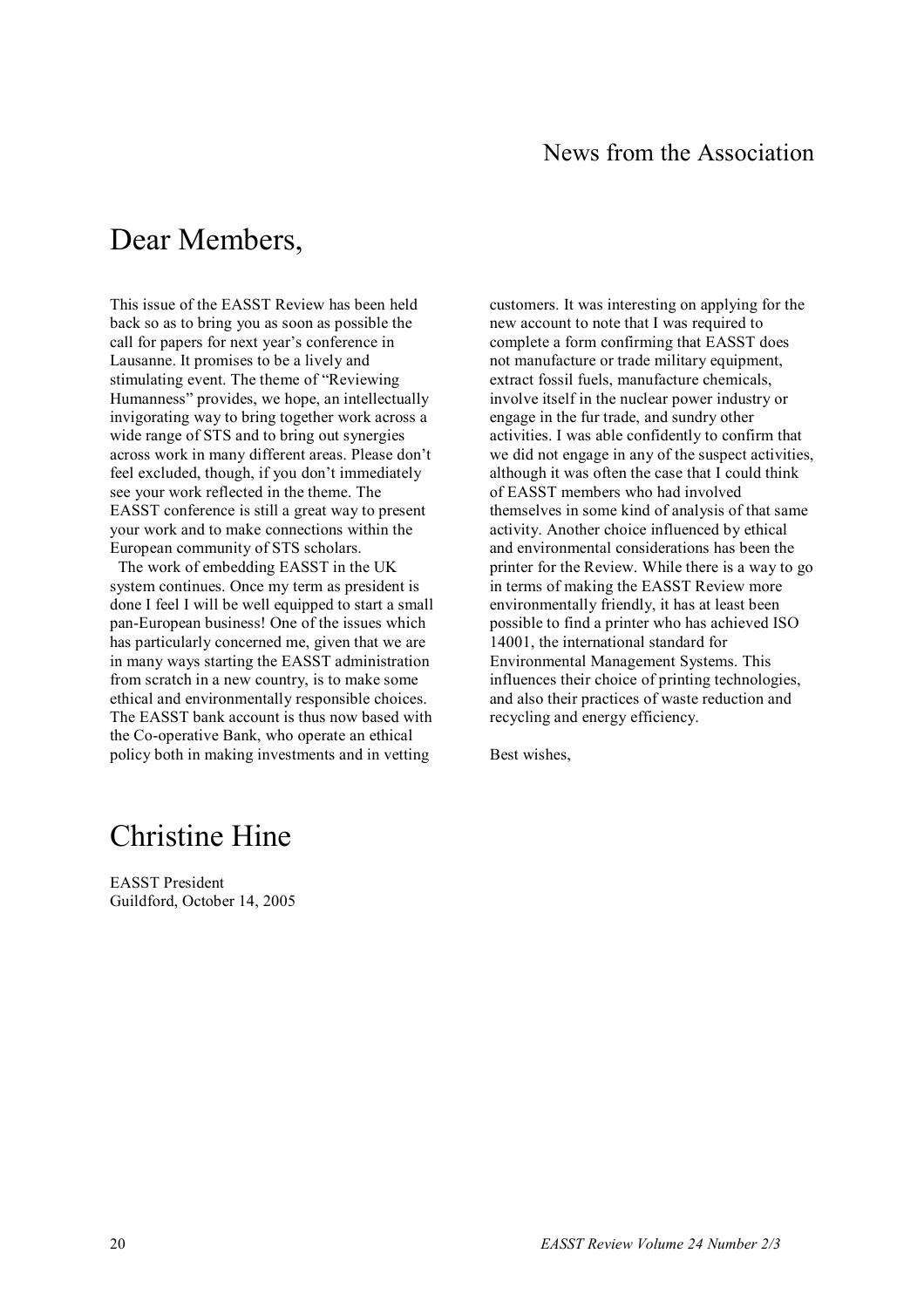# Reviewing humanness: bodies, technologies and spaces EASST Conference in Lausanne, Switzerland August 23-26, 2006

The biennial conference of the European Association for the Study of Science and Technology will be held in Lausanne from 23<sup>rd</sup> to  $26<sup>th</sup>$  August, 2006. All members of the European science, technology and innovation studies community are invited to attend. Contributions are particularly encouraged which address the general conference theme: "Reviewing humanness: bodies, technologies and spaces" What is it to be human today ? Human "nature" is made and re-made by ideas and practices assembling bodies, technologies, and spaces. Three processes in particular seem to be transforming the very notion of humanness: 1. it is *reconfigured* by the life sciences, from genetics to neurobiology, with the invention of new forms of human corporeity. Within contemporary philosophy and STS literature, this is associated with conceptual changes, displacing traditional binaries such as human/animal, animal/machine, nature/technology, mind/body towards all kinds of hybrids.

2. it is *reassigned* to and *redistributed* throughout sociotechnical networks and artifacts. In other words, the notion of humanness is rethought; it is considered no longer to be enclosed within the human subject, but instead disseminated in and through human-made objects and technological systems.

3. it is *rescaled* by the increase in transnational connections and the development of a cosmopolitan imaginary. The increase of spatial mobility (international migration, tourism, professional travel, etc.) and information flows, 'stretching' social relations across space, have reterritorialized, and in the best cases broadened, our conceptions of humanness.

 The conference organizers invite contributions that address both a general conceptualization of humanness and these three particular processes.

 The further aim of this conference is to address the political (in the broad sense of the term) dimension of a reviewed humanness. The refabrication of humanness is not only an academic thought-experiment but a daily life experience, and sometimes an object of concern, for society as a whole. The organizers therefore also invite contributions specifically focusing on the politicization of contemporary humanness. Such topics include:

 a) issues related to participative forums created by state or supranational organizations to trigger public debate around the anthropological consequences of scientific and technological innovations;

 b) initiatives of different segments of civil society (patient organizations, feminist movements, indigenous groups, consumer associations, etc.), including public action and mobilizations, regarding the definition of research agendas, the organization of knowledge production and diffusion, or the political regulation of the three above-mentioned processes;

 c) questions regarding participation in the global redefinition of humanness. Are not large sectors of humankind excluded from these changes? Do they mean the same thing regardless of social class, gender and ethnicity? Threads:

- 1. Biomedical practices, politics and markets
- 2. Medicine, healthcare & patients
- 3. Information and communication technologies
- 4. Technological artifacts & users
- 5. Environments, landscapes and resources
- 6. Spatialities, transnationalism and governance
- 7. Expertise, governance & publics
- 8. Normative issues & the production of norms
- 9. Science, politics & markets
- 10. Knowledge objects, practices & cultures
- 11. Science, culture & arts
- 12. Practices and processes of innovation

13. STS in practice (methods, research networks, computer tools)

Contributions will be welcome from the range of disciplines found within the broad field of science, technology, and society studies. For those whose work does not relate directly to the Conference's theme, there are open paper sessions.

#### **Deadline for abstracts and session proposals: December 16th, 2005**

Abstract submissions should include all contact details, the text of the abstract (300 words), three keywords and the preferred Conference Threads. Please use the ad-hoc template file on the website as the basis for your submission and send it by December 16th, 2005, to easst2006@unil.ch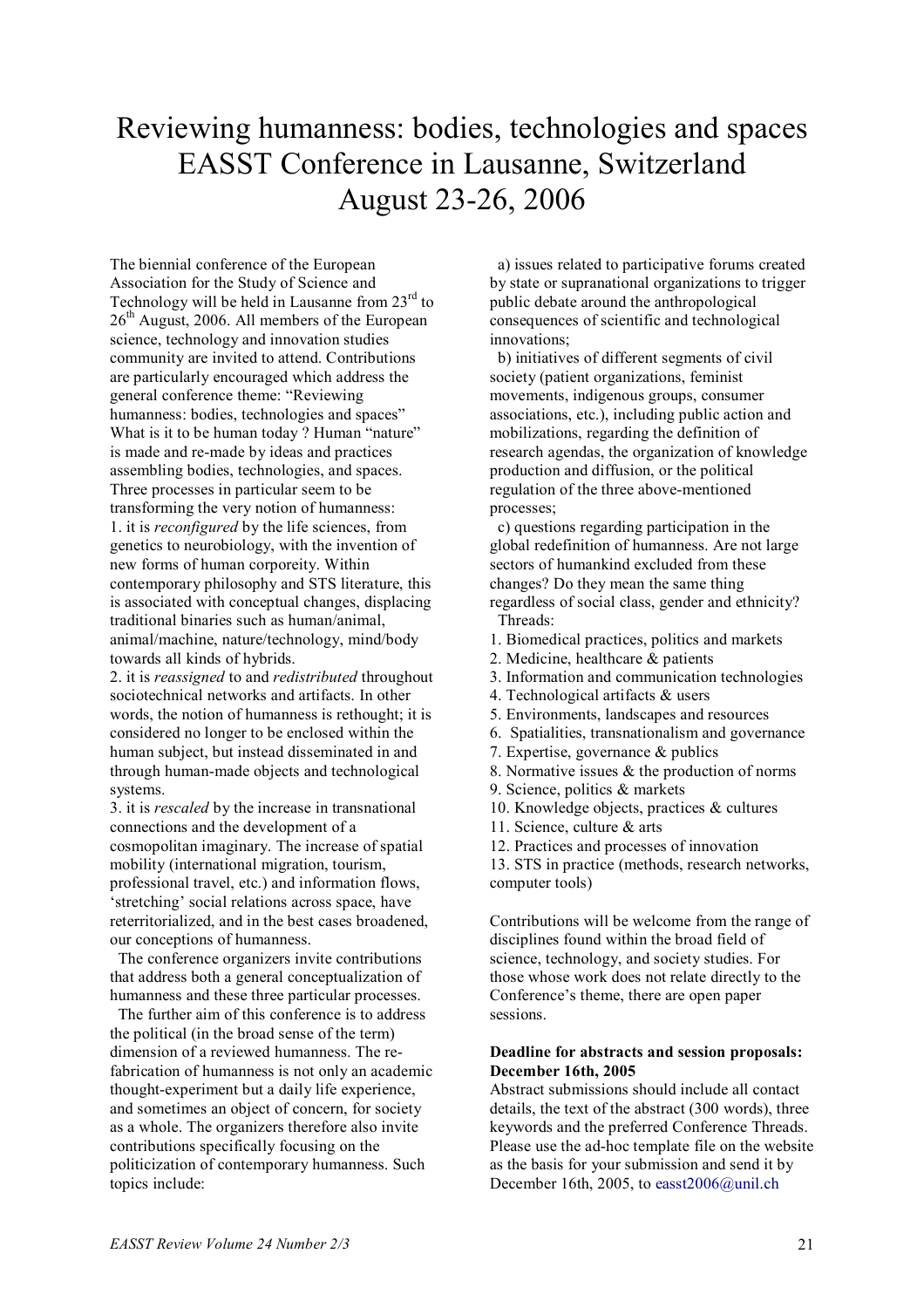If you plan to propose a session, please send a message to the organisers as soon as possible, and put « session proposal » in the subject of your e-mail. In order to help the preparation of the programme, session proposals will be posted on a page of the Conference's website. Session proposals should include all contact details, the text of the proposed session (600 words max.). Please use the ad-hoc template file on the website as the basis for your submission and send it by December 16th, 2005, to easst2006@unil.ch All information can be found on the Conference's website: www.unil.ch/easst2006 Contact : easst2006@unil.ch, Tel/Fax : +41 21 693 84 77 Address: EASST 2006, University of Lausanne, IEPI, Bat. Humense, CH-1015 Lausanne, Switzerland

### Conference Announcements and Calls for Papers

*Apothecaries, Art and Architecture: Interpreting Georgian Medicine*, a Joint Symposium in honour of Roy Porter, will be held on Thursday 24 - Friday 25 November 2005. This is a joint venture organised by the Faculty of the History and Philosophy of Medicine and Pharmacy of the Worshipful Society of Apothecaries of London and Dr Johnson's House. It is being held in honour of the late Professor Roy Porter, one of the most prolific and accessible historians of medicine, with support from the Society for the Social History of Medicine. Two full days of presentations will take place at **Apothecaries' Hall** in Blackfriars in the City of **London**, and there will be a reception at Dr Johnson's House on the evening of 24 November. An excellent programme has been put together with nearly 40 speakers from pre-eminent departments in universities, colleges, museums, archives and historical societies from all over the UK and the USA. Full details of the Symposium are available online via the Society of Apothecaries' website: www.apothecaries.org where there is a link on the homepage to the Symposium page where the flyer, programme and registration form can be viewed and downloaded.

The International Conference, *Philosophies of Technology: Francis Bacon and his Contemporaries*, is to be held in **Frankfurt am Main**, 7-8 July 2006. It is organized by the Johann Wolfgang Goethe-Universitaet's Center for Research in Early Modern History, Culture and Science and the Institute of Polytechnics and Work Studies, SFB/FK 435 Research Center: Culture of knowledge and social change, as well as Museo Leonardiano (Vinci). It is a project of

the network Technology as Cultural Heritage / La Storia del Disegno Tecnico del Rinascimento e della Prima Modernità come Patrimonio Comune Europeo. With the support of the Culture 2000 programme of the European Union, Directorate General Education and Culture. Current developments and events call for a widening of our intellectual horizons and especially for including Europe historically and in perspectives into our debates. What is "Europe" and how did it take shape? Which traditions are shared by "Europeans"? Do technology and technical developments belong to what we could consider as a shared European cultural heritage? How do we experience this cultural heritage and and which role do we want to assign to it for a common European future? We would like to invite you to discuss with us some of the problems involved by contributing to a proposed conference on Francis Bacon, his contemporaries, forerunners and followers. Francis Bacon and the Baconian sciences contributed – as is generally accepted - to European sciences and philosophy by successfully suggesting and propagating experiments and controlled observations as fundamental for empiricist research. This was linked to new visions of nature and the world inaugurated by technical innovations and inventions. There are, of course, highly illuminating studies on the technical developments in the Renaissance and in Early Modernity, on the importance of technical models for epistemology and for other theoretical problems such as political theory (clockworks and clockwork metaphors) or theories about the human body (automata). Research has focussed on clockworks, vacuum pumps and automata, but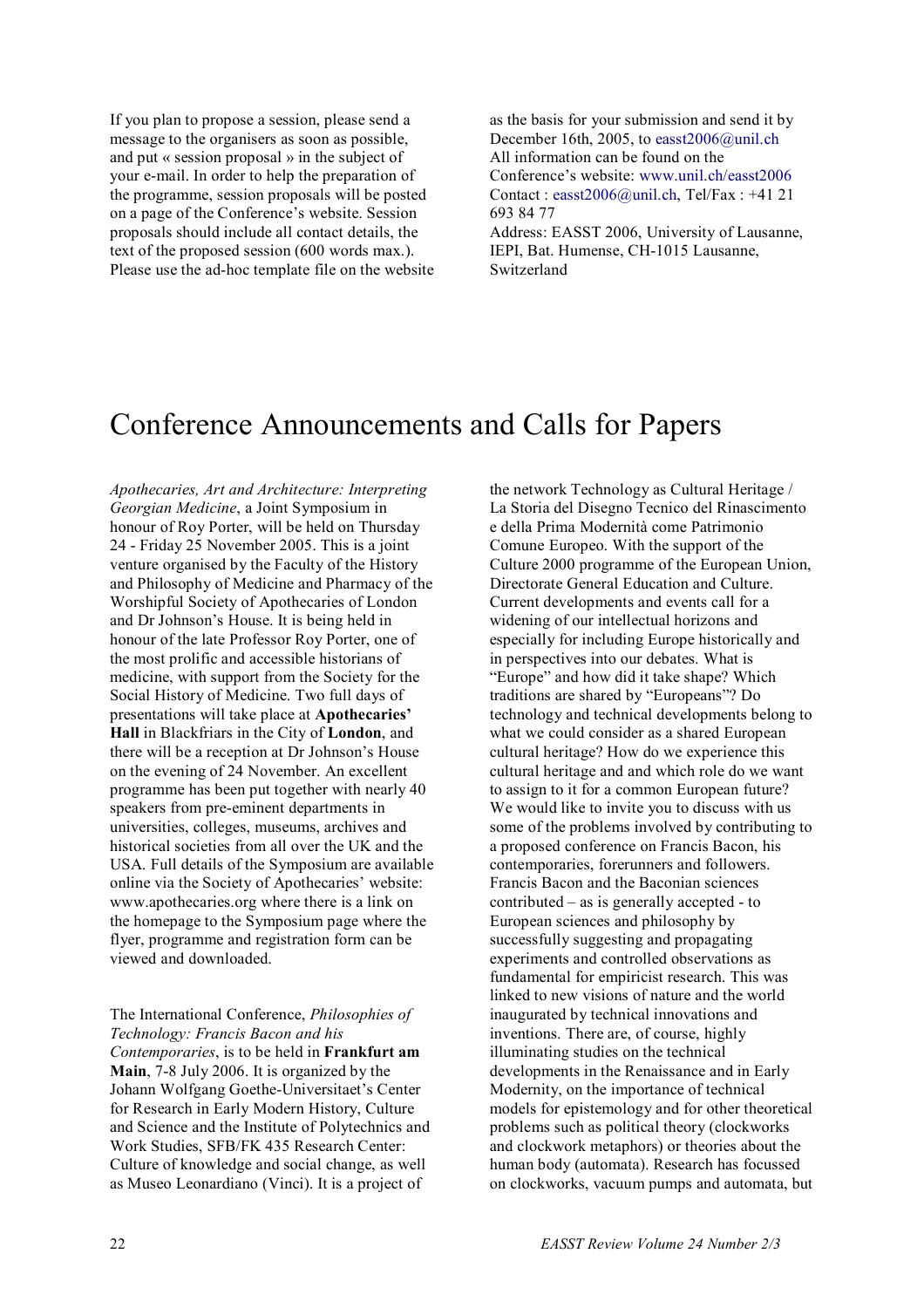there is a wealth of other technical models used and experimented with in the Leonardo- and Bacon-inspired philosophical communities that calls for a revision of an assumed clear-cut mechanistic paradigm. In order to do this we would like to focus on two aspects: 1. The impact of technical models for structuring knowledge production in natural philosophy, natural history and the philosophy of history; 2. Technical innovations - as effected or envisioned - call for and make possible new world views. They generate the urge for a revision of traditional assumptions and at the same time they offer explanations. We would like to discuss the following questions: How did technical models serve as explanatory models for the world at large? What were the implications of using them as such? Which technical models (apart from clockworks, vacuum pumps and automata) were debated as explanatory models in Early Modern scientific discourse (thermo- or hydrondynamic models such as oven, destillating apparatusses, mills, looms, paper producing machines, printing machines, mining technology)? What is the impact of technical innovations on the debate about nature, arts and *techne*? What is the role of technical innovations in magical theory and practise? And what is their impact for the new concepts of the history and progress? 2. Technical developments in the Renaissance and Early Modernity. We would like to contextualize the epistemological problems and raise the following questions: Which were the technical inventions? Which regions of nowadays Europe contributed to technical developments? Which economic/ political sectors produced technical innovations ( agriculture, forestry, architecture, textile industry, the military, manufactures, domestic production)? Who was interested in technical developments ? Was there a transfer of innovations throughout "Europe"? How was it effected? Can we observe contacts between European regions and with the peripheries? Which were the effects of colonialism? How and why were techical innovations supported by whom? Was there an articulated resistance to technical innovations? Bacon advocated a scientific ideal inspired by cooperation in the service of the public weal which, however, did not include "the public" as controlling the technical know how. Was this a Baconian idea or does it indicate the general limitations of his times in regard to restrictions regulating the access to and command of technical and scientific knowledge? Please let us have your title, an abstract (max. 30 lines) and biobliographical information (max. 25 lines) by

November 1, 2005, to one of the following email addresses: Dr. Gisela Engel, G.Engel@em.unifrankfurt.de, Dr. Nicole C. Karafyllis, karafyllis@em.uni-frankfurt.de, or Dr. Claus Zittel, c.zittel@em.uni-frankfurt.de.

A one-day conference on *the History of Altitude Medicine* will be held at the CHSTM and Wellcome Unit, **University of Manchester**, on 5 December 2005. For further information contact: Jorge Lossio (jorge.lossio@stud.man.ac.uk)or Vanessa Heggie (vheggie@yahoo.com). Provisional programme: http://www.easst.net/node/503.

The Canadian Society for History and Philosophy of Science (CSHPS) is holding its annual conference as part of the Congress of the Humanities and Social Sciences (CFHSS) at **York University, Toronto**, Ontario, 29-31 May 2006. The program committee invites historians and philosophers of science, as well as scholars from any field whose work relates to history and philosophy of science, to submit abstracts for individual papers or proposals for sessions. Submissions may be in English or French. Individual paper submissions should consist of a title, a brief abstract of 150-250 words, and complete contact information for the author. Session proposals should consist of a session title, titles and brief abstracts for each paper, and complete contact information for the session organizer. Proposals will be accepted by e-mail only. CSHPS offers a book prize (the Richard Hadden Award) for the best student paper presented at the meeting. E-mail address for submissions: program.cshps@utoronto.ca (MSWord or rtf attachment preferred). Deadline for submissions: 1 February 2006. For more information about CSHPS, please consult our website: http://www.yorku.ca/cshps1/. Information about Congress registration and accommodation can be found (in due course) at the CFHSS website: http://www.fedcan.ca/. Please note that the CSHPS meeting overlaps with the meeting dates of a number of other member societies of the CFHSS, which this year includes the Canadian Historical Association, the Canadian Philosophical Association, the Canadian Science and Technology Historical Association, and the Canadian Society for the History and Philosophy of Mathematics. The CSHPS program committee welcomes suggestions for joint sessions with these and other societies.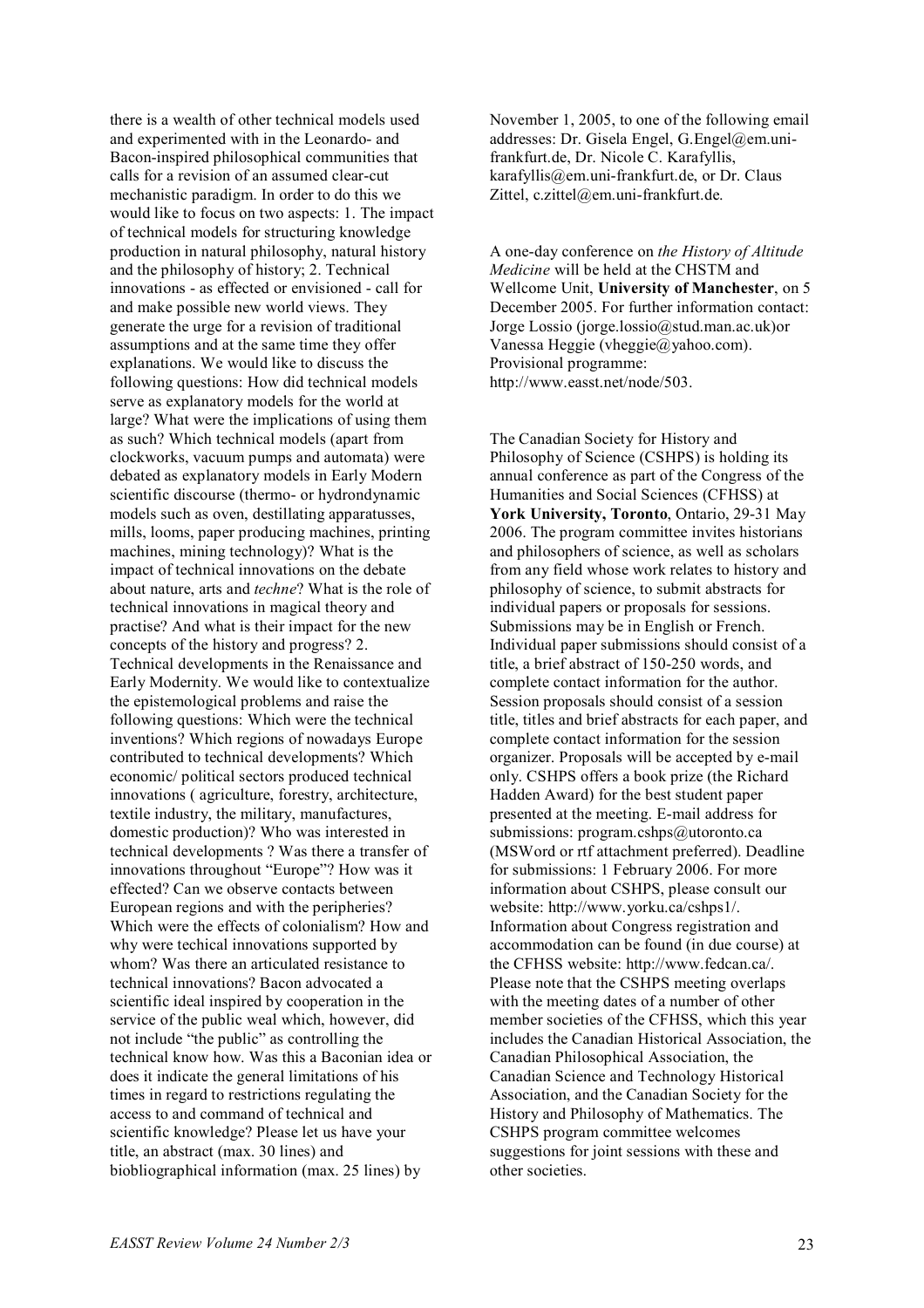*Roads and Walls: Concrete Histories*, a Graduate Research Conference, sponsored by the University of California at **Santa Cruz**, Anthropology Department, will take place on March 3, 2006. Abstracts due November 18, 2005. Roads structure both licit and illicit traffic. Roads are the arteries of empire—and flat, open places for ball games. Roads destroy forests, and they guide personal quests. Roads bring us to the crossroads of science and desire; they offer us vantage points to see the rise and fall of kingdoms, colonies, nations, and empires. Roads run into walls. Walls mark the borders of territories; they guard the privacy of property and women's purity; they make safe and secure spaces. Walls cordon off disciplines and diseases; their barriers are essential to human biology and academic analysis. Roads and walls both offer the charisma of powerful objects—but, more than other objects, they take us into the heart of questions that matter in social and cultural theory today. They are both concrete and abstract designs for power, and for everyday life. They show us where geopolitics and family values are mutually formed. They confront us with the intertwined intimacies of industrial and vernacular design. Using the ability of roads and walls to speak to questions that matter, we propose a graduate student conference on the social histories of roads and walls. We are looking for papers in which concrete histories of particular roads and walls open abstract questions of power and knowledge. We seek papers from every disciplinary and sub-disciplinary perspective; however, the papers should address a core audience of anthropologists. The conference will consider how histories of these strategic objects can enrich social and cultural theory—and our knowledge of the world. If social theory in the 1990s was dominated by questions of global integration, the new century has opened to questions of geo-political hegemony and difference. One advantage of these new questions is that they take us back to ancient empires and their hinterlands as well as to emerging models of the future; they require our attention to religion, hierarchy, and embedded custom, as well as market flows. Social histories of roads and walls offer an exemplary model of the new scholarship that we believe is needed. Alert to both the past and the present, both difference and interconnection, and both the abstract and the concrete, roads and walls show us how the architecture of social life forms and reforms us. We seek provocative,

insightful and historically and materially grounded papers that take up these questions for a one-day symposium at the Department of Anthropology, UC Santa Cruz. Senior scholars from across the nation and across the disciplines will comment upon the papers and convene discussions. Although all papers will be considered, graduate students at the dissertation writing stage are especially encouraged to apply. Please send 250-word abstracts by November 18, 2005 to: roadsandwalls@gmail.com.

The next British Society for the *History of Science Postgraduate Conference* will be held at the School of Historical and Critical Studies, **University of Brighton**, UK, from Wednesday 4 - Friday 6 January 2006. We welcome papers from all postgraduates from both the UK and abroad working in History of Science, Technology and Medicine, and also those working in other disciplines whose research touches on any area of HSTM studies. The deadline for applications, including a 400 word abstract, is Wednesday, 4 November. For further enquiries go to: http://www.bshs.org.uk, or www.lateralsciencenetwork.org.uk/bshs\_confere nce.php.

Contact: Fern Elsdon-Baker, F.Elsdon-Baker@brighton.ac.uk.

The COST A20 Conference, *The Impact of the Internet on the Mass Media in Europe*, is to be held in **Delphi, Greece**, 26-28 April 2006. invites proposals for papers to be presented at its concluding conference, to be held in Delphi, Greece, 26-28 April 2006. The internet represents a challenge to many areas of social life, and the mass media are one of the most problematic areas. Over the last few years there have been predictions of the end of the large scale media corporations, the death of media forms like newspapers, and the deluge of online piracy first in music and now increasingly in audio-visual material. Some of these predictions have been demonstrably wrong, and some have been proved only too true. Distinguishing real developments from wishful thinking and doommongering is one of the essential roles that scholarly researchers can play in contemporary society. For the last five years, researchers in twenty two European countries have been working together to understand the impact that the internet has on the practices, the content, the business and the audiences for the press, television and radio. In that time they have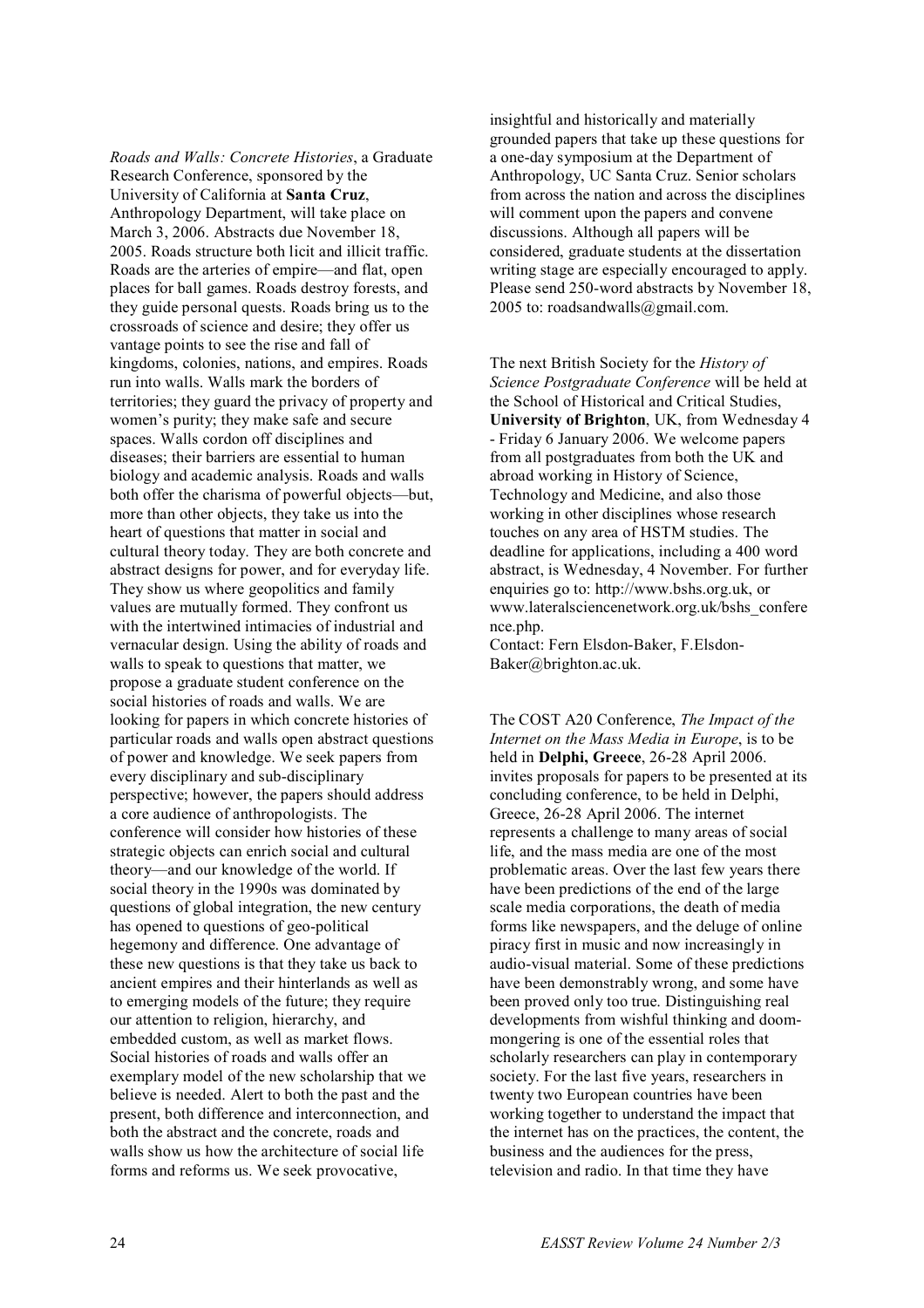carried out numerous detailed projects looking at particular aspects of all the media. The project is now coming to a conclusion, and one of the aims of this conference is to present the work of network to other researchers. However, we want this to be a two-way process, with us learning from the work that has been going on outside of our own grouping, so we are also inviting scholars to present proposals for papers on any aspect of this issue. The Action has evolved into a structure with four specialisms: in the printed press; in television; in radio; and in cross media issues. We invite abstracts from scholars working on any or all of those areas. Proposals can address online and offline aspects of media production, audience behaviour, content, or business. Proposals should take the form of an abstract of not more than 250 words. They should be sent by email to cost-a20 $@$ wb.st by 1/10/2005. Successful proposers will be notified by 31/10/2005. The deadline for full papers is 28/2/2006.

*Technology and Rethinking European Borders* is the title of the Second Plenary Conference of the *Tensions of Europe Network*, to be held on May 25-28, 2006, at Lappeenranta University of Technology, South Karelian Institute, **Lappeenranta, Finland**. The event will provide an opportunity for graduate students, postdoctoral scholars, and senior researchers who are interested in the history of technology and the making of modern Europe to meet and exchange ideas, and to participate in the further development of the Tensions of Europe Research Program. The aim is to encourage multidisciplinary and multinational research cooperation in the fields related to the Tensions of Europe research agenda (see www.histech.nl/tensions). Lappeenranta is located in South Karelia, a region on both sides of the Finnish-Russian border. When Finland joined the European Union in 1995, the eastern border of Finland also became the eastern border of the EU. Therefore, it is appropriate to focus on the role of technology in the process of constructing borders within Europe, and between Europe and other territories. Borders are commonly seen as boundaries created between nation-states, but they also reflect many ways in which people, ideas, identities, and things are classified, brought together, and kept separate. In many aspects, borders have played a crucial role in contemporary European history. Tensions about borders have led to many wars, both hot and cold. Similarly, debates about borders

continue to accompany the process of European integration. Following the Tensions of Europe Intellectual Agenda, the conference will focus on the interplay between technical change and transnational European history. Instead of focusing on national histories, the emphasis will be on the networking, migrations, and travels across borders that have shaped, and are shaping, European history. Within Tensions of Europe, four research areas to develop have been identified in the Intellectual Agenda. These will also be central topics at the conference: Networks and infrastructures; Circulation and localisation of knowledge, skills, and people; Cooperation and competition between European nations and the world beyond the European continent, including colonies, the USA, and the USSR; Reworking of consumer goods and artefacts for local, regional, national, European, and global use. The conference will host a range of sessions including invited speakers, invited plenary discussions, and invited workshops to encourage research collaboration within the Tensions of Europe Network. In addition, the organizing committee welcomes proposals that address the overall conference theme in the following two formats: Research sessions with three papers based on original research, and an invited commentator. Because the conference encourages debate, appropriate time for discussion should be allocated to the commentators as well as the members of the audience. The papers will be pre-circulated to all conference participants. Conference participants are expected to have read the papers thus presentations should be brief. Roundtable sessions with an open agenda or one paper to start-off the discussion. The sessions will host no more than six discussants including the organizer and the chair. The organizer is responsible for preparing a dialogue paper to stimulate debate, and if relevant, supplementary material. Ideally, the dialogue paper will be a brief piece that poses a number of historical problems and/or questions related to the conference theme that will be addressed in the debate. While the organizer should propose discussants, the program committee may make additional suggestions. The chair may decide either to limit the conversation to invited roundtable discussants or to allow the audience to ask questions and enter the debate. Research sessions will be allotted a minimum time slot of one and a half hours, and roundtable discussions one hour. Papers and roundtable discussion texts must be submitted to the Organizing Committee Chair by March 1, 2006 because they will be distributed to all conference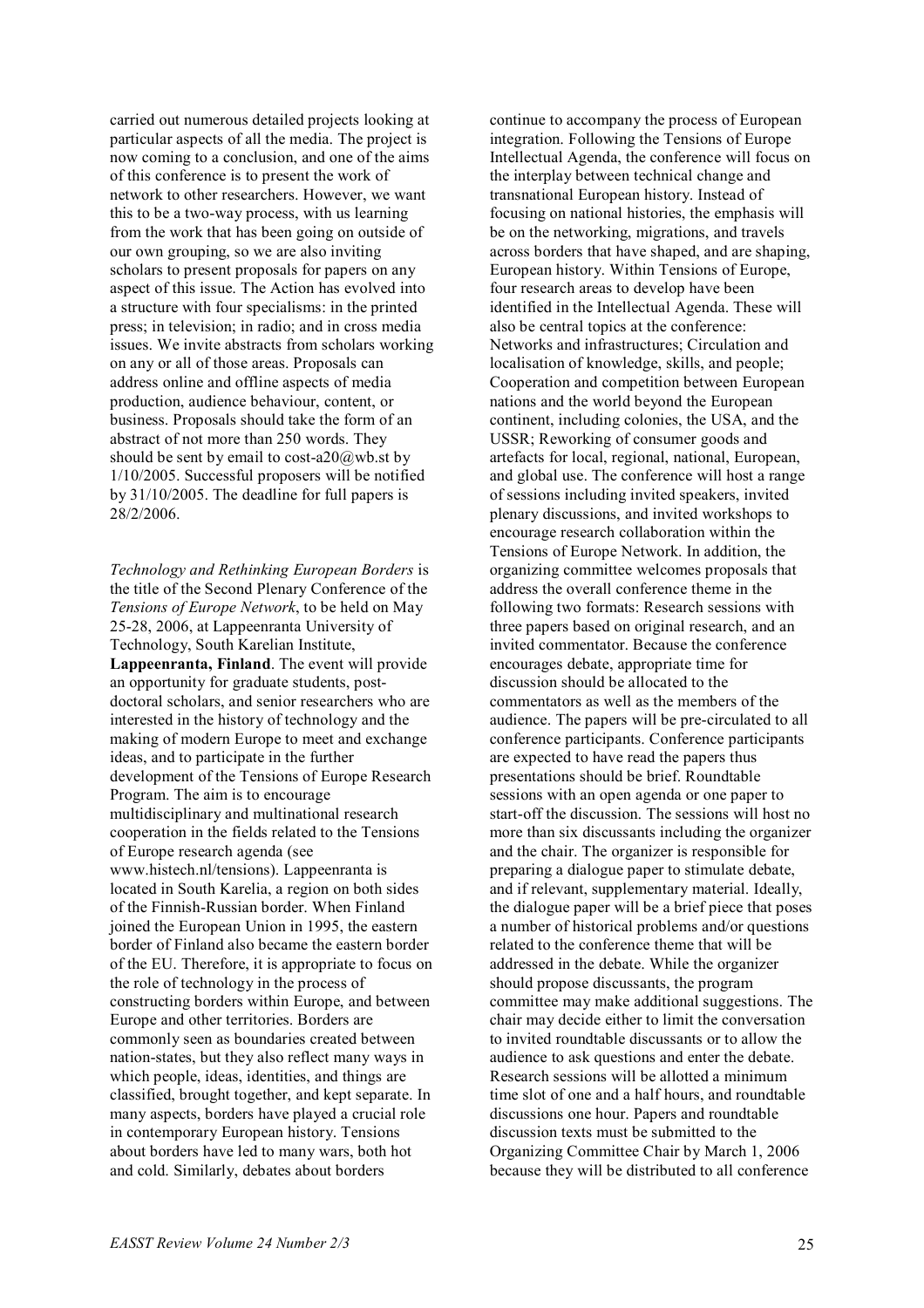participants before the conference on a CD and website. The deadline for session and roundtable proposals is September 30, 2005. The session abstracts (maximum 600 words) should be submitted by the organizers together with the abstracts for the individual presentations (maximum 500 words each). To propose a roundtable, please submit a list of invited participants and an abstract (maximum 600 words). When giving the proposal a digital file name, please include the organizer's last name, and either RS for research session or RT for round table. The abstracts should be sent to the program committee by email to TOE2006@lut.fi. The Organizing Committee will inform the session organizers about their decisions no later than November 15. Tensions of Europe is seeking travel funding for those who have no opportunity to participate otherwise. More information will be available at the conference website www.lut.fi/eki/TOE2006 by November 15. The Organizing Committee for the Second Plenary Conference of Tensions of Europe in Finland, Karl-Erik Michelsen, South Karelian Institute (Chair); Lars Heide, Copenhagen Business School; Stefan Kaufmann, Swiss Federal Institute of Technology; Donna Mehos, Eindhoven University of Technology; and Eva Vamos, Hungarian Museum for Science and Technology.

*Medicalisation of Spaces, Spaces of Medicalisation: New Debates in the History of Medicine and Science* is the title of the conference to take place at the **University of Kent, Canterbury** on the 12th of November. The conference aims to address spaces of medicine and science: geographic, physical, imagined or other. Much scholarship has been devoted to how medical and scientific practices were carried out in the past, but seldom is the significance of the actual places where these practices occurred considered. We know little about how the structures were expected to be arranged to facilitate a specific working environment and, indeed, how the working environment influenced medical or scientific practice. There have, nonetheless, always been specific structures, places within structures or geographical locations that were selected as most suitable for particular applications, conducting experiments or practicing medicine, for example. The chosen area for these spaces was most likely originally organised in accordance with local traditions. Though why is it important to know how these areas were arranged? Spaces can be

both physical and imagined, and yet significant to the under standing of the history of medicine and science through time. For example, the physical environment of a hospital could dictate the level/type of care provided, equally the setting itself could influence the actual practice of medicine. Moreover, by following how the chosen setting adapts and develops, something of the social, cultural and philosophical influence upon medicine and science can be discerned. Thus, there are context-specific relationships between built spaces and scientific practices, and those spaces are central in the reproduction of particular skills and bodies of knowledge and the type of knowledge, which emerged. Each medical/scientific philosophy will be a determining factor in, and be determined by, the spatial arrangement. Since there are different philosophical ideas in science and medicine, and equally within the fields within them, it is interesting to consider how these might have influenced the arrangement of spaces and conversely how spaces influenced philosophies of medicine and science. By understanding how different societies in the past visualised their spatial arrangements we can learn something about how they thought and how social and symbolic relations were maintained. Fortunately, information about spatial organisations can be found in the literary, pictorial and archaeological record. Papers addressing the use and significance of space can be considered to learn more about perceptions of medicine and science in the past. We invite papers focusing on

spaces in the history of medicine and science to facilitate an interdisciplinary discussion between scholars in diverse fields and we warmly welcome abstracts from postgraduates and scholars working in areas such as Anthropology, Archaeology, History and Sociology, although this is by no means exclusive. By remaining intentionally broad, we aim to facilitate discussions to consider the role, influence and importance of the physical, geographic and bodily settings in which medicine and science has been conducted. Please contact Dr. Patty Baker (P.A.Baker-3@kent.ac.uk) and Tal Bolton (tb40@kent.ac.uk) for further information. Abstracts should either be sent to Patty Baker at the School of European Culture and Languages, Cornwallis NW, University of Kent, Canterbury CT2 7NF or Tal Bolton at the School of History, Rutherford College, University of Kent, Canterbury CT2 7NX.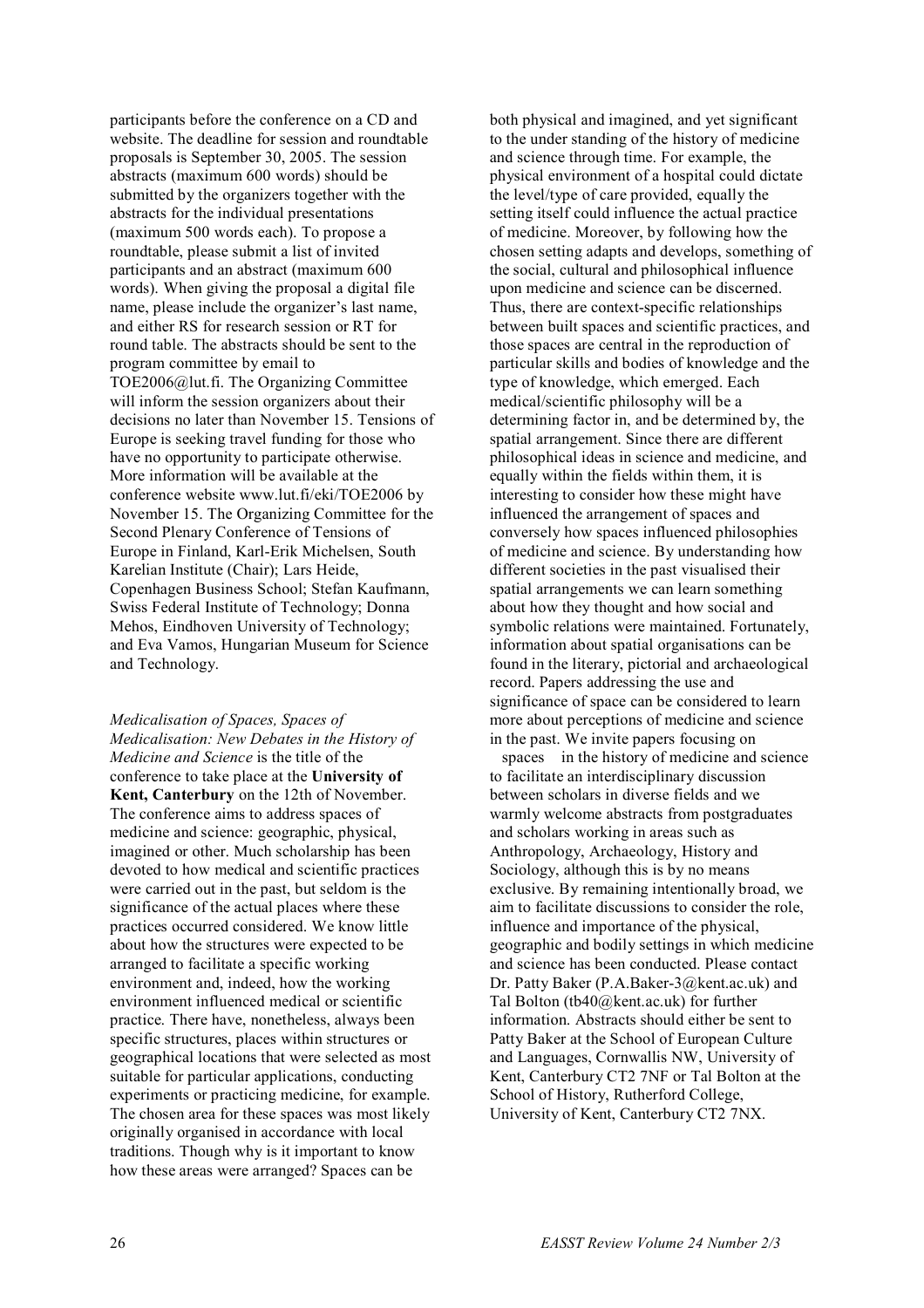*Uses of History?* Rethinking technological heritage is a session-track in the forthcoming international conference, *Innovation Pressure: Rethinking Competitiveness, Policy and the Society in a Globalised Economy*, to be held 15- 17th March 2006, in **Tampere, Finland** (ProACT research program). The Organizers are Jaakko Suominen and Petri Paju, University of Turku, Finland. Technological history is present as mental and material cultural heritage. This heritage is represented in academic studies of history. It is also represented as more popular stories and anecdotes and as recollecting inventions and development work as well as inventors and innovations. Furthermore, collections in museums of technology, reused industrial estates, restored old apparatuses and technological monuments are part of the heritage. This heritage is significant for our understanding of who we are and where we stand. We do not, however, always agree on what is most important to preserve or to study, how to teach history of technology and how to utilize the heritage, or how to proceed in all these areas. In sum, we have pluralistic and dynamic relations with our technological cultural heritage. The session-track "Uses of History?" raises several questions like the following within technology and innovations: How (studies of) history of technology can be used by other academic scholars, schools, professionals of technology, policymakers or by the public? How can history of technology be represented in museums and in exhibitions? What are the challenges in commercialising history of technology as consumer products and commodities? These are some of many different ways of making use of the technological heritage. The uses of cultural heritage can be analysed with the concept "cultures of history". As a theoretical term, cultures of history covers a variety of ideas, meanings, practices and products of making history present in contemporary culture. The concept refers not only to academic studies of history but also to representations and products dealing with history such as historical digital games, non-fiction as well as fiction books, TV-programmes, web services, historical sites and monuments etc. Also, it includes retrospective interpretations such as autobiography, memoirs and stories on history. Contributions to the session-track can be based on case studies. They can also challenge the whole idea of using history. Presentations can, as well, be more theoretical or general overviews of cultures of history. Abstract deadline for the session is 15th of October 2005. Send queries and abstracts directly to the session

organizers by e-mail: jaakko.suominen@utu.fi or petri.paju@utu.fi. Instructions and more information about the conference can be found http://www.proact2006.fi/.

*Crime, Justice and Surveillance*: A Two-Day International Conference is to be held at the Centre for Criminological Research, **University of Sheffield**, 5-6 April 2006. In the last decade, the UK has seen an unprecedented deployment of surveillance technologies in the name of crime control: drug testing, electronic monitoring, DNA testing video monitoring and CCTV. This conference seeks to explore the British experience against developments in Europe and North America from criminological and multidisciplinary perspectives. See www.shef.ac.uk/ccr/publicity/conference/06/.

The *International Society for the History of Philosophy of Science* (HOPOS) will hold its sixth international congress in **Paris, France**, in cooperation with the Société de Philosophie des Sciences (SPS) on June 14-18, 2006 at the École normale supérieure, Paris. The conference languages are English and French. The Congress invites contributions to the history of philosophy of science from all time periods and from all scholarly approaches. The International Society for the History of Philosophy of Science (HOPOS) is an international society of scholars with special interest in research on the history of philosophy of science and related topics in the history of natural and social sciences, logic. philosophy, and mathematics. This shared interest includes all historical periods, geographical regions, and diverse methodologies. The activities promote historical work in a variety of ways, including the sponsorship of meetings and conference sessions, the publication of books and special issues of journals, maintaining an e-mail discussion group, and the dissemination of information about libraries, archives and collections, and bibliographic information. For further information, please go to http://www.umkc.edu/scistud/hopos. The Société de philosophie des sciences (SPS) was founded in Paris in 2003, following broad consultations among French-speaking philosophers of science and logicians. Its purpose is to promote philosophy of science. While its geographic and linguistic anchoring is French, it aims at an international constituency, hoping to attract colleagues from everywhere. The focal discipline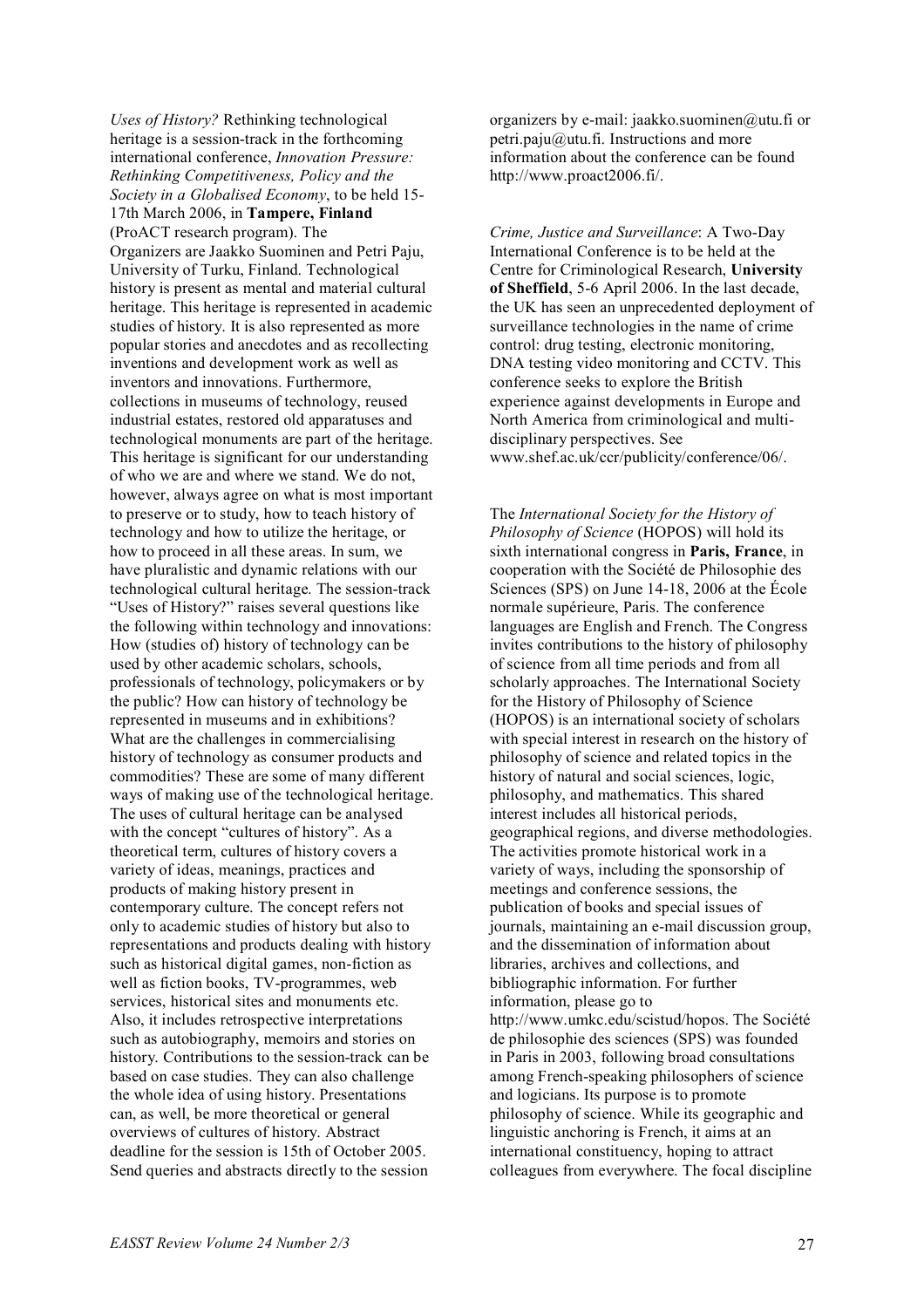is philosophy of science, with a privileged connection to other areas in philosophy, but historical and other approaches of science are taken in, and the contribution of the sciences themselves is deemed essential. Finally, although academic research constitutes the core of its activities, the Society hopes to attract professionals from other areas, such as secondary school teachers, journalists and other media specialists, science museum personnel, industrial researchers and engineers, and workers in the medical and legal professions. For further information, please go to http://www.sps.ens.fr. Further information will be provided on the HOPOS 2006 conference website, at http://www.sps.ens.fr/activites/hopos2006/indexh opos.html.

If you have questions, contact Anastasios Brenner (anastasios.brenner@wanadoo.fr) or Marthe Tournou (tournou@paris7.jussieu.fr); please refer to "HOPOS 2006" in your mail.

*Locating Engineers: Education, Knowledge, Desire*, the workshop organized by the International Network for Engineering Studies (INES) is to be held at Virginia Tech, **Blacksburg, Virginia**, USA, on September 10- 13, 2006. The deadline for manuscript proposals is December 1, 2005. See the INES workshop website: www.inesworkshop.sts.vt.edu. Reform in engineering education has become an object of intense interest and desire in countries throughout the world. What is at stake in the contents of education for engineers, and for whom? This first workshop of the International Network for Engineering Studies (INES), sponsored by the U.S. National Science Foundation and Virginia Tech, will bring together researchers on the history, social and cultural studies, and philosophy of engineering education to address these questions by placing them in wider historical and cultural contexts. How have the social, political, and epistemological issues involved in locating engineers varied across space and time? What have been key struggles in different countries? What have been the implications of outcomes in engineering education for emerging national

identities as well as transnational projects ranging from industrial capitalism to globalization? What have been the implications of engineering education for emerging sciences and technologies? What relations have emerged between what counts as engineering and who counts as engineers? This three-day workshop will employ a unique format of focused discussion around 16-18 previously-drafted papers in order both to bring together researchers working on these topics in different countries and to identify critical issues and opportunities for further research. The workshop will provide travel subsidies and defray local expenses for participants contributing manuscripts. The NSF award includes travel and local expenses for up to four Ph.D. students from other  $\overline{US}$ . institutions, including students who are not contributing manuscripts but would otherwise benefit from attending, and with special encouragement to students from underrepresented minorities. Plans for dissemination include a coordinated set of publications in 3-4 journals, web-based video/audio streaming and transcripts to inform scholars not able to participate, and an edited book collection. See the workshop website for more detailed information: www.inesworkshop.sts.vt.edu. The International Network for Engineering Studies was born in August 2004 in Paris, France, and currently has more than 160 members. The organization has three purposes: (a) to advance research in historical, social, cultural, and philosophical studies of engineers and engineering; (b) to build a visible international community of researchers interested in engineering studies; and (c) to draw upon research in engineering studies to contribute to public discussions and debates about engineering education and policy. INES expects to hold a second workshop in Taiwan in Fall 2007 around the topic of engineers and the workplace and a third workshop in Portugal in Fall 2008 (prior to SHOT 2008) around the topic of engineers and technology. INES members also work collaboratively within and between existing professional societies to advance work in engineering studies.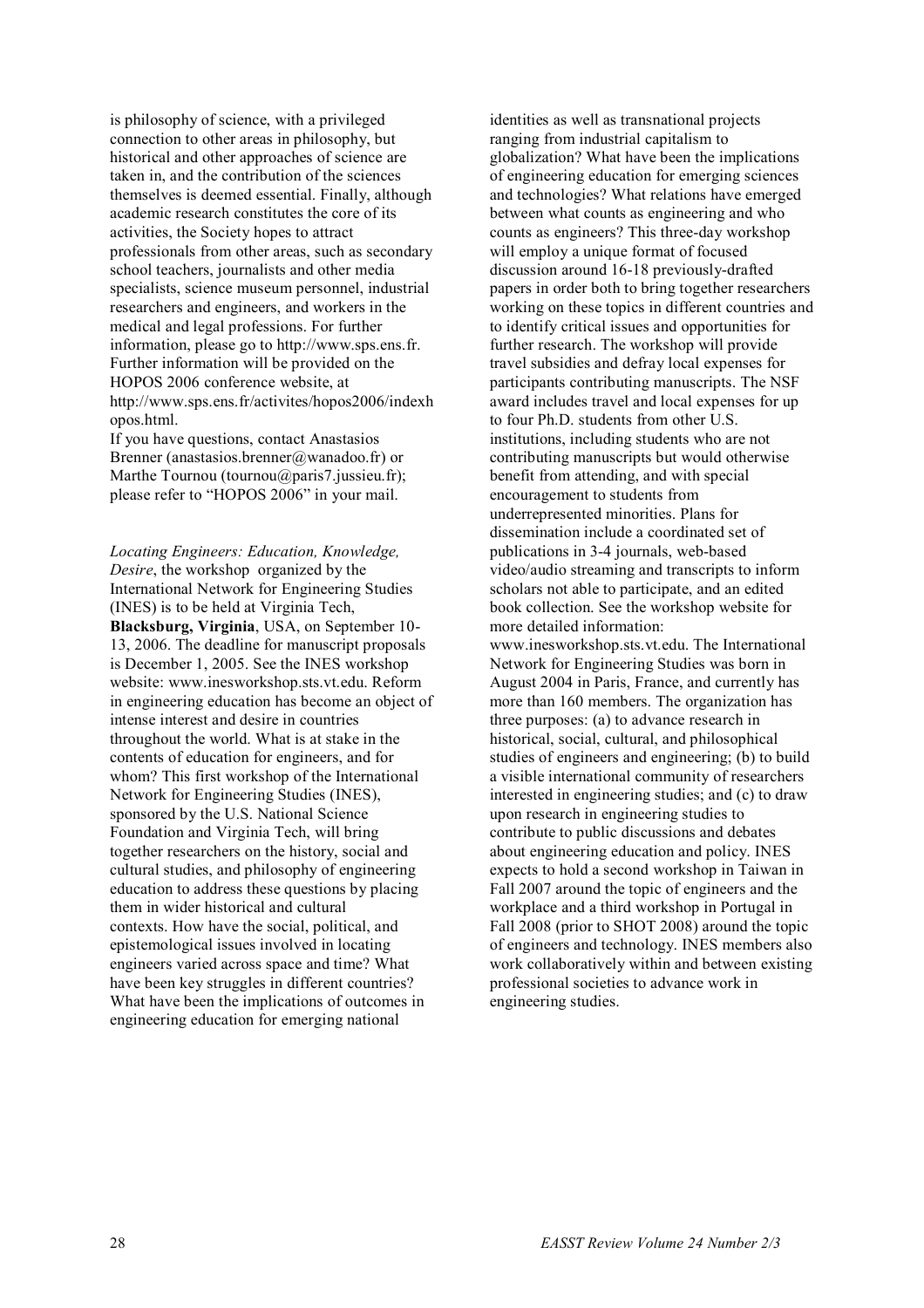# Opportunities Available

The new Faculty of Business, Public Administration and Technology, and the (Research) Institute of Governance Studies, both at the University of Twente (the Netherlands) have given priority to finding a successor to the chair of Philosophy of Science and Technology, the present incumbent of which, Arie Rip, will retire in June 2006. This priority is related to the mission of the university and the opportunities of bridging the technical and the societal faculties in the university. The entrepreneurial university seeks candidates for the Chair of Foundations of Science, Technology and Society. The Chair of Foundations of Science, Technology and Society in the Faculty of Business, Public Administration and Technology is located in the interdisciplinary capacity group STeHPS, Science, Technology, Health and Policy Studies. STeHPS research is internationally prominent, particularly in science and technology studies and science and technology policy studies and technology assessment. In addition to contributing to the teaching for the Bachelor and Master degree courses in the Faculty of Business, Public Administration and Technology, STeHPS staff teach various courses for the technical Faculties. The profile of the Chair has a focus on meso- and macro-level studies of science, technology and society. In particular, teaching and research in the overlapping areas of new modes of knowledge production, science policy, technology and innovation policy, and technology assessment. As incumbent of the Chair, you will be responsible for research and teaching in these areas, and their further development and renewal. This includes guiding and supervision of staff, as well as PhD students and Master's students. You are expected to contribute to the teaching tasks of STeHPS more generally, and be active in developing new teaching and training modules. Acquisition and supervision of externally funded research projects (grants and contracts) is an important part of the job. You will have a record of excellent research, visible in international scientific publications as well as other scientific activities. You are part of international networks, and able to draw on them to maintain and extend international contacts and collaborations. You will have experience with, and interest in, teaching at introductory and advanced levels. You are able to work at the frontiers of knowledge, lead and guide highly qualified staff

with different disciplinary backgrounds, and bridge the gap between social sciences and technical sciences. You are competent in acquisition, supervision and execution of externally funded research. You have demonstrable management skills. We offer a stimulating environment, with a record of exciting research and innovative teaching. Your salary is  $\epsilon$  8,006 (max) per month. For further information about the Chair and about STeHPS, please contact Professor Arie Rip, the present incumbent of the Chair.  $(a.\text{rip@utwente} . n]$ , tel [+31] 53 489 3345). Applications, together with a CV and list of publications, can be sent to the Dean BBT, Prof. Dr. P.J.J.M. van Loon, University of Twente, PO Box 217, 7500 AE Enschede, referring to vacature # 1618/05/094. The deadline is 17 October 2005.

The Amsterdam School of Communications Research (ASCoR) of the University of Amsterdam has a Ph.D. vacancy in the project entitled, "Scientific Communication and Knowledge-based Innovations." See http://www2.fmg.uva.nl/ascor/vac1.html. We envisage focusing on knowledge-based innovations like the introduction of new drugs or the development of vaccines. At the interface between communication studies and STS (science & technology studies) relevant questions can be raised about the codification of communication in different domains. Quality control in science, for example, requires peer review by competent colleagues; the originality of inventions as disclosed in patent applications is controlled by a legal system to the extent that the patents have to be upheld when litigated in court. At the interfaces with the public (e.g., in newspapers) scientific novelty can be absorbed using other symbolically generalized media of communication (e.g., moral concerns, purchasing power). The availability of on-line resources makes it possible to map the relevant knowledge domains in terms of co-occurrences of words and citations. Mappings can show the various contexts of codification over time and/or across contexts at specific moments of time. The networks are constructed in terms of *relations*  among words, but the words are *positioned* in the maps. The maps can thus function as representations of semantic fields. These nextorder structures can be compared in terms of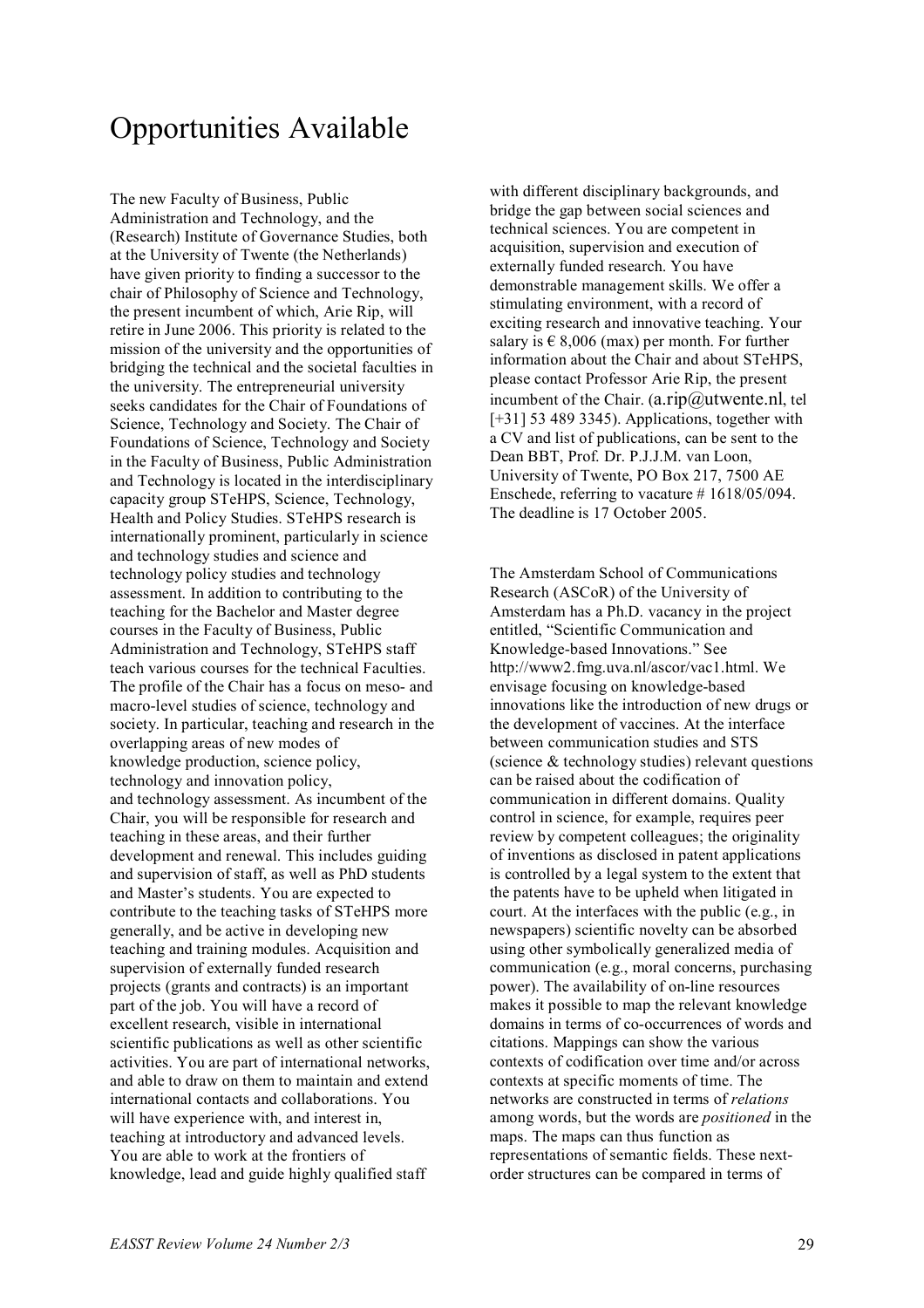their degree of codification. In this project, we would like to extend this approach with a dynamic and evolutionary perspective. During the last few years, we have automated the harvesting of large databases from on-line resources (like on-line editions of journals, newspapers, and patents), the mapping of these domains in terms of representations of semantic fields, the statistical analysis, and the visualization. For example, one can use the vector-space model. Additionally, the knowledge bases of these domains can be traced by using the words and co-words in the references. One can also envisage approaching the theme by using simulations. The dynamics of meaning across domains can be studied in relation to the institutional roles of academia, industry, and government agencies as carriers of these processes of science communication. Representatives of the agencies could be sent questionnaires or interviewed for validation purposes. The purpose is to refine the specification of how meaning is processed and codified, while at the same time developing new methodologies. The Ph.D. student has considerable leeway to further develop the theme in accordance with his/her theoretical interests. There will be close supervision of the candidate by the project leader Dr. Loet Leydesdorff (http://www.leydesdorff.net/). Furthermore, the project will be part of the ASCoR research program, and the candidate can therefore participate in ASCoR's Ph.D. training program in Communication Science. The candidate may also participate in classes offered by the Netherlands Graduate School of Science, Technology, and Modern Culture (WTMC). The project duration is for a maximum of 4 years full-time, and the candidate is expected to complete a dissertation within this time limit. The candidate will qualify for a grant from the University of Amsterdam. Currently, this grant is  $\epsilon$  1895,- per month. The start of the project is negotiable, but should preferably be no later than January 1, 2006. Candidates for this vacancy should: have a Masters'degree in Science & Technology Studies, Communication Studies or another disicipline relevant to the project; be motivated to pursue a Ph.D. and a scientific career; have a good knowledge of statistical techniques, and preferably have some computer programming skills; have a good command of English; be willing to reside in the Netherlands during the relevant period. More information about this vacancy can be obtained from the project leader Dr. Loet Leydesdorff. Email:

loet@leydesdorff.net. More information about

the ASCoR Ph.D. program can be obtained from the ASCoR website (www.fmg.uva.nl/ascor) or the ASCoR secretariate: ascor-secr@uva.nl. The application deadline is *October 15, 2005*. Applications should be accompanied by: a CV; lists of classes attended and grades obtained; a research proposal relating to the project description given above (max. 3,000 words). Application letters can be sent to: Dr. Sandra Zwier, ASCoR Research Manager, Kloveniersburgwal 48, 1012 CX Amsterdam, Netherlands. Applications can also be submitted via an email attachment to the email address: s.m.zwier@uva.nl.

The Department of Science and Technology Studies, UCL, seeks to appoint a UCL Teacher to co-teach an undergraduate course in science communication. The person will contribute onehalf the work for a first-year undergraduate course: HPSC B117 "Introduction to Science Communication". The course takes a socialtheoretical and historical approach to science communication, using contemporary and historical examples and case studies. Topics of particular relevance include science activism, the political context for science communication, science fiction, and the history of 'public understanding of science.' The lecturer appointed will work closely with Dr Jane Gregory, the other course tutor. The work consists of five weeks of lectures (5 hours) and tutorials (10 hours), to a prescribed schedule during the spring term 2006. The lecturer will also supervise approximately 12 student projects, mark coursework during the term, and contribute to setting and marking an exam in May/June 2006. The previous syllabus and provisional timetable are published on-line via www.ucl.ac.uk/sts/bsc. Candidates should have a PhD, or be close to submitting, in a related field; and some experience in a professional sciencecommunication context. They should have at least two years' experience of teaching that involved developing lecture materials and leading tutorials; and show the range of interests and skills necessary to supervise student projects. This position amounts to five percent of a staff post and will be paid pro rated on UCL's Lecturer A scale. Candidates should send a CV, names of two referees who can speak to the candidate's teaching experience, and a brief proposal on how the 2004-2005 syllabus can be implemented or refined. These must be received by 20 October 2005. Send materials to Dr Joe Cain, Department of Science and Technology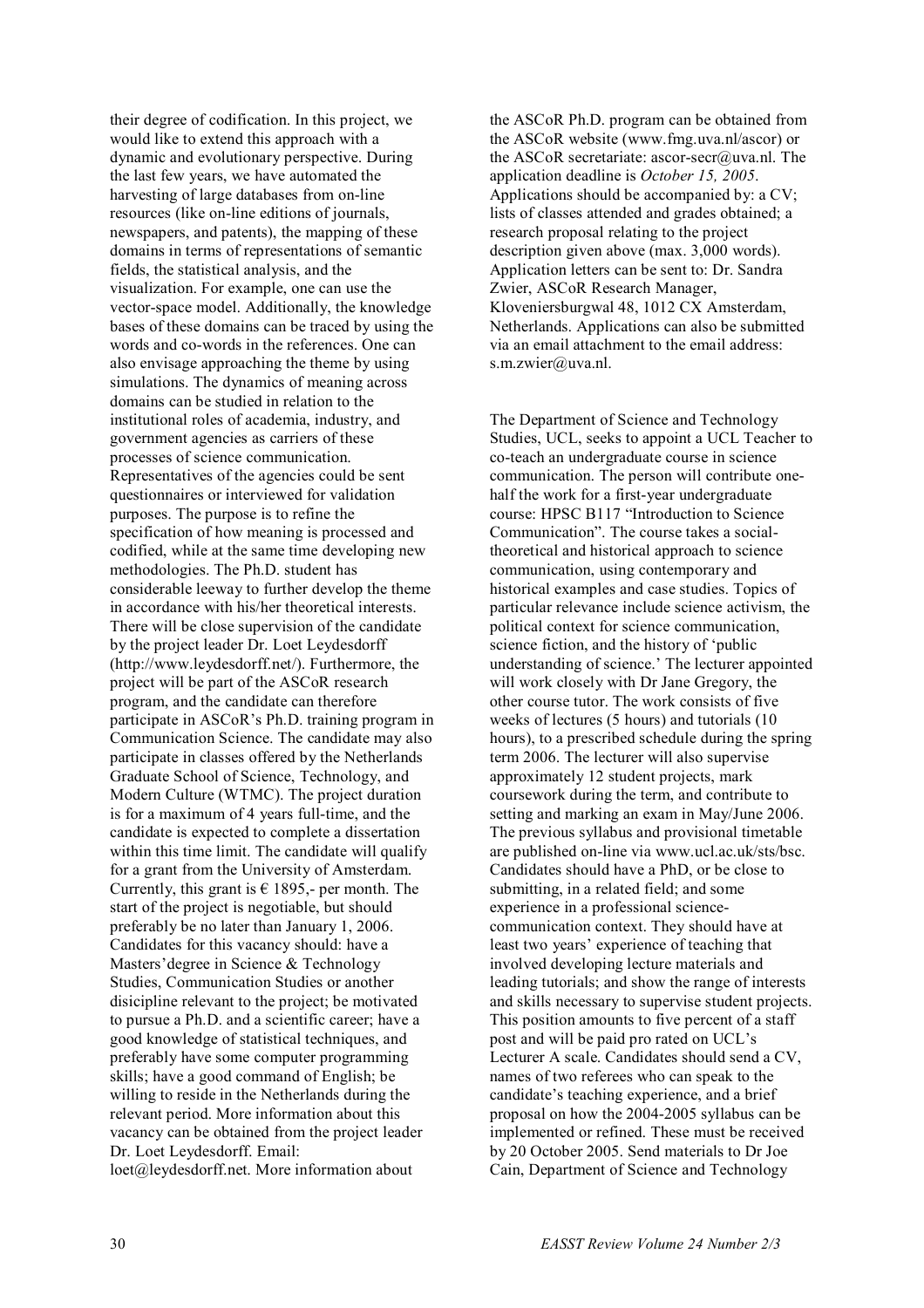Studies, University College London, Gower Street, London, WC1E 6BT, UK, j.cain@ucl.uk.

The Ethox Centre at the Department of Health, **University of Oxford** (www.ethox.org.uk), is seeking a social scientist, skilled in qualitative research methods, to join its innovative multidisciplinary bioethics research team. The person appointed will join the Ethox Centre's rapidly expanding Genetics and Society Research Programme and contribute to the growing range of multidisciplinary research conducted at the Centre. This three-year research position is focussed on the growing number of genetic databases, asking questions about how they can be appropriately managed and regulated. The 'Governance of Genetic Databases' is a multidisciplinary project funded by the Wellcome Trust's Biomedical Ethics Unit, bringing together legal scholarship, social science and ethics. The social scientist will be expected to use semistructured interviews to gather data on the views and practices of biomedical scientists and clinicians who use genetic databases. They will work closely with the researcher in law to integrate this empirical research with a legal analysis, in order to develop recommendations for the governance of human genetic databases in England and Wales. This position is an opportunity to become an active member of the Ethox Centre's innovative research team. In addition to conducting high profile multidisciplinary research, staff at the Centre offer education, training and support in bioethics. The Centre has strong national and international research links and enjoys a regular flow of high calibre international researchers. The Centre's Director is Professor Michael Parker. Please direct any informal enquiries about this post to Professor Parker on (01865) 226849 or michael.parker@ethox.ox.ac.uk. Further written information, which will contain details of the application procedure, may be obtained from Stacey Bell (01865) 227091 (24 hour answering machine) or email: personnel@dphpc.ox.ac.uk. Please be sure to quote the appropriate reference in all enquiries, "Researcher in Social Sciences (Ref BY05024)." The salary scale is RS1A: £19460 - £24,820 p.a. Closing date for applications is Friday 7th October 2005. Interviews will be held in the week beginning the 17th October 2005.

The Department of Physical Chemistry, **University of Sofia**, has a temporary position available for 12 months, starting 01/01/2006 for an Early Stage Researcher (up to 4 years of experience). This offer is not valid for permanent residents of Bulgaria. The position's responsibility is scientific research under the Marie Curie Project 'Self-Organisation under Confinement' (MRTN-CT-2004-512331, SOCON). See http://mc-opportunities.cordis.lu/ Qualifications: Master degree (MSc) in Chemistry, Chemical Engineering or Physics; experience and/or interests in Surface and Colloid Science; adequate knowledge of English language. The focus of the studies will be on the dynamic properties of microscopic foam films from aqueous solutions of surfactants and/or surfactant-polymer mixture. The classical Scheludko micro-interferometric method for dynamic studies of thin liquid films will be employed in principle, together with image analysis and other appropriate experimental techniques. The aim of the studies is the understanding of the links between the characteristics of the surface layers, and the film thinning and stability. Adequate knowledge of English is required. To apply: Application, including a motivation letter, CV with a list of publications, recommendation letters, should be addressed to Prof. Emil Manev, Department of Physical Chemistry, University of Sofia, 1 James Bourchier Blvd, 1164 Sofia, Bulgaria. Contact: Tel. (+359 2) 8161 256; Fax: (+359 2) 9625 438. Deadline: 01/12/2005.

The British Society for the History of Science invites entries for the 2005 Slade Prize. The Slade Prize of 300 is awarded biennially to the writer of an essay (published or unpublished) that makes the best critical study of an episode in the history of science focused on conceptual innovation or scientific methodology. Entry is open to people of any age or nationality. The Prize may be awarded to the writer of one outstanding essay, or may be divided between two or more entrants. The Prize(s) will be presented at a BSHS meeting. Any winning essay(s) not yet place with a publisher will be considered for publication in the British Journal for the History of Science at the discretion of the Editor. The winner of the 2003 prize was, Sandro Caparrini, University of Torino for an essay on 'Early theories of vectors'. There is no age limit. Entry is not limited to BSHS members or UK citizens. Entries should be in English, and should have been published or written in the two years prior to 15 December 2005. Essays should not exceed 10,000 words in length (excluding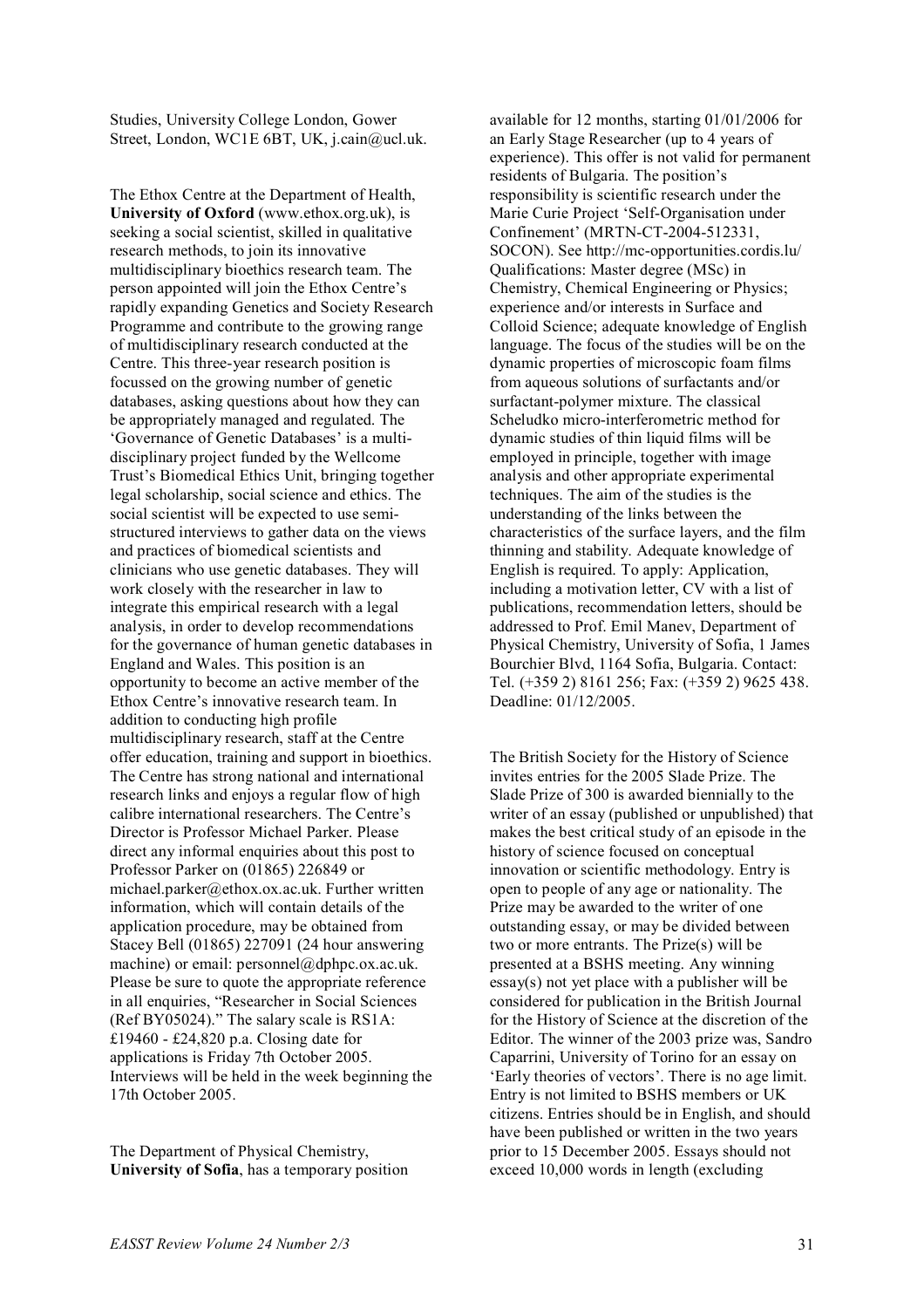footnotes) and must be accompanied by an abstract of 500 words. Entries without an abstract will not be considered. Three copies of the essay and abstract should be sent to arrive not later than 15 December 2005. Essays should not bear any reference to the author, either by name or department. Submissions by email will not be accepted. Entries should be sent to the BSHS Secretary, Dr Sally Horrocks, School of Historical Studies, University of Leicester, Leicester, LE1 7RH. Tel: + 44 116 252 5070 Fax: +44 116 252 5081. Enquiries by email (smh4@le.ac.uk) are welcome. Sally M. Horrocks, School of Historical Studies, University of Leicester, Leicester, LE1 7RH, UK. Tel. 0116 252 5070/ 2803, fax. 0116 252 5081, email smh4@le.ac.uk, http://www.le.ac.uk/history/people/smh4.html.

There are positions available with the ACTION for Health project: an international and multidisciplinary study based in Vancouver, Canada, which explores the social aspects of information technology in the health sector within Canada and abroad. Our research is undertaken with the goal of encouraging positive change in health system policy and practices. Visit the ACTION for Health Website: www.sfu.ca/act4hlth. Address further information queries to Alison Robb, ACTION for Health, Simon Fraser University, Great Northern Way Campus, 555 Great Northern Way, Vancouver, BC, Canada V5T 1E2, tel 1.604.268.7308, actcmns1@sfu.ca.

The Max Planck Institute for the History of Science, Berlin announces the position of Head of Junior Research Group for the term from March 1, 2006 to February 28, 2011. The position is ranked at the W2 level in the German system, which roughly corresponds to that of associate professor in U.S. system. The announcement addresses scholars planning a research project in history of science who have completed their Ph.D. no earlier than February 2001. Besides the Institute's research infrastructure, funds for the employment of one research fellow or for the invitation of visiting scholars and for office assistance will be provided. Scholars of all nationalities are welcome to apply; applications from women are especially welcomed. The Max Planck Society is committed to employing more handicapped individuals and especially encourages them to apply. Candidates are requested to submit a curriculum vitae (including list of publications), a research proposal (750 words maximum), and three letters of recommendation by October 15, 2005 to: Max-Planck-Institut für Wissenschaftsgeschichte, Abt. Personal / NWG, Wilhelmstraße 44, 10117 Berlin, Germany. For questions concerning the Max Planck Institute and the role of the junior research groups please contact the research coordinator Mr. Jochen Schneider (jsr@mpiwgberlin.mpg.de).

### News from the Field

*New STS online-Journal launched.* Three German colleagues have launched an open access online journal. The first issue of "Science, Technology & Innovation Studies" appeared in July 2005. The complete issue or single articles can be downloaded free of charge from the STI Studies website at http://www.sti-studies.de. In the editorial of the first issue the editors briefly sketch the aim of this journal and invite article submissions.

*Editorial:* It is customary launching new journals by claiming to focus on a new sub-disciplinary domain or to introduce a new approach to the analysis of a familiar field. With this journal we start a less ambitious but nonetheless innovative

enterprise. Science Technology & Innovation Studies (STI Studies) is the first internationally oriented journal for the German speaking STI community and the colleagues working in European or international research and higher education organizations located in this area. It will fill the gap which has evolved after the "Jahrbuch Technik und Gesellschaft" ceased to appear once the tenth volume had been published in 1999. As the working language of STI Studies is English the journal will also help increase the visibility of theoretical discussions and research projects which emerge in the German speaking environment. The journal seeks analytical, theoretical and methodological articles that focus on the creation and use of scientific knowledge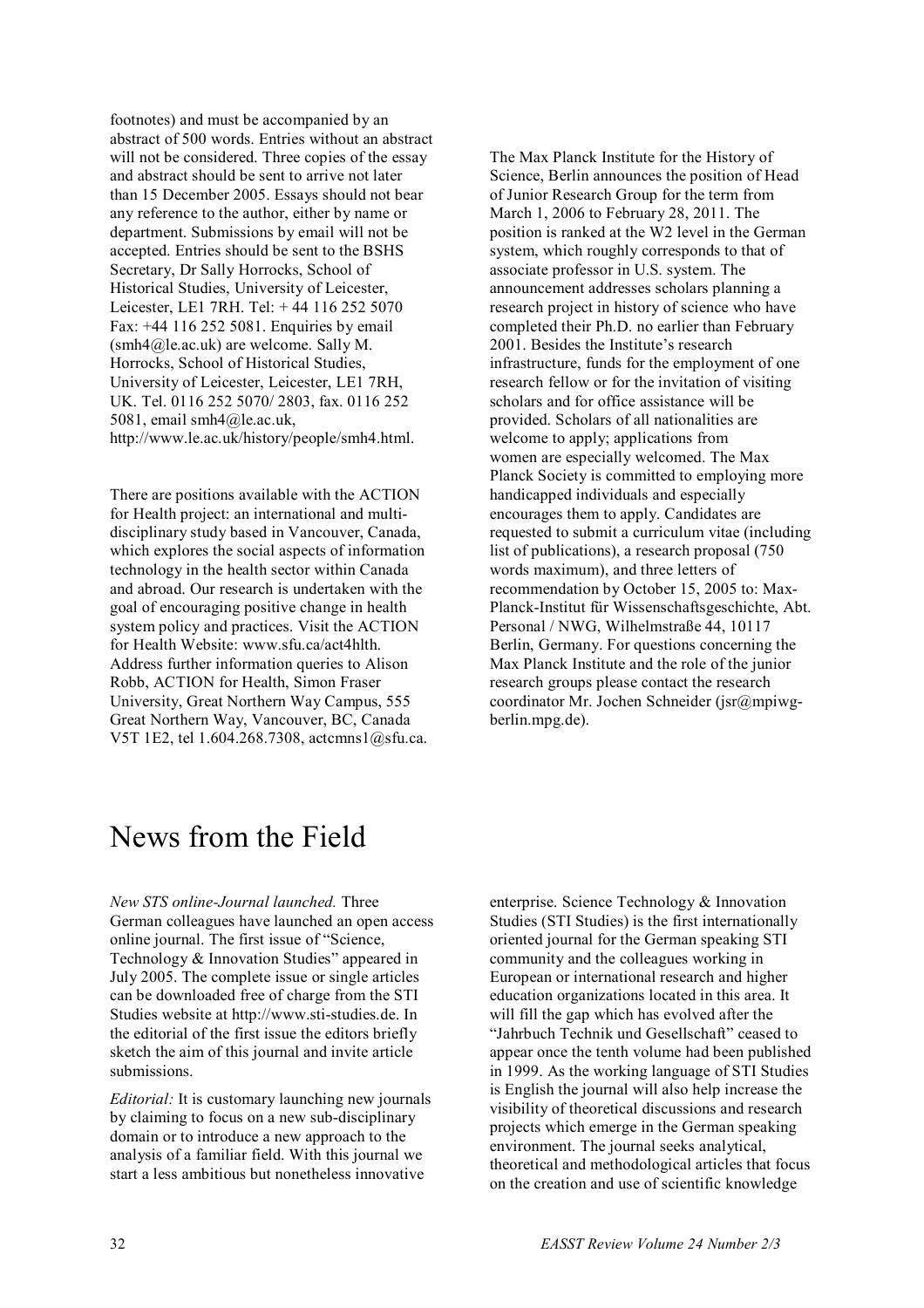and its relation to society, on the development of technology and its social impact and control, and on innovation in industry and in the public sector. STI Studies is a conventional scholarly journal as regards high quality standards and anonymous peer review. We invite and encourage paper submissions which are addressed to an international audience. Our ambition is to establish a reputation which attracts a worldwide readership. We hope that the – still somewhat unconventional – option to try and reach the readership via a free online journal will turn out to be the best way. STI Studies will be published bi-annually including special issues edited by guest editors. We invite all colleagues to submit manuscripts or proposals for special issues. The success of this journal is contingent on your initiative and support as authors, reviewers and guest-editors. We will be happy to assist and collaborate. Ingo Schulz-Schaeffer, Technical University Berlin; Raymund Werle, Max-Planck-Institute for the Study of Societies, Cologne; Johannes Weyer, University Dortmund.

Contents of STI Studies 1(1) 2005: Peter Wehling, *Social Inequalities Beyond the Modern Nature-Society-Divide?The Cases of Cosmetic Surgery and Predictive Genetic Testin;*  Alexander Bogner**,** *How Experts Draw Boundaries: Dealing with Non-Knowledge and Uncertainty in Prenatal Testing;* Ursula Holtgrewe, *Intellectual Property, Communism and Contextuality*: *A Non-Essentialist Exploration of German Digital Copyright and the Public Domain;* Ulrich Dolata, *Reflexive Stimulation or Disjointed Incrementalism? Readjustments of National Technology and Innovation Policy*.

The Danish Board of Technology is publishing *The Future of the Patent System*. If you are interested in receiving a copy of the report (free of charge), please send an email to  $jas@tekno.dk.$  The objective of the project is to stimulate a broad debate in Europe about the future of the patent system. Existing analyses and debates of the workings of the patent system often take place in a technical language within secluded fields of expertise. The aim of this project is to gather different fields of expertise in an effort to make accessible to lay people some of the discussions and knowledge regarding the patent system. Read more about the project here: www.tekno.dk/subpage.php3?article=1132&topp ic=kategori11&language=uk&category=11. The main website of the Danish Board of Technology

is http://www.tekno.dk.

*Science Studies* vol.18, no.1 is out. Science Studies is published by the Finnish Society for Science and Technology Studies, a non-profit organisation. For ordering information on Science Studies visit our website at http://pro.tsv.fi/stts/mag/. The site contains an index of all volumes since 1988. Science Studies is also available electronically through EBSCOhost.

The National Maritime Museum in Greenwich, London (UK) is undertaking an important project to enhance access to its archival collections. Over 2 million items, including manuscript letters and journals, prints, drawings, maps, charts and ephemera, record the history of Britain's imperial maritime endeavour over the last 500 years. They offer unique and valuable insights into a range of subject areas, from imperial studies to art history and the history of science and technology. As an academic researcher with an active interest in relevant subjects, the Museum would like to hear your thoughts on how we can develop access to our archival collections to meet your needs. We are very interested in hearing from both people who have used our facilities before, and those who have not. Please follow the link below to find out more about the proposed developments:

http://www.nmm.ac.uk/briefingnotes. Once you have read about the proposed developments, please follow the link below to our e-survey which will give you a chance to express your views. The e-survey should only take about 10 minutes to complete and your views will ensure we develop our archive facilities in the best way possible. Survey link:

http://www.nmm.ac.uk/archivesurvey

Khimiya/Chemistry. Bulgarian Journal of Chemical Education (ISSN 0861-9255) is a peerreviewed scholarly journal which articles are indexed and abstracted in Chemical Abstracts. This journal is devoted to science/chemistry education, but the papers historically oriented and/or covered the philosophical issues of science/chemistry are much appreciated. The topics covered by the journal are as follow: Education: Theory and Practice; New Approaches; Curriculum Matters; Interdisciplinary; Teaching Efficiency; Teaching Chemical Experiment; Problems; Bulgarian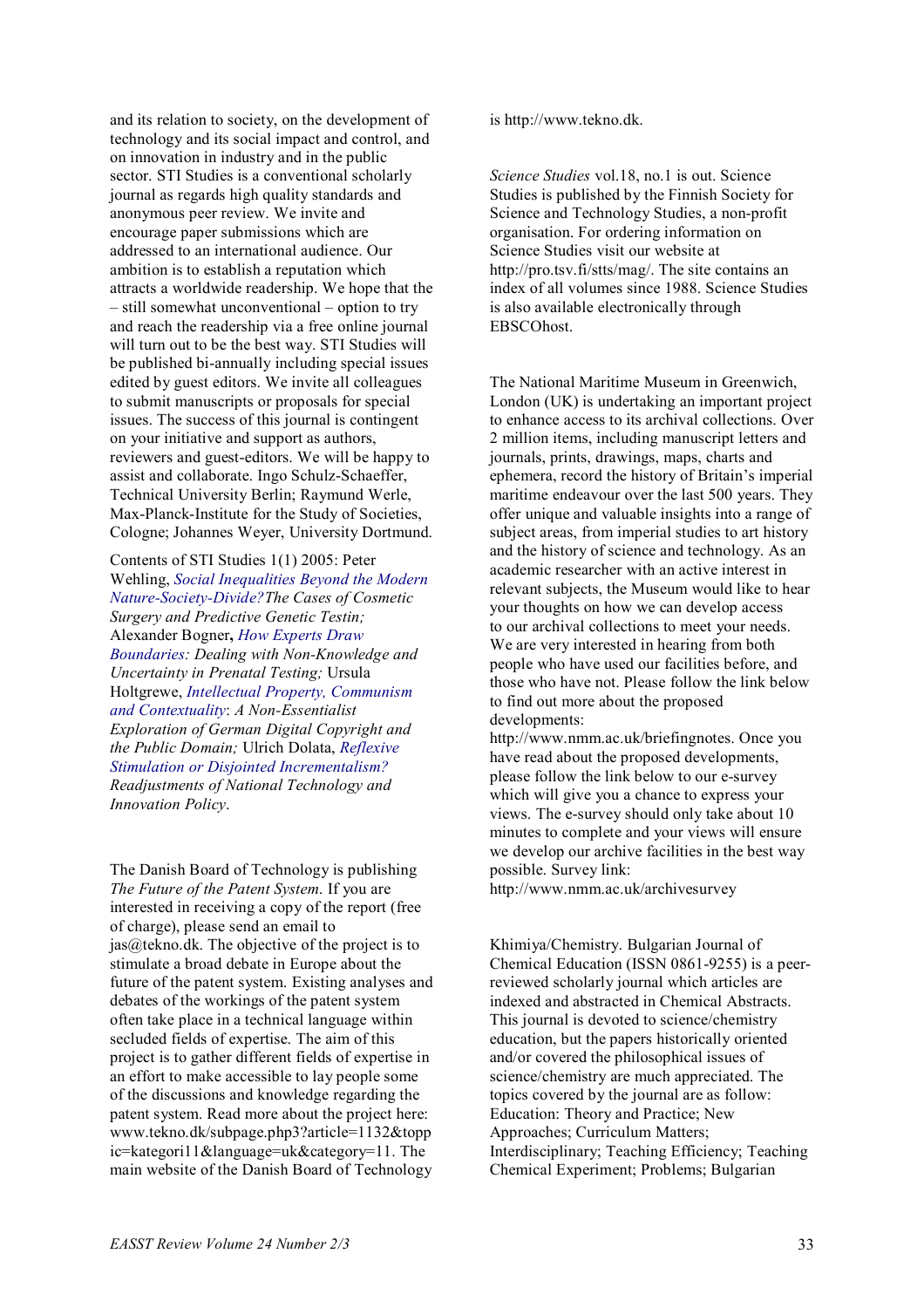Educational Tradition; Foreign Educational Tradition; Advanced Chemistry for Teachers; People in Chemistry; History and Philosophy of Chemistry/Science; Chemistry/Science and Society; Book Reviews. KHIMIYA/CHEMISTRY has two electronic attachments: its web home is at http://khimiya.org and a Khimiya E-Mail List at

Yahoo, http://groups.yahoo.com/group/khimiya

All of you working in areas of genetics and society are invited to enroll in one of the UK's most cutting edge and progressive PhD student networks: The Postgraduate Forum on Genetics and Society. (It's not just for UK postgrads!). See our web-site at: http://www.pfgs.org/home.htm. Since its inception in 1998, the Postgraduate Forum on Genetics and Society(or PFGS) has been a free forum run by students for students on a voluntary basis. Not only is the PFGS exciting because of the cooperative links it makes between postgraduate students working in multi and inter-disciplinary fields that intersect with issues of genetics and society (e.g. sociology, psychology, anthropology, science and technology studies, law and philosophy), but it also offers practical support so that you can excel through your doctoral studies. One of the central mechanisms that the PFGS uses in achieving these goals is the two-day annual colloquia held in the UK. Not only do these meetings provide you an opportunity to meet others researching and studying in related areas and working through similar problems, but the colloquia also provide participants the chance to: Rehearse ideas by presenting their work-in-progress; Discuss the research of others in a supportive and constructive environment; Attend research training sessions covering methodologies, policy questions and funding opportunities; and Hear presentations by guest speakers. There are no fees for the annual colloquia as long as you are a member of the PFGS! Accommodation are also SUBSIDIZED (IF NOT FREE), as is travel for those inside the UK, but again, you must be a member of the PFGS. As soon as I found out about the opportunities offered through the PFGS I joined, and we invite you too to join by visiting out web-page at: http://www.pfgs.org/home.htm. Registration is simple and free. To join simply contact: pfgs-admin@nottingham.ac.uk stating which email list(s) you wish to subscribe to (PFGSinfo or PFGSchat) and submit a short(150 words) biography of yourself to j.j.sung@sussex.ac.uk. More information about this year's colloquia will be soon to come to all

members, and please feel free to forward this to any of your colleagues whom you feel might be interested. For further information, contact Conor M.W. Douglas, tel +44 (0)1904 43 4743, cd512@york.ac.uk.

The inaugural issue of Journal of Research Practice (JRP) has been launched in an online open access mode (http://jrp.icaap.org/). The journal would focus on the principles and practices of research, as these are evolving in multiple disciplines and professional fields. Fields which have been posing fundamental difficulties to the standard practices of research are of special interest to this journal. JRP seeks to (a) connect research-inclined persons working in different disciplinary, institutional, and practical contexts and (b) through this, extend the practice of research to progressively newer territories. Both these aims are expected to facilitate the wider purposes of promoting research education around the world and innovative forms of research in different socially relevant areas. Supported by a group of institutions: http://jrp.icaap.org/support.php/iCARE. Another initiative is the International Consortium for Research Education (iCARE). Kindly visit the basic information about the initiative on the Web, at: http://www.ximb.ac.in/~dpdash/iCARE.htm.

The Editorial Board of *Osiris,* a research journal devoted to the history of science and its cultural influences, solicits proposals for Volume 24, to appear in 2009. *Osiris* is a journal of the History of Science Society (USA) published by University of Chicago Press. The *Osiris* Editorial Board will consider proposals for Volume 24 at the HSS annual meeting in November 2005. Proposals for broad themes that integrate issues in the history of science into topics of "mainstream" history are especially encouraged, as are contributors from the historical discipline at large. The Board is also very interested in proposals which assess the "state of the field" in various areas of the history of science. Recent volumes include *Science and Civil Society*  (2002), *Science and the City* (2003), *Landscapes of Exposure* (2004), and *Politics and Science in Wartime* (to appear July 2005). Prospective guest editors should submit the following materials for consideration: (1) a proposal of approximately 2000 words describing topic and its relationship to the literature to date including, where appropriate, the literature in mainstream history; (2) a list of 12-15 contributors with the theme,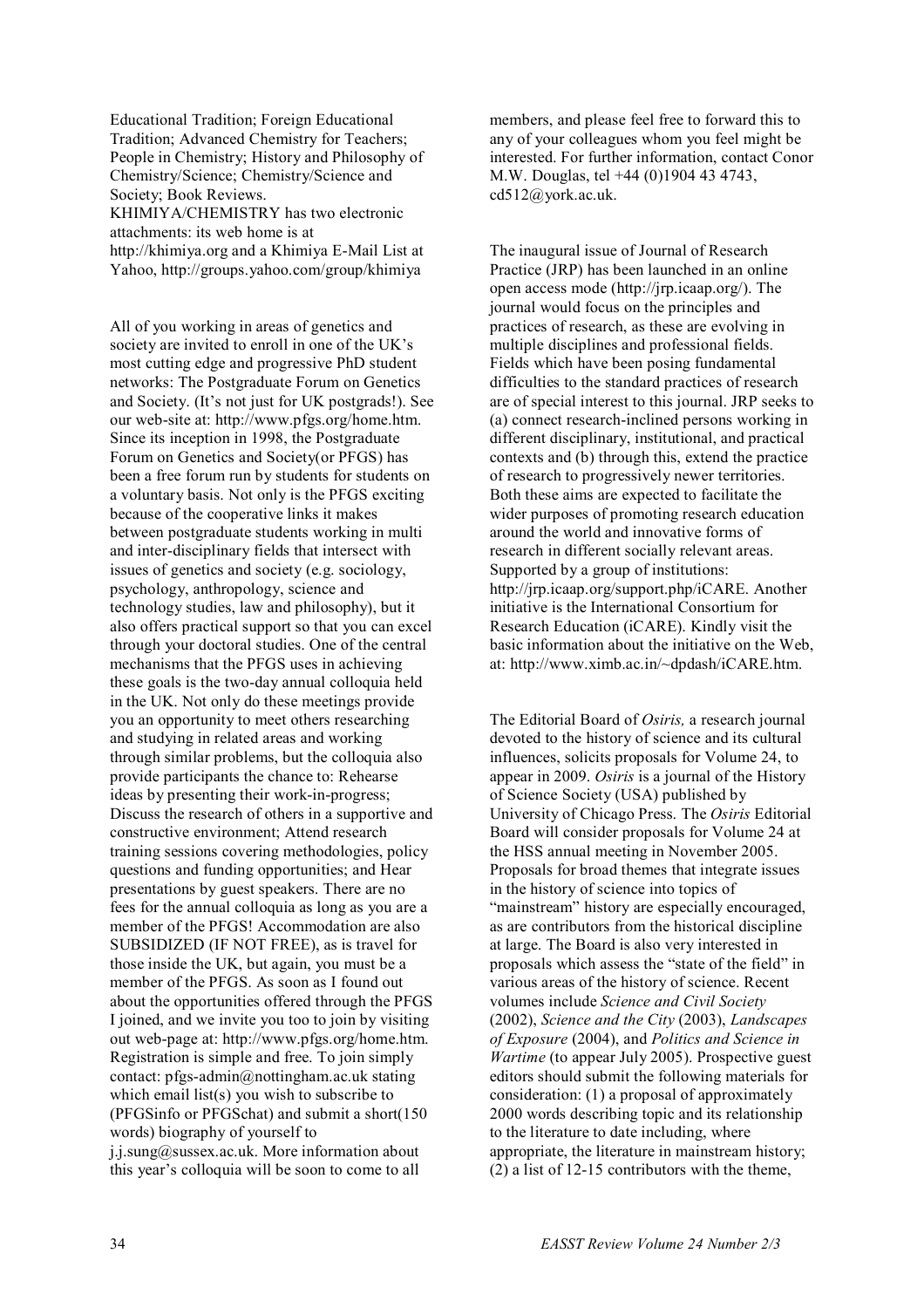topic, or title of contribution; and (3) publication c.v. of guest editor(s). Guest editors and their contributors should be prepared to meet to the *Osiris* publication schedule. Guest editors must therefore choose contributors who are able to submit their essays by September 2007. Volume 24 (2009) goes to press--after refereeing, author's revisions, and copy editing--in the fall of 2008. Proposals are reviewed by the *Osiris* Editorial Board. Announcement of the next volume of *Osiris* will be made no later than January 2006. Proposals and all supporting materials should be sent in hard or electronic copy by October 15, 2005 to: osiris@georgetown.edu, or to Kathryn M. Olesko, *Osiris* Editor, BMW Center for German & European Studies, 508 Intercultural Center, Georgetown University, Washington, DC 20057-1022, USA. Preliminary inquiries may be sent to: osiris@georgetown.edu.

The new Journal of Multicultural Discourses (Clevedon)is announced. It is fair to say that existing international scholarly publications on language, discourse and communication have tended to favour the Western world. The philosophies, the concepts, the theories and the methods that are discussed are mostly of Western origin; if and when data from non-Western cultures are analysed, it is usually the Western paradigms that are employed, often without enough attention paid to local, particular contexts, including the concepts, concerns and intellectual traditions of those contexts. As a consequence, ideas, techniques, issues from non-Western communities are marginalised and opportunities for intercultural exchange and genuine scientific innovation missed. In these conditions, the international scholarly discourse remains largely univocal and acultural, though often under the guise of integration, generality and interdisciplinarity. To promote intellectual diversity and to draw attention to marginalized discourse communities, Multilingual Matters, UK, a market-leading publisher in the fields of discourse and cultural studies, has launched a new journal, entitled Journal of Multicultural Discourses (ISSN 1744-7143). Edited by Shi-xu, Professor and Director of the Institute of Discourse and Cultural Studies, Zhejiang University, China, the journal will appear in early 2006. The journal is devoted to scholarship that (1) explores intellectual traditions on language, discourse and communication especially outside dominant paradigms; (2) researches into practices in, as well as concepts about, language and communication in especially

marginalized communities; and/or (3) develops multi-culturalist approaches to language, discourse and communication. More specifically, it publishes articles featuring one or more of the following six types of subject matter: (1) On the form of language studies outside the mainstream: e.g. explorations in the history, philosophy, theory, concepts, methods or principles of the language scholarship of Asia, Africa or Latin America; (2) On cross-fertilisation between culturally different intellectual traditions of language, discourse and communication: e.g. deliberations about how to conduct dialogue between culturally different intellectual traditions and/or how to generate innovative, local-andglobal, multicultural approaches to human communication; (3) On problems, issues, concerns of a marginalised discourse community: e.g. study of discourses of domination, prejudice, exclusion, solidarity, co-operation, empowerment or transformation in Asia, Africa, Latin America or minority communities within Western societies; (4) On culturally different versions, accounts and narratives about issues, events or situations of global interest and concern: e.g. critical comparison of culturally varied discourses about terrorism, hegemony, the environment, peace, development or human rights; (5) On the criticism of discourses about one's own culture and about other cultures, groups or communities: e.g. critical study of imperialist or discriminatory discourses about minorities, non-Western cultures or otherwise disadvantaged 'others'; and (6) On the identification, creation or promotion of discourses in favour of cultural harmony and common progress: e.g. description of or proposal for ways of speaking about one's own culture or about other cultures, communities and groups that enhance cultural solidarity and prosperity. The journal features divergent disciplines, ranging from linguistics, discourse studies, communication studies, cultural studies, anthropology, literary criticism, philosophy, religion to pedagogy. The Editor encourages the submission of high quality papers on topics relevant to the interest of the Journal of Multicultural Discourses. Reviews of important, up-to-date, relevant publications and proposals for special issues on relevant topics are also welcome. Manuscripts should be presented according to the 'guidelines for authors' that can be found at www.multilingual-matters.com and they should be sent to: Professor Shi-xu, Director, Institute of Discourse and Cultural Studies, Zhejiang University, 388 Yuhangtang Road, 310058 Hangzhou, China,